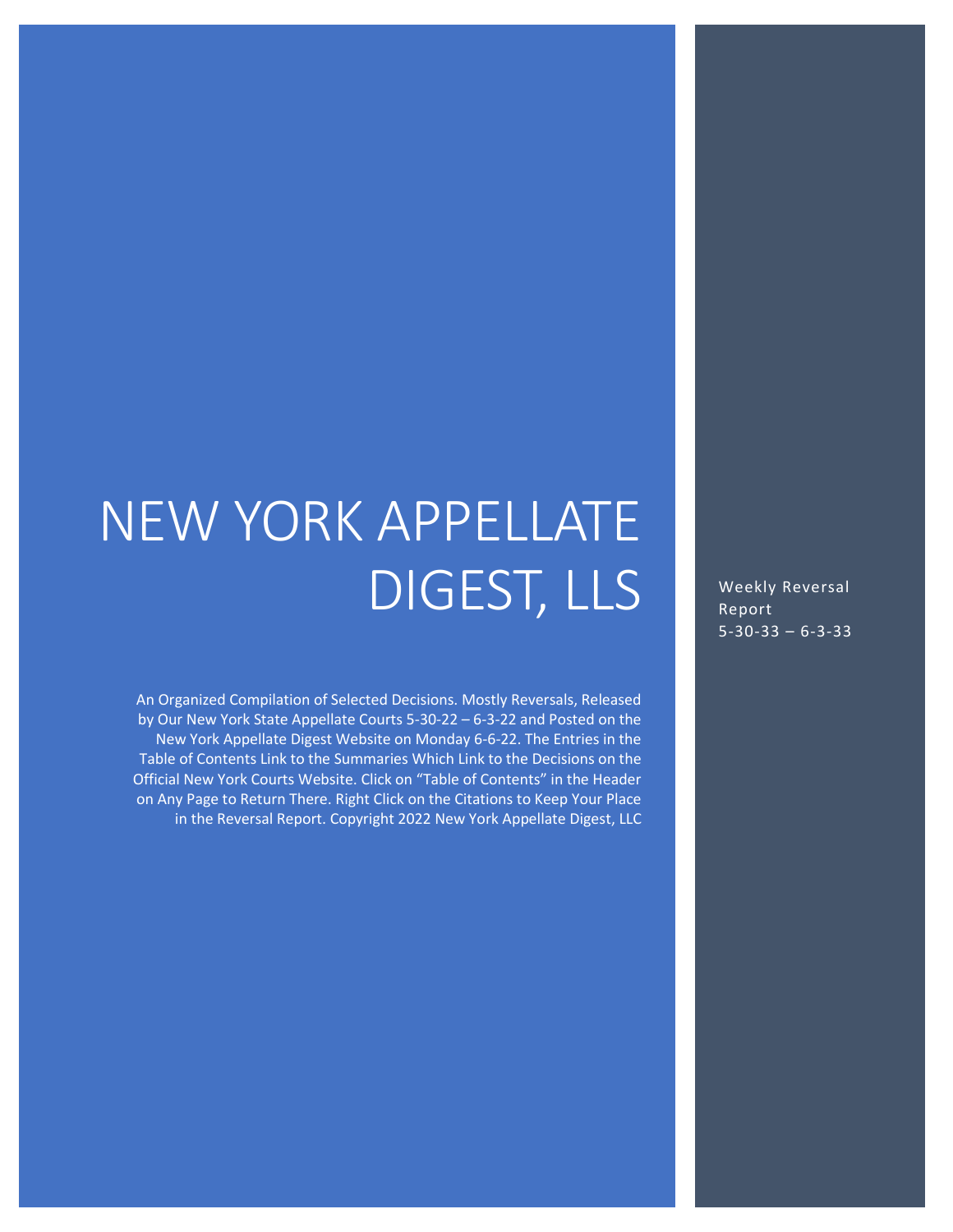# <span id="page-1-0"></span>**Contents**

| PLAINTIFF, A TEXAS RESIDENT WHO WAS A FLIGHT ATTENDANT FOR 30 YEARS WITH MONTHLY STAY-<br>OVERS IN NEW YORK, DEMONSTRATED NEW YORK HAD LONG-ARM JURISDICTION OVER THE NEW<br>JERSEY COMPANY WHICH MANUFACTURED AND DISTRIBUTED TALCUM POWDER PLAINTIFF USED; THE<br>TALCUM POWDER ALLEGEDLY CAUSED PLAINTIFF'S MESOTHELIOMA (FIRST DEPT).  6      |
|---------------------------------------------------------------------------------------------------------------------------------------------------------------------------------------------------------------------------------------------------------------------------------------------------------------------------------------------------|
|                                                                                                                                                                                                                                                                                                                                                   |
| HERE THE DOCTRINE OF RES JUDICATA PRECLUDED PLAINTIFF'S FRAUDULENT CONVEYANCE ACTION;<br>THE CAUSE OF ACTION COULD HAVE BEEN RAISED IN THE PRIOR ACTION WHICH WAS DISMISSED (FIRST                                                                                                                                                                |
|                                                                                                                                                                                                                                                                                                                                                   |
| PLAINTIFF'S CLAIM FOR PUNITIVE DAMAGES IN THIS BREACH OF AN INSURANCE CONTRACT ACTION                                                                                                                                                                                                                                                             |
| CIVIL PROCEDURE, EXPERT DISCLOSURE, TREATING PHYSICIAN, THIRD DEPARTMENT'S UNIQUE                                                                                                                                                                                                                                                                 |
| CLAIMANT'S ATTORNEY WAS NOT AWARE OF THE THIRD DEPARTMENT'S UNIQUE REQUIREMENT OF<br>FULL EXPERT-WITNESS DISCLOSURE FOR A TREATING PHYSICIAN; THAT WAS AN ADEQUATE EXCUSE FOR                                                                                                                                                                     |
| CIVIL PROCEDURE, LIMITED LIABILITY COMPANY LAW, REAL PROPERTY LAW, DEFAULT, LIS PENDENS 11                                                                                                                                                                                                                                                        |
| THE LLC'S FAILURE TO CHANGE THE ADDRESS ON FILE WITH THE SECRETARY OF STATE IS NOT A<br>SUFFICIENT EXCUSE FOR A DEFAULT; PARTIES TO WHICH THE SUBJECT PROPERTY WAS TRANSFERRED<br>AFTER THE LIS PENDENS WAS FILED ARE NOT NECESSARY PARTIES BECAUSE THEY ARE BOUND BY THE                                                                         |
|                                                                                                                                                                                                                                                                                                                                                   |
| PLAINTIFF WAS SEEKING THE PROCEEDS OF A JOINT VENTURE, WHICH, UNDER PARTNERSHIP LAW,<br>INVOLVES PERSONAL PROPERTY, NOT REAL PROPERTY; PLAINTIFF HAD NO INTEREST IN THE REAL<br>PROPERTY WHICH WAS TO BE USED AS AN INN OPERATED AS A JOINT VENTURE; THERFORE THE LIS<br>PENDENS FILED BY PLAINTIFF SHOULD HAVE BEEN CANCELLED (FOURTH DEPT).  12 |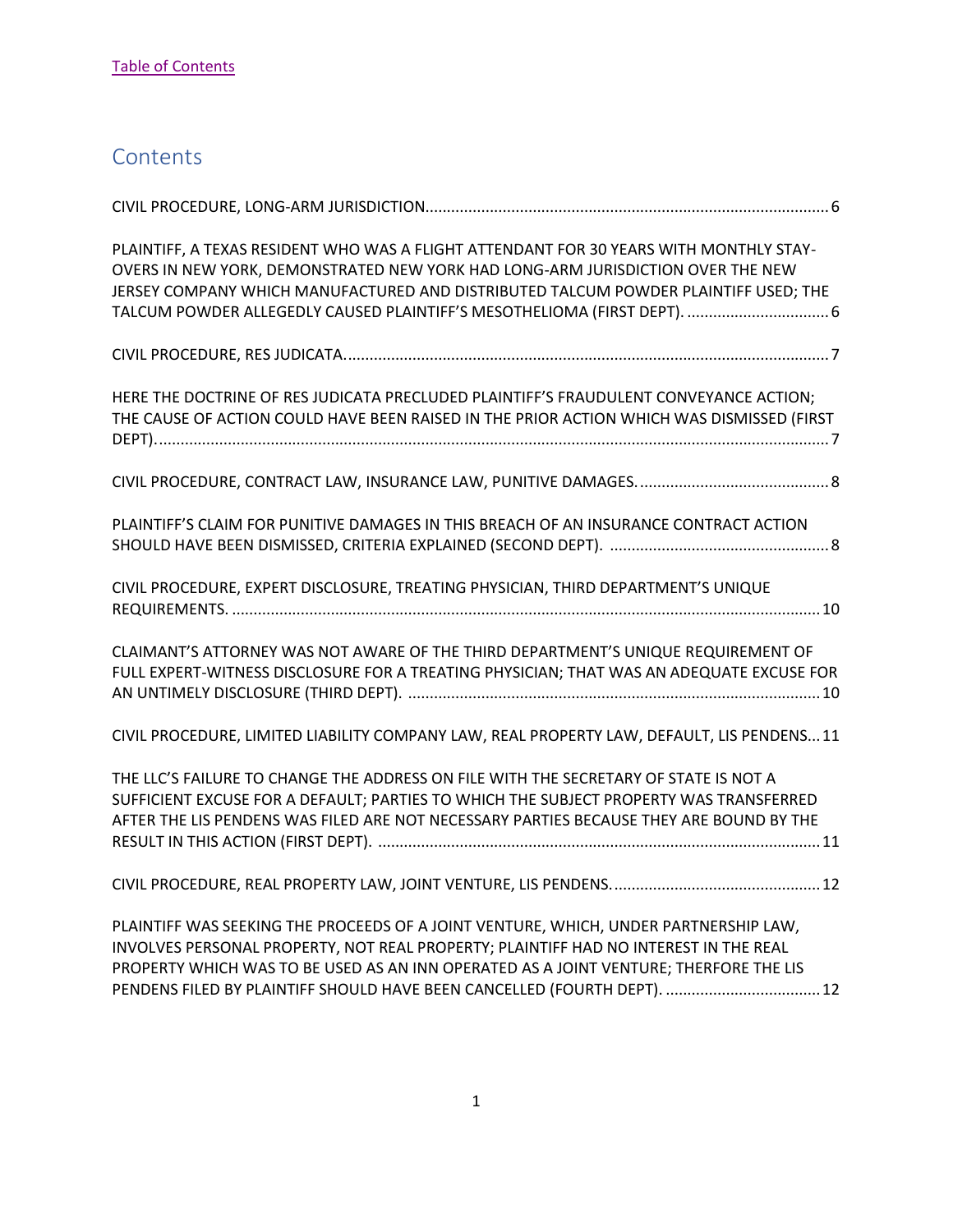| CONSTITUTIONAL LAW, LOBBYING ACT, GRASSROOTS LOBBYING, CHILD VICTIMS ACT 13                                                                                                                                                                                                                                                                             |
|---------------------------------------------------------------------------------------------------------------------------------------------------------------------------------------------------------------------------------------------------------------------------------------------------------------------------------------------------------|
| PLAINTIFFS' ACTION ALLEGING THE LOBBYING ACT IS UNCONSTITUTIONAL AS APPLIED TO THEM<br>SHOULD HAVE BEEN ALLOWED TO PROCEED; PLAINTIFFS ENGAGED IN "GRASSROOTS LOBBYING" IN                                                                                                                                                                              |
|                                                                                                                                                                                                                                                                                                                                                         |
| THERE WAS NO EVIDENCE DEFENDANT SHARED THE ATTACKERS' INTENT TO ROB THE VICTIM;<br>DEFENDANT'S ROBBERY CONVICTIONS UNDER AN ACCOMPLICE-LIABILITY THEORY REVERSED (THIRD                                                                                                                                                                                 |
|                                                                                                                                                                                                                                                                                                                                                         |
| THE PLEA COLLOQUY IN WHICH DEFENDANT STATED HE CARED FOR THE THREE-YEAR-OLD VICTIM<br>NEGATED AN ESSENTIAL ELEMENT OF DEPRAVED INDIFFERENCE MURDER; PLEA VACATED (FOURTH                                                                                                                                                                                |
|                                                                                                                                                                                                                                                                                                                                                         |
| DEFENDANT PLED GUILTY TO ATTEMPTED GANG ASSAULT, WHICH IS A LEGAL IMPOSSIBILITY AT TRIAL;<br>DEFENDANT WAS ENTITLED TO A HEARING ON WHETHER HIS PLEA WAS RENDERED INVOLUNTARY BY<br>COUNSEL'S INACCURATE ADVICE ABOUT THE POSSIBILITY OF CONVICTION; MATTER REMITTED (FOURTH                                                                            |
|                                                                                                                                                                                                                                                                                                                                                         |
| DEFENSE COUNSEL WAS INEFFECTIVE FOR FAILURE TO INTERVIEW A POTENTIALLY EXCULPATORY<br>WITNESS; MOTION TO VACATE THE MURDER CONVICTION SHOULD HAVE BEEN GRANTED (FOURTH                                                                                                                                                                                  |
|                                                                                                                                                                                                                                                                                                                                                         |
| THERE WAS NO EVIDENCE LINKING DEFENDANT TO A BURGLARY EXCEPT A PARTIAL FINGERPRINT<br>FOUND AT THE SCENE WHICH ONLY MATCHED 15 TO 22.5% OF THE CHARACTERISTICS OF DEFENDANT'S<br>INKED PRINT; THE BURGLARY CONVICTION WAS AGAINST THE WEIGHT OF THE EVIDENCE (FOURTH                                                                                    |
|                                                                                                                                                                                                                                                                                                                                                         |
| THE PROOF DEFENDANT CONSTRUCTIVELY POSSESSED A FIREARM FOUND IN THE CEILING OF A HOUSE<br>WHERE DEFENDANT WAS A GUEST WAS LEGALLY INSUFFICIENT; DNA EVIDENCE MAY HAVE<br>DEMONSTRATED DEFENDANT POSSESSED THE FIREARM AT SOME POINT IN TIME, BUT IT DID NOT<br>DEMONSTRATE CONSTRUCTIVE POSSESSION AT THE TIME THE FIREARM WAS SEIZED (FOURTH DEPT). 19 |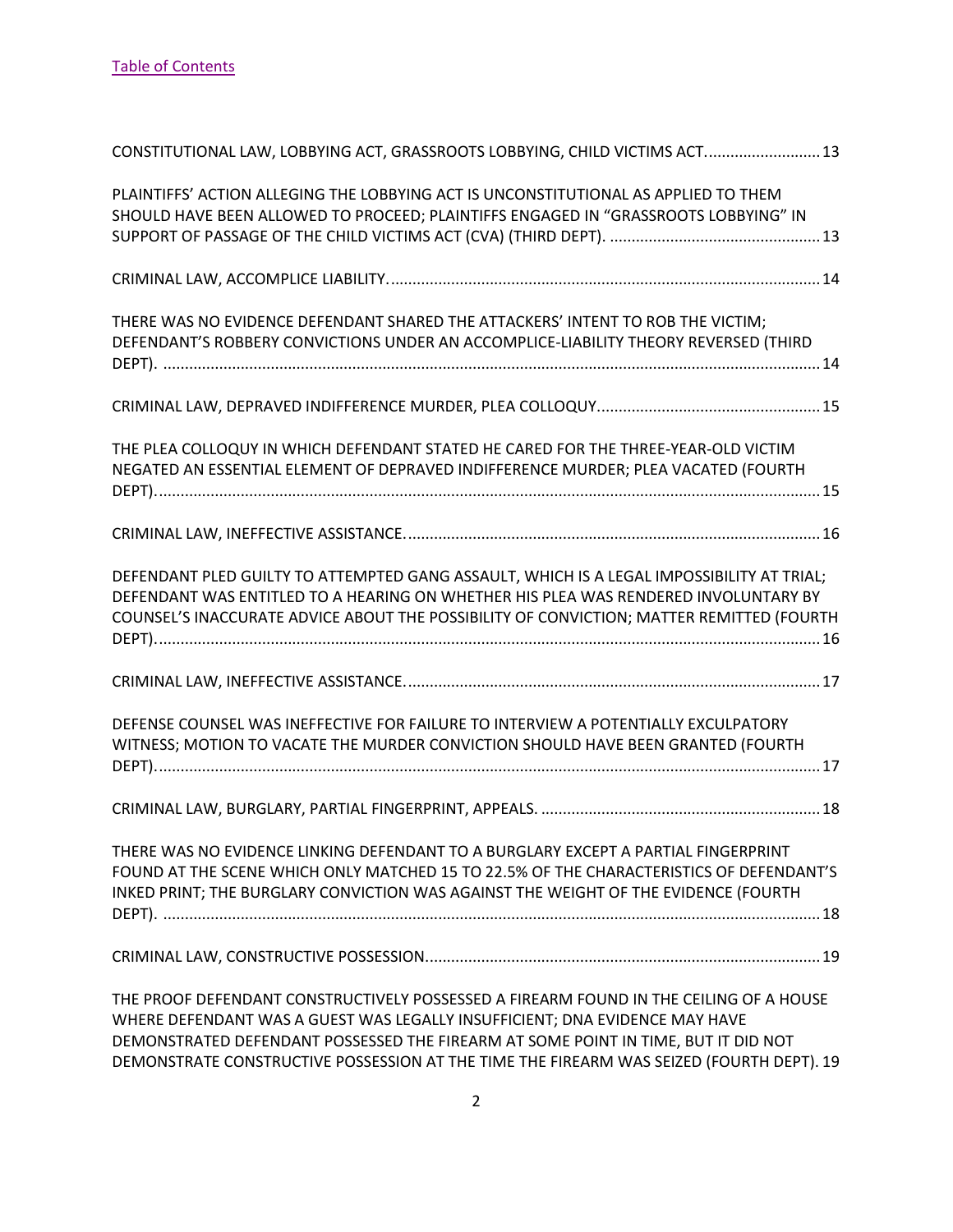| HARVEY WEINSTEIN'S CRIMINAL SEXUAL ACT AND RAPE CONVICTIONS AFFIRMED (FIRST DEPT).  20                                                                                                                                                                                                                                                  |
|-----------------------------------------------------------------------------------------------------------------------------------------------------------------------------------------------------------------------------------------------------------------------------------------------------------------------------------------|
|                                                                                                                                                                                                                                                                                                                                         |
| THE JUDGE'S LAW CLERK WAS THE DISTRICT ATTORNEY WHO PROSECUTED DEFENDANT; THE JUDGE<br>SHOULD NOT HAVE DECIDED DEFENDANT'S MOTION TO VACATE HIS CONVICTION (THIRD DEPT)22                                                                                                                                                               |
| CRIMINAL LAW, JUDGES, JURY INSTRUCTIONS, JUSTIFICATION DEFENSE, APPEALS.  23                                                                                                                                                                                                                                                            |
| THE JURY WAS NOT INSTRUCTED TO STOP DELIBERATIONS IF IT FOUND THE JUSTIFICATION DEFENSE<br>APPLIED TO THE TOP COUNT (MURDER); DEFENDANT'S MANSLAUGHTER CONVICTION REVERSED IN THE                                                                                                                                                       |
|                                                                                                                                                                                                                                                                                                                                         |
| DEFENDANT'S PLEA COLLOQUY NEGATED AN ESSENTIAL ELEMENT (JURAT) OF HIS PERJURY                                                                                                                                                                                                                                                           |
|                                                                                                                                                                                                                                                                                                                                         |
| THE SENTENCING JUDGE DID NOT SEPARATELY PRONOUNCE A SENTENCE FOR EACH CONVICTION;                                                                                                                                                                                                                                                       |
|                                                                                                                                                                                                                                                                                                                                         |
| MOLINEUX EVIDENCE OF A PRIOR BURGLARY OF THE ROBBERY-VICTIM'S HOME TO SHOW THE INTENT<br>TO COMMIT ROBBERY AND GRAND LARCENY SHOULD NOT HAVE BEEN ADMITTED; THE INTENT TO<br>COMMIT ROBBERY AND GRAND LARCENY WAS DEMONSTRATED BY THE VICTIM'S TESTIMONY<br>RENDERING EVIDENCE OF THE PRIOR BURGLARY TOO PREJUDICIAL (FOURTH DEPT).  25 |
|                                                                                                                                                                                                                                                                                                                                         |
| THE POLICE DID NOT HAVE PROBABLE CAUSE TO BELIEVE DEFENDANT HAD COMMITTED OR WAS<br>COMMITTING A CRIME WHEN THEY BLOCKED DEFENDANT'S VEHICLE WITH THE POLICE VEHICLE, WHICH<br>CONSTITUTES A SEIZURE; PLEA VACATED AND SUPPRESSION MOTION GRANTED (FOURTH DEPT) 26                                                                      |
|                                                                                                                                                                                                                                                                                                                                         |
| THE EDUCATION LAW PERMITS, BUT DOES NOT REQUIRE, SCHOOL DISTRICTS TO PROVIDE<br>TRANSPORTATION TO STUDENTS ATTENDING NONPUBLIC SCHOOLS WHEN THE PUBLIC SCHOOLS ARE                                                                                                                                                                      |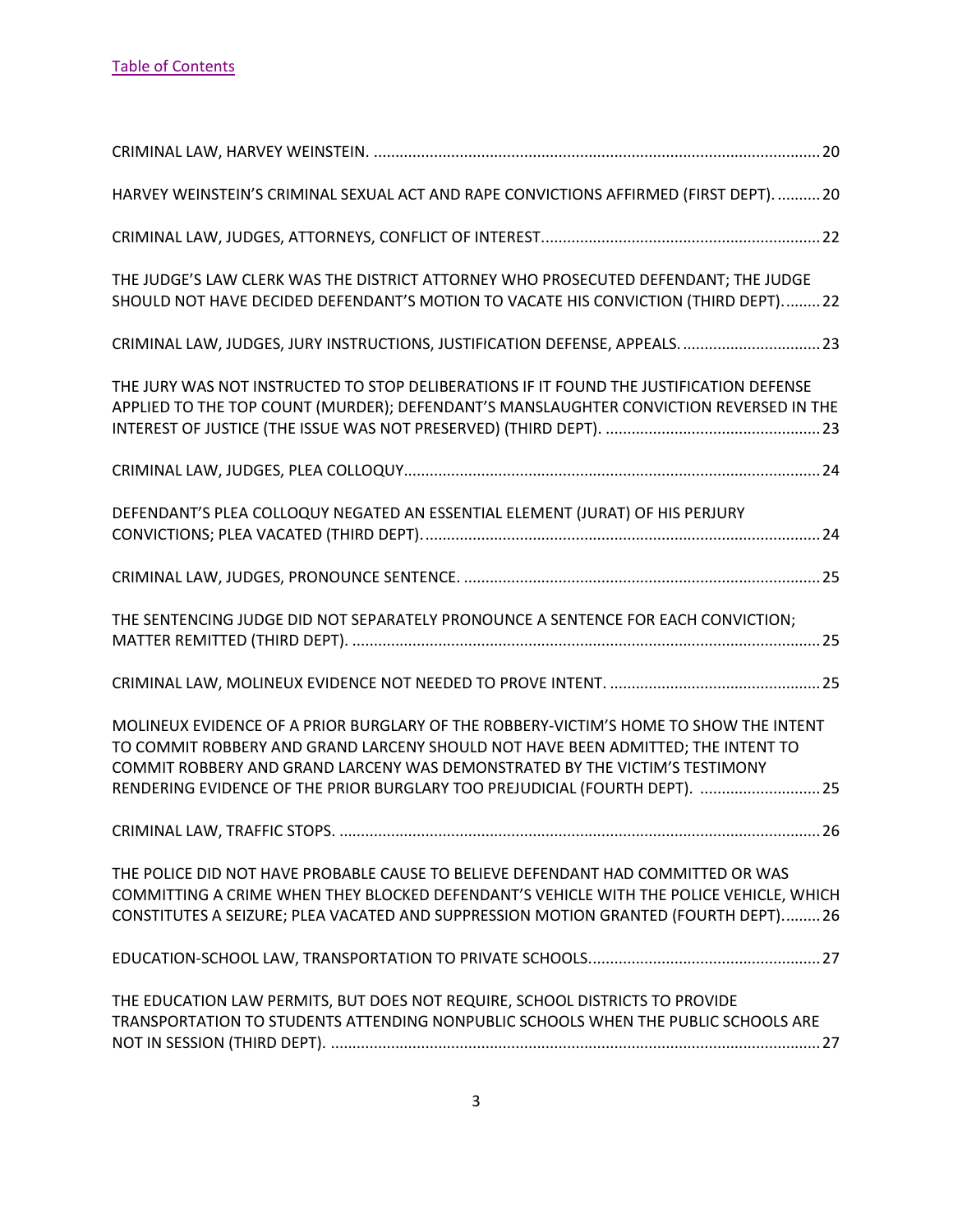| PLAINTIFF'S CAUSES OF ACTION FOR CONSTRUCTIVE DISCHARGE AND HOSTILE WORK ENVIRONMENT                                                                                                                                                                                 |
|----------------------------------------------------------------------------------------------------------------------------------------------------------------------------------------------------------------------------------------------------------------------|
|                                                                                                                                                                                                                                                                      |
| ALTHOUGH FATHER FAILED TO APPEAR, HIS COUNSEL APPEARED AND FATHER WAS THEREFORE NOT IN<br>DEFAULT; BECAUSE FATHER WAS NOT IN DEFAULT, APPEAL IS NOT PRECLUDED (FOURTH DEPT).  29                                                                                     |
|                                                                                                                                                                                                                                                                      |
| THIS JUVENILE DELINQUENCY PROCEEDING STEMMED FROM ALLEGATIONS RESPONDENT COMMITTED<br>VIOLENT ACTS AGAINST THE MOTHER OF HIS CHILD; THE PROCEEDING SHOULD NOT HAVE BEEN<br>DISMISSED "IN FURTHERANCE OF JUSTICE;" CRITERIA EXPLAINED (THIRD DEPT). 30                |
|                                                                                                                                                                                                                                                                      |
| FATHER'S PETITION FOR A MODIFICATION OF CUSTODY SHOULD NOT HAVE BEEN DENIED WITHOUT A                                                                                                                                                                                |
|                                                                                                                                                                                                                                                                      |
| A RECENT US SUPREME COURT RULING DOES NOT AFFECT THE NYS COURT OF APPEALS RULING THAT<br>REGULATIONS REQUIRING HEALTH INSURANCE POLICIES TO COVER "MEDICALLY NECESSARY<br>ABORTIONS" BUT WHICH EXEMPT POLICIES PROVIDED BY "RELIGIOUS EMPLOYERS" DO NOT IMPAIR       |
| LABOR LAW-CONSTRUCTION LAW, INJURY LIFTING A HEAVY OBJECT FOUR OR FIVE INCHES 33                                                                                                                                                                                     |
| PLAINTIFF FELT HIS ARM SNAP WHEN ATTEMPTING TO LIFT A 400 POUND ELEVATOR PLATFORM FOUR<br>OR FIVE INCHES TO PLACE A PALLET JACK UNDER IT; PLAINTIFF'S MOTION FOR SUMMARY JUDGMENT<br>ON HIS LABOR LAW 240(1) CAUSE OF ACTION SHOULD HAVE BEEN GRANTED (FIRST DEPT)33 |
| NEGLIGENCE, SLIP AND FALL, EMPLOYMENT LAW, INDEMNITY, CONTRIBUTION 34                                                                                                                                                                                                |
| PLAINTIFF'S EMPLOYER'S MOTIONS FOR SUMMARY JUDGMENT ON DEFENDANT'S CONTRACTUAL<br>INDEMNITY, COMMON-LAW INDEMNITY AND CONTRIBUTION CAUSES OF ACTION SHOULD HAVE BEEN                                                                                                 |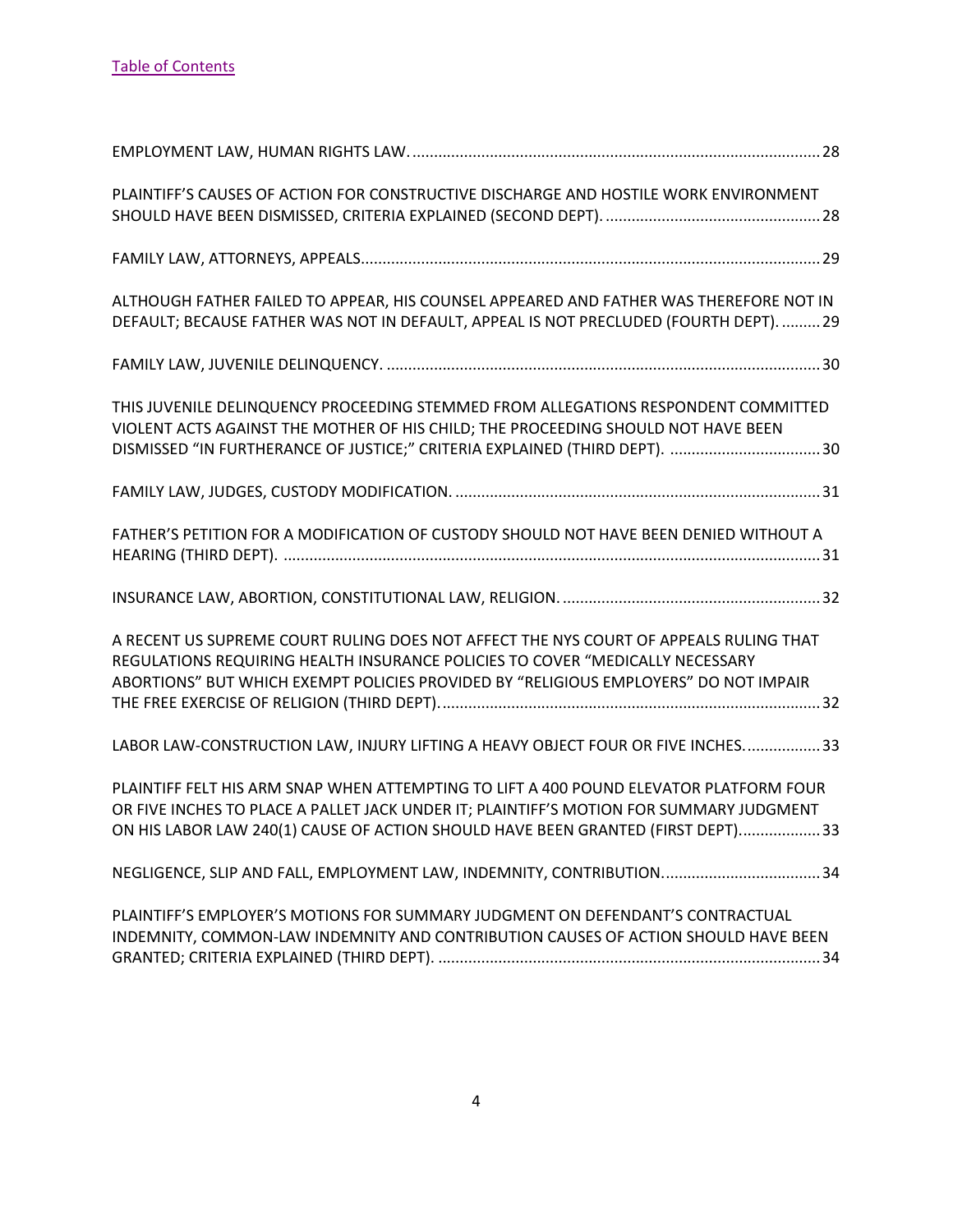| DESPITE THE FACT THAT PLAINTIFF COULD NOT SAY WHICH OF TWO CRACKS IN THE PAVEMENT CAUSED<br>HIS FALL, THE CAUSE OF THE FALL WAS SUFFICIENTLY IDENTIFIED TO WITHSTAND SUMMARY                                                                                                                                                                                                                                                                          |  |
|-------------------------------------------------------------------------------------------------------------------------------------------------------------------------------------------------------------------------------------------------------------------------------------------------------------------------------------------------------------------------------------------------------------------------------------------------------|--|
|                                                                                                                                                                                                                                                                                                                                                                                                                                                       |  |
| IN THIS Y-INTERSECTION TRAFFIC ACCIDENT CASE, (1) THE TOWN DEMONSTRATED IT DID NOT HAVE<br>THE REQUIRED WRITTEN NOTICE THAT OVERGROWN FOLIAGE BLOCKED LINES OF SIGHT; (2) QUESTIONS<br>OF FACT PRECLUDED SUMMARY JUDGMENT ON THE CAUSES OF ACTION ALLEGING INADQUATE                                                                                                                                                                                  |  |
|                                                                                                                                                                                                                                                                                                                                                                                                                                                       |  |
| DEFENDANT PROPERTY OWNER FAILED TO DEMONSTRATE IT WAS THE ALTER EGO OF PLAINTIFF'S<br>EMPLOYER OR THAT PLAINTIFF WAS DEFENDANT'S SPECIAL EMPLOYEE; THEREFORE PLAINTIFF'S<br>PERSONAL INJURY ACTION WAS NOT PRECLUDED BY THE EXCLUSIVE REMEDY ASPECT OF THE WORKERS'                                                                                                                                                                                   |  |
|                                                                                                                                                                                                                                                                                                                                                                                                                                                       |  |
| IN THIS PRODUCTS LIABILITY ACTION WHERE A ROUTER SEVERED PLAINTIFF'S THUMB, THE FAILURE-TO-<br>WARN CAUSE OF ACTION BASED ON THE MANUAL SHOULD HAVE BEEN DISMISSED BECAUSE PLANTIFF<br>NEVER READ IT; THE GENERALIZED FAILURE-TO-WARN CAUSE OF ACTION PROPERLY SURVIVED<br>SUMMARY JUDGMENT; DISAGREEING WITH THE SECOND DEPARTMENT, THE DESIGN-DEFECT CAUSE OF<br>ACTION BASED ON THE LACK OF AN INTERLOCK DEVICE PROPERLY SURVIVED SUMMARY JUDGMENT |  |
|                                                                                                                                                                                                                                                                                                                                                                                                                                                       |  |
| PLAINTIFFS STATED CAUSES OF ACTION FOR VIOLATIONS OF THE SECURITIES ACT BASED UPON<br>ALLEGEDLY MISLEADING INFORMATION IN THE SECONDARY PUBLIC OFFERING (SPO) (FIRST DEPT).  41                                                                                                                                                                                                                                                                       |  |
|                                                                                                                                                                                                                                                                                                                                                                                                                                                       |  |
| IF GERMANY WAS DECEDENT'S DOMICILE, NEW YORK MAY RECOGNIZE THE GERMAN HOLOGRAPHIC<br>WILL; MATTER SENT BACK TO SURROGATE'S COURT TO DEVELOP A RECORD ON THE DOMICILE ISSUE                                                                                                                                                                                                                                                                            |  |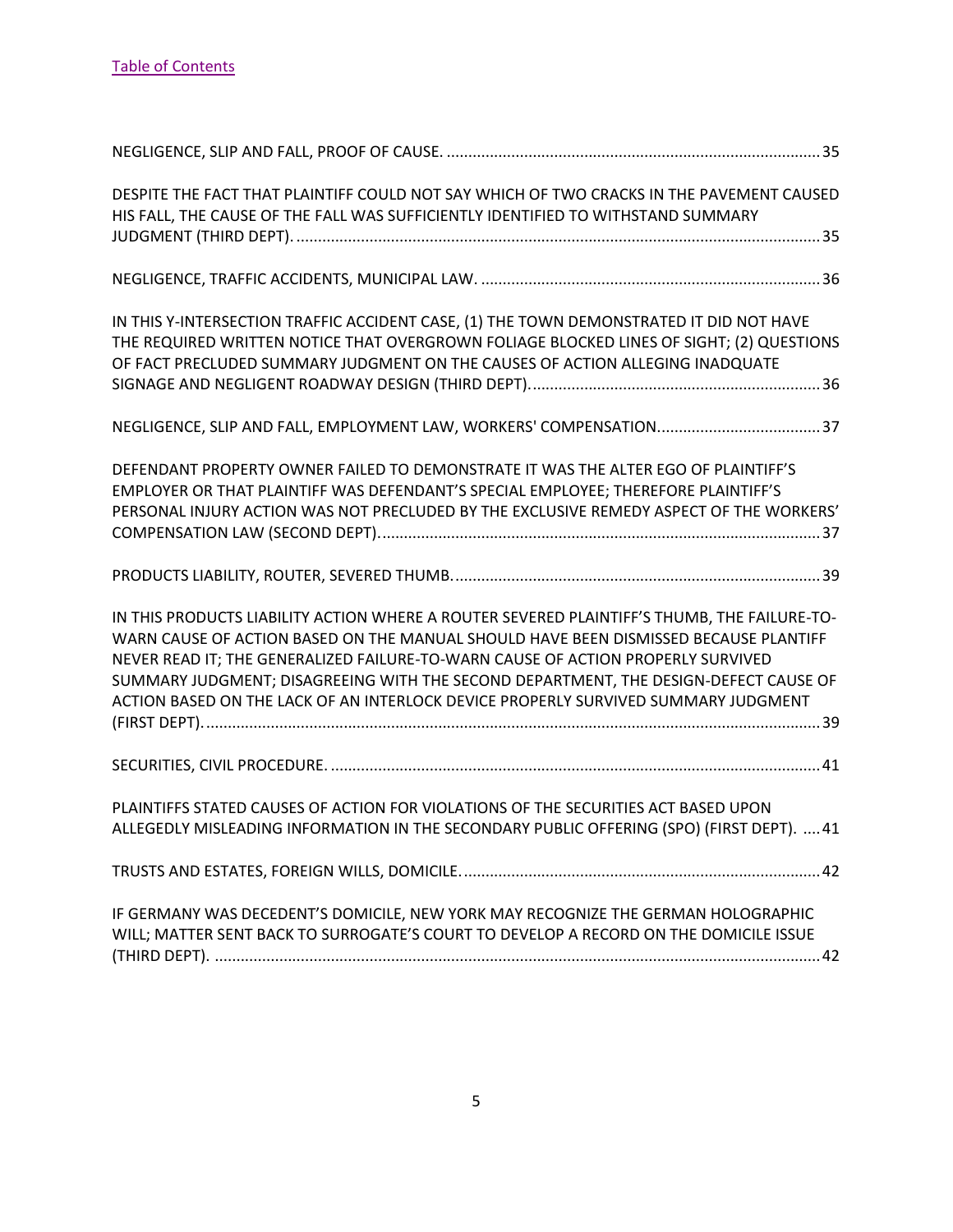| THE TRANSFER OF DECEDENT'S HOME TO THE TWO CHILDREN WHO WERE CARING FOR HIM WAS<br>COMPENSATION FOR THE CAREGIVERS PURSUANT TO AN AGREEMENT, NOT A GIFT (WHICH WOULD |  |
|----------------------------------------------------------------------------------------------------------------------------------------------------------------------|--|
|                                                                                                                                                                      |  |
| THE WORKERS' COMPENSATION BOARD MISINTERPRETED SPECIAL CONSIDERATION 4 TO LIMIT                                                                                      |  |

## <span id="page-6-0"></span>CIVIL PROCEDURE, LONG-ARM JURISDICTION.

<span id="page-6-1"></span>PLAINTIFF, A TEXAS RESIDENT WHO WAS A FLIGHT ATTENDANT FOR 30 YEARS WITH MONTHLY STAY-OVERS IN NEW YORK, DEMONSTRATED NEW YORK HAD LONG-ARM JURISDICTION OVER THE NEW JERSEY COMPANY WHICH MANUFACTURED AND DISTRIBUTED TALCUM POWDER PLAINTIFF USED; THE TALCUM POWDER ALLEGEDLY CAUSED PLAINTIFF'S MESOTHELIOMA (FIRST DEPT).

The First Department determined New York had specific long-arm jurisdiction of defendant Shulton, the manufacturer and distributor of talcum powder alleged to have cause plaintiff's peritoneal mesothelioma. Plaintiff (English) was a fight attendant for 30 years who used the talcum powder when she stayed in New York. Shulton has its principal place of business in New Jersey but has an office in New York and markets the product in New York:

English, a Texas resident, was employed as a flight attendant for 33 years, from 1966 to 1999. During a substantial part of that time, she used Desert Flower on a daily basis after showering. From 1966 to 1984, English was regularly assigned to flights into New York and flew into this state two to four times a month. She usually remained in New York on two- or three-day layovers. When English travelled, she packed Desert Flower in her luggage, so she would have it available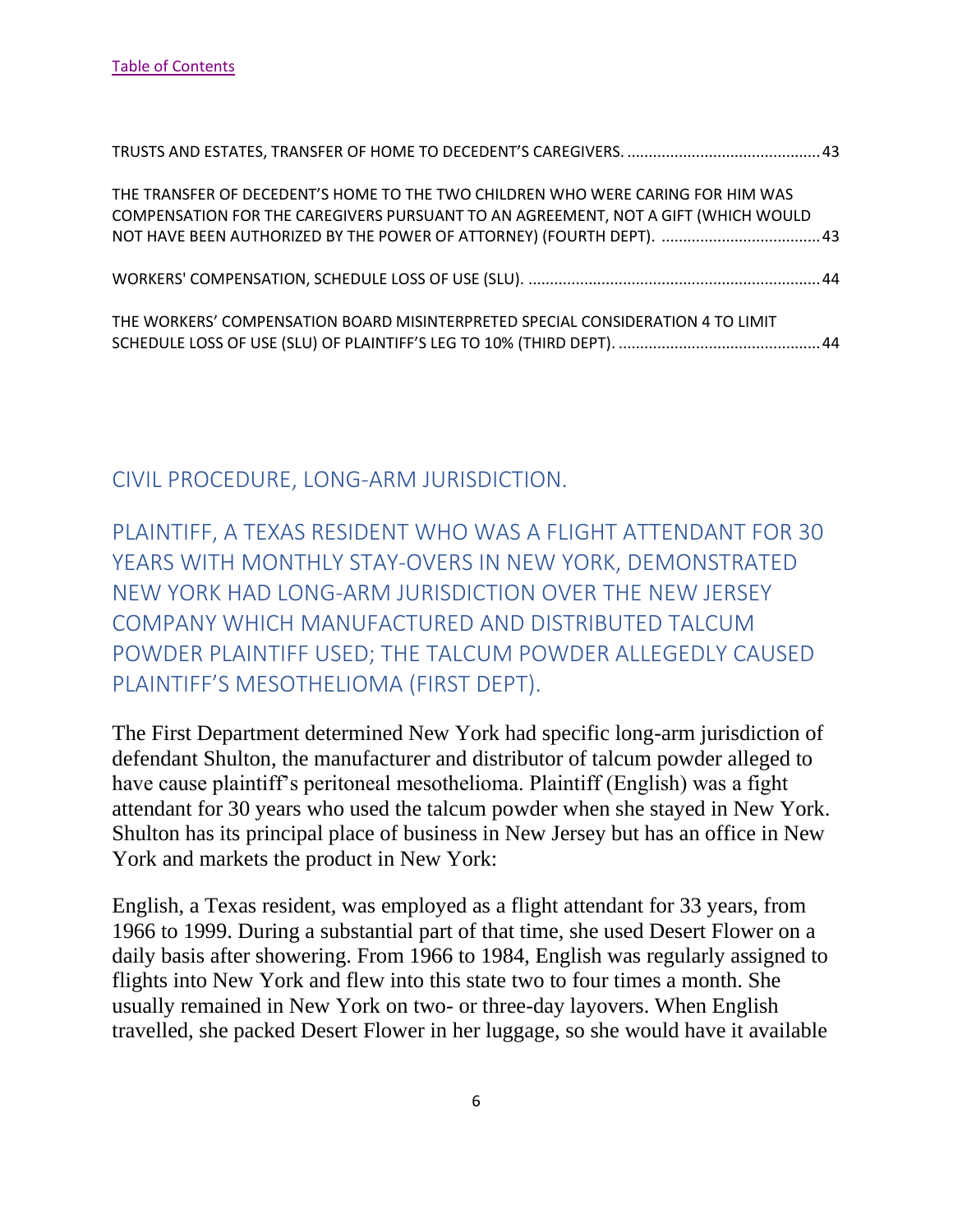for use when she showered. There is no claim that the Desert Flower English used in New York was purchased in New York.

Shulton is incorporated in New Jersey, where it had its principal place of business during the time that English claims to have used Desert Flower. Shulton never manufactured Desert Flower in New York, and in the mid-1970s the manufacture of its talc products shifted from Tennessee to New Jersey. Desert Flower was marketed nationally, including in New York. During the relevant period of time, Shulton maintained a New York office from which it conducted its marketing activities for its Cosmetics and Toiletries Division. The New York office was also headquarters for its International Division. \* \* \* Shulton's maintenance of its own New York office satisfies the first prong under CPLR  $302(a)(1)$ . \* \* \* Desert Flower was marketed and sold nationally, and English used Desert Flower when she travelled to and while she stayed in New York. Shulton's activities and contacts with New York and the allegedly hazardous talcum powder used by English are sufficient to support an assertion of specific jurisdiction over Shulton…. . [English v Avon Prods., Inc., 2022 NY Slip Op 03571, First Dept 6-2-](https://nycourts.gov/reporter/3dseries/2022/2022_03571.htm) [22](https://nycourts.gov/reporter/3dseries/2022/2022_03571.htm)

Practice Point: Even though plaintiff was a Texas resident and the company she was suing was based in New Jersey, she was able to sue using New York courts. Plaintiff was a flight attendant for 30 years with monthly stay-overs in New York. Defendant had an office in New York and marketed the talcum powder which allegedly cause plaintiff's mesothelioma nationwide.

## <span id="page-7-0"></span>CIVIL PROCEDURE, RES JUDICATA.

<span id="page-7-1"></span>HERE THE DOCTRINE OF RES JUDICATA PRECLUDED PLAINTIFF'S FRAUDULENT CONVEYANCE ACTION; THE CAUSE OF ACTION COULD HAVE BEEN RAISED IN THE PRIOR ACTION WHICH WAS DISMISSED (FIRST DEPT).

The Frist Department, reversing Supreme Court, determined the fraudulent conveyance cause of action was precluded by the doctrine of res judicata. Although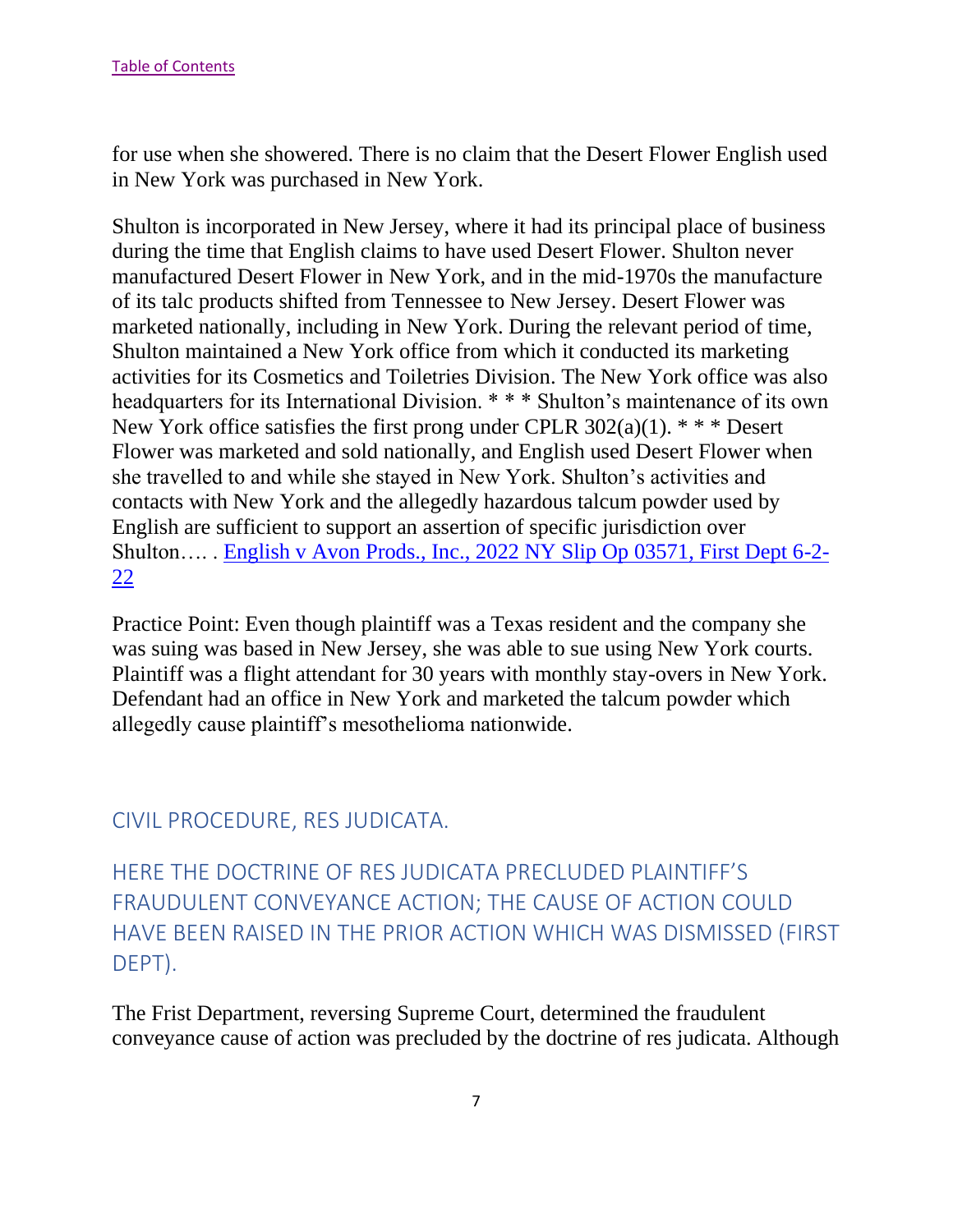the fraudulent conveyance claim was not alleged in the prior action, which was dismissed, it could have been raised in the prior action:

In 2016, plaintiff sued NBC, NBF, and PIM, alleging — as she does in the instant action — that NBC and NBF were PIM's alter egos. In August 2018, Supreme Court (Gerald Lebovits, J.) granted NBC and NBF's motion to dismiss that action.

While the prior action did not allege fraudulent conveyance, the doctrine of res judicata bars plaintiff from raising that claim here because she could have raised it in the prior action … . Plaintiff learned on or about May 9, 2017 that nonparty Conquest Capital Group had repurchased the equity it had previously sold to PIM. She filed an amended complaint in the prior action on May 26, 2017. Although plaintiff alleges that she did not discover the price at which Conquest repurchased its equity until November 2018, she could have learned this fact earlier by making inquiries … . [Aboelnaga v National Bank of Can., 2022 NY Slip Op 03467, First](https://nycourts.gov/reporter/3dseries/2022/2022_03467.htm)  [Dept 5-31-22](https://nycourts.gov/reporter/3dseries/2022/2022_03467.htm)

Practice Point: The doctrine of res judicata precludes causes of action which could have been investigated and raised in a prior action.

<span id="page-8-0"></span>CIVIL PROCEDURE, CONTRACT LAW, INSURANCE LAW, PUNITIVE DAMAGES.

<span id="page-8-1"></span>PLAINTIFF'S CLAIM FOR PUNITIVE DAMAGES IN THIS BREACH OF AN INSURANCE CONTRACT ACTION SHOULD HAVE BEEN DISMISSED, CRITERIA EXPLAINED (SECOND DEPT).

The Second Department, reversing Supreme Court, determined the punitive damages claim against defendant insurer should have been dismissed. Plaintiff was struck by a vehicle when she was in a cross-walk. She settled with the driver's insurer, with her insurer's consent, for \$25,000. She the brought this breach of contract action against defendant insurer for \$225,000, plus punitive damages for a bad-faith breach of the insurance contract: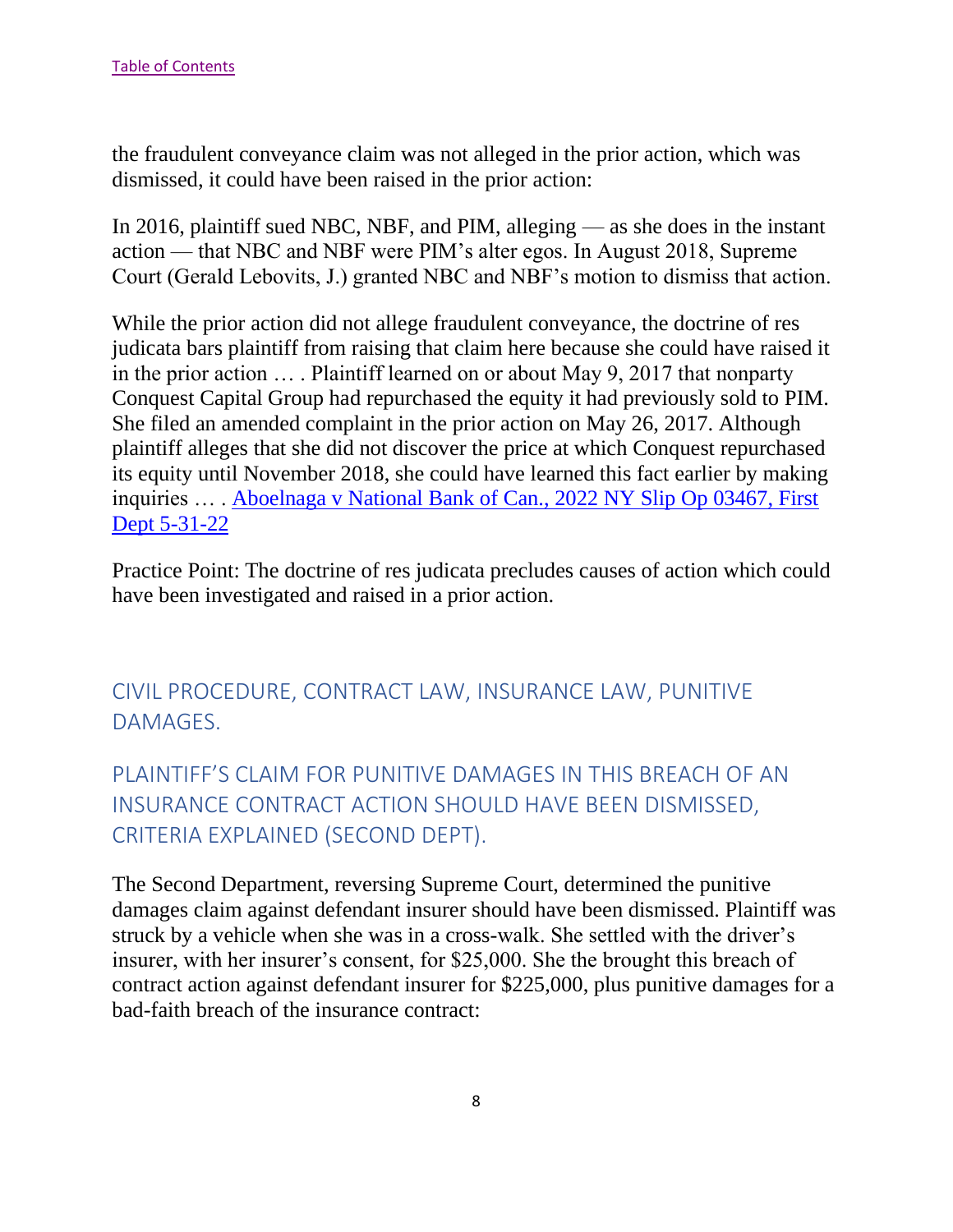The elements required to state a claim for punitive damages when the claim arises from a breach of contract are: (1) the defendant's conduct must be actionable as an independent tort; (2) the tortious conduct must be of the egregious nature set forth in Walker v Sheldon [10 NY2d 401]; (3) the egregious conduct must be directed to the plaintiff; and (4) it must be part of a pattern directed at the public generally. Where a lawsuit has its genesis in the contractual relationship between the parties, the threshold task for a court considering a defendant's motion to dismiss a demand for punitive damages is to identify a tort independent of the contract … .

… [T]he plaintiff failed to allege an independent tort. There is no separate tort for bad faith refusal to comply with an insurance contract … . While an insurer may be held liable for damages to its insured for the bad faith refusal of a settlement offer … , the plaintiff here failed to state such a cause of action. …

The plaintiff has not alleged any facts from which an inference can be drawn that the defendant's conduct constituted a gross disregard of the plaintiff's interests. …

The plaintiff failed to allege any facts from which an inference can be drawn that the defendant's conduct was of an egregious nature as set forth in Walker v Sheldon, such that it was morally reprehensible and of such wanton dishonesty as to imply a criminal indifference to civil obligations … . [Schlusselberg v New York](https://nycourts.gov/reporter/3dseries/2022/2022_03539.htm)  [Cent. Mut. Fire Ins. Co., 2022 NY Slip Op 03539, Second Dept 6-1-22](https://nycourts.gov/reporter/3dseries/2022/2022_03539.htm)

Practice Point: The criteria for punitive damages for breach of contract are difficult to meet. The defendant's conduct must amount to an independent tort, be morally reprehensible, wantonly dishonest, and criminally indifferent to civil obligations. Here, those criteria were not met by the allegations of breach of an insurance contract.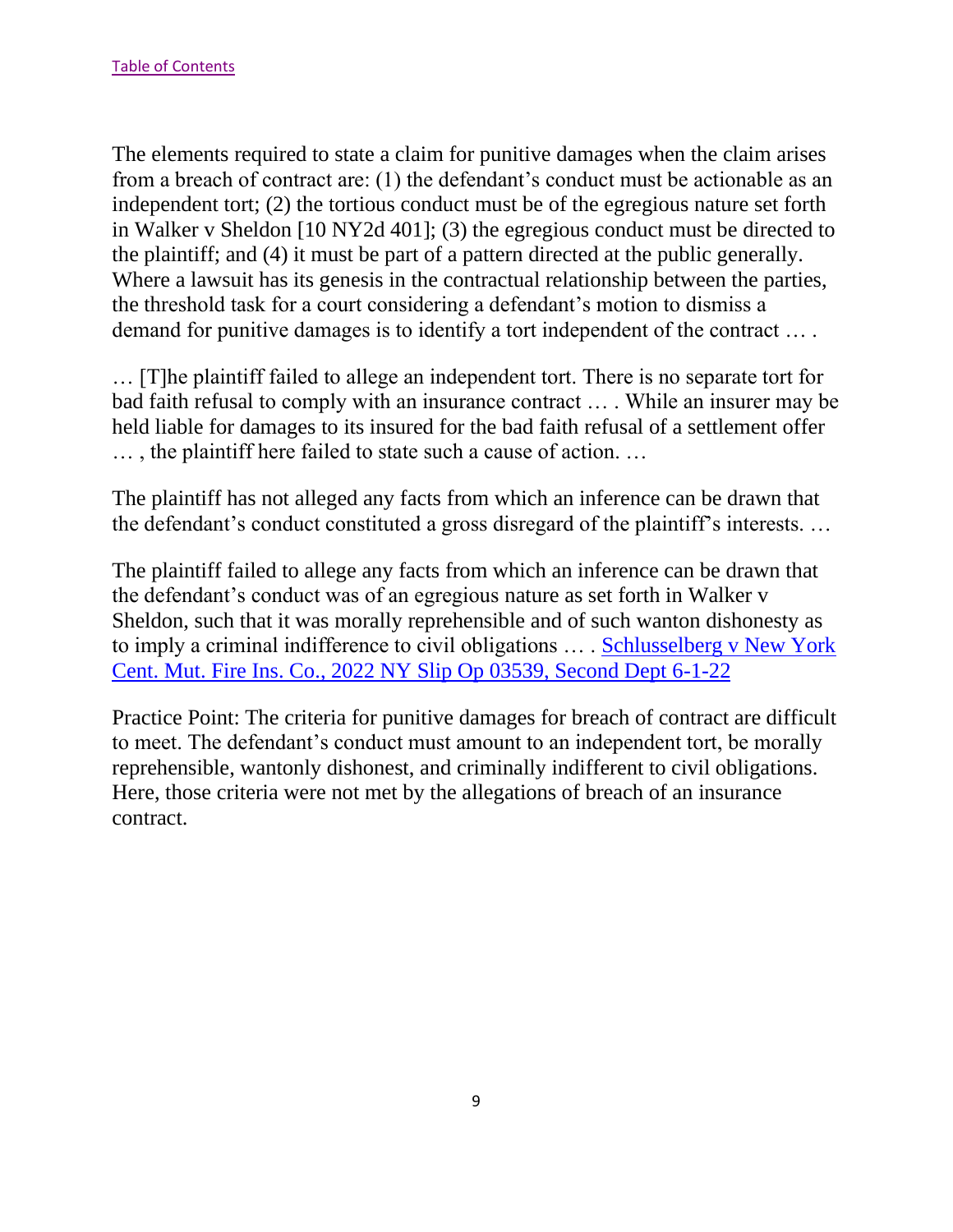<span id="page-10-0"></span>CIVIL PROCEDURE, EXPERT DISCLOSURE, TREATING PHYSICIAN, THIRD DEPARTMENT'S UNIQUE REQUIREMENTS.

<span id="page-10-1"></span>CLAIMANT'S ATTORNEY WAS NOT AWARE OF THE THIRD DEPARTMENT'S UNIQUE REQUIREMENT OF FULL EXPERT-WITNESS DISCLOSURE FOR A TREATING PHYSICIAN; THAT WAS AN ADEQUATE EXCUSE FOR AN UNTIMELY DISCLOSURE (THIRD DEPT).

The Third Department, reversing Supreme Court, determined claimant's treating physician (Hopson) in this personal injury case should have been allowed to testify as an expert, despite the failure to comply with full expert disclosure pursuant to CPLR 3101. The Third Department is the only department which requires such full expert disclosure by a treating physician and claimant's attorney had not practiced in the Third Department:

There is no dispute that claimant failed to comply with the expert disclosure requirements of CPLR 3101 (d) (1) (i) in identifying Hopson as a witness. Nevertheless, we disagree with the Court of Claims' finding that claimant's excuse was unreasonable. The situation here mirrors that in Schmitt v Oneonta City Sch. [Dist. \(151 AD3d 1254\)](https://nycourts.gov/reporter/3dseries/2017/2017_04527.htm), where we accepted the explanation of the plaintiffs' attorney that he was "unaware of this Court's interpretation of CPLR 3101 (d) (1) (i) and the corresponding need to file an expert disclosure for a treating physician, and the record [was] otherwise devoid of any indication that counsel's failure to file such disclosure was willful" … . The same holds true here, as claimant's attorney revealed that she practices law in a different judicial department and candidly conceded that she was unaware of this Court's interpretation that the statute requires expert disclosure for treating physicians. There is nothing in the record calling into question the veracity of counsel's representations and no basis to conclude that the noncompliance with CPLR 3101 (d) (1) (i) was willful. As such, the court erred in precluding Hopson's testimony as an expert witness…. . [Freeman v State of New York, 2022 NY Slip Op 03559, Third Dept 6-2-22](https://nycourts.gov/reporter/3dseries/2022/2022_03559.htm)

Practice Point: Only the Third Department requires full expert-witness disclosure for a treating physician.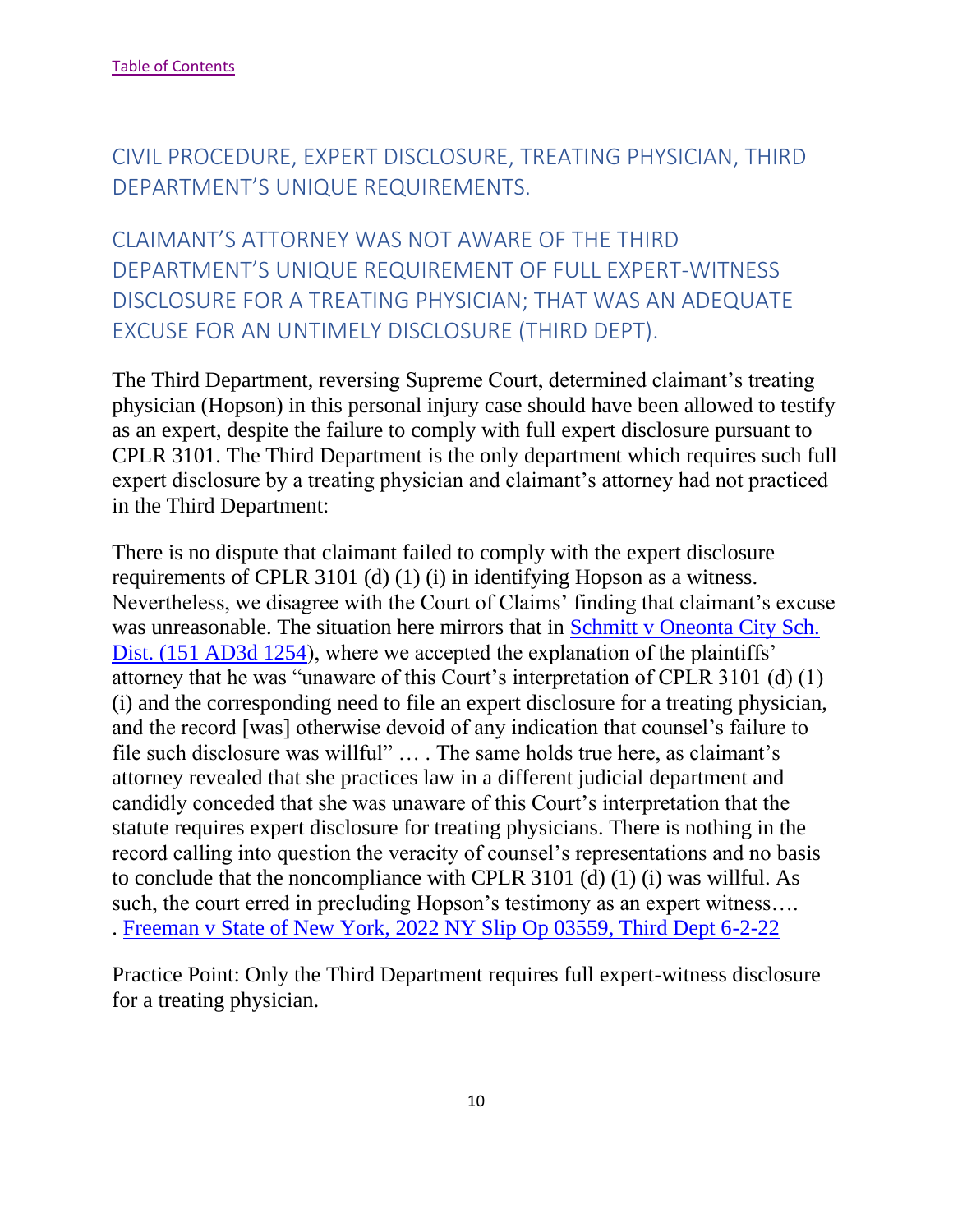<span id="page-11-0"></span>CIVIL PROCEDURE, LIMITED LIABILITY COMPANY LAW, REAL PROPERTY LAW, DEFAULT, LIS PENDENS.

<span id="page-11-1"></span>THE LLC'S FAILURE TO CHANGE THE ADDRESS ON FILE WITH THE SECRETARY OF STATE IS NOT A SUFFICIENT EXCUSE FOR A DEFAULT; PARTIES TO WHICH THE SUBJECT PROPERTY WAS TRANSFERRED AFTER THE LIS PENDENS WAS FILED ARE NOT NECESSARY PARTIES BECAUSE THEY ARE BOUND BY THE RESULT IN THIS ACTION (FIRST DEPT).

The First Department, reversing Supreme Court, determined (1) defendant E&A did not show a reasonable excuse for its default, and (2) the parties to which the property was transferred after the lis pendens was filed were not necessary parties because they are bound by the result of the instant action:

E&A asserted that it did not receive the summons and complaint, which had been served on the Secretary of State, because it had failed to keep its address updated. However, where a defendant does not receive service of process because it failed to keep a current address on file with the Secretary of State, courts will not find a reasonable excuse for a default … . …

Supreme Court should have denied E&A's cross motion insofar as it sought to join as defendants Yuanqing Liu (who purchased the property from E&A) and NYC Happy Housing LLC (which purchased the property from Liu), as Liu and NYC Happy Housing are not necessary parties. On the contrary, Liu and NYC Happy Housing need not be joined to accord complete relief or to avoid an inequitable effect (CPLR 1001[a]); rather, they are "bound by all proceedings taken in the action . . . to the same extent as a party" because their conveyances were recorded after the filing of the notice of pendency (CPLR 6501 …). [Majada Inc. v E&A RE](https://nycourts.gov/reporter/3dseries/2022/2022_03476.htm)  [Capital Corp., 2022 NY Slip Op 03476, First Dept 5-31-22](https://nycourts.gov/reporter/3dseries/2022/2022_03476.htm)

Practice Point: A limited liability corporation's (LLC's) failure to change the address on file with the Secretary of State is not an acceptable excuse for a default. Because a lis pendens was filed against the defendant's property here, the parties to which the property was subsequently transferred are bound by the result of this action and are not, therefore, necessary parties.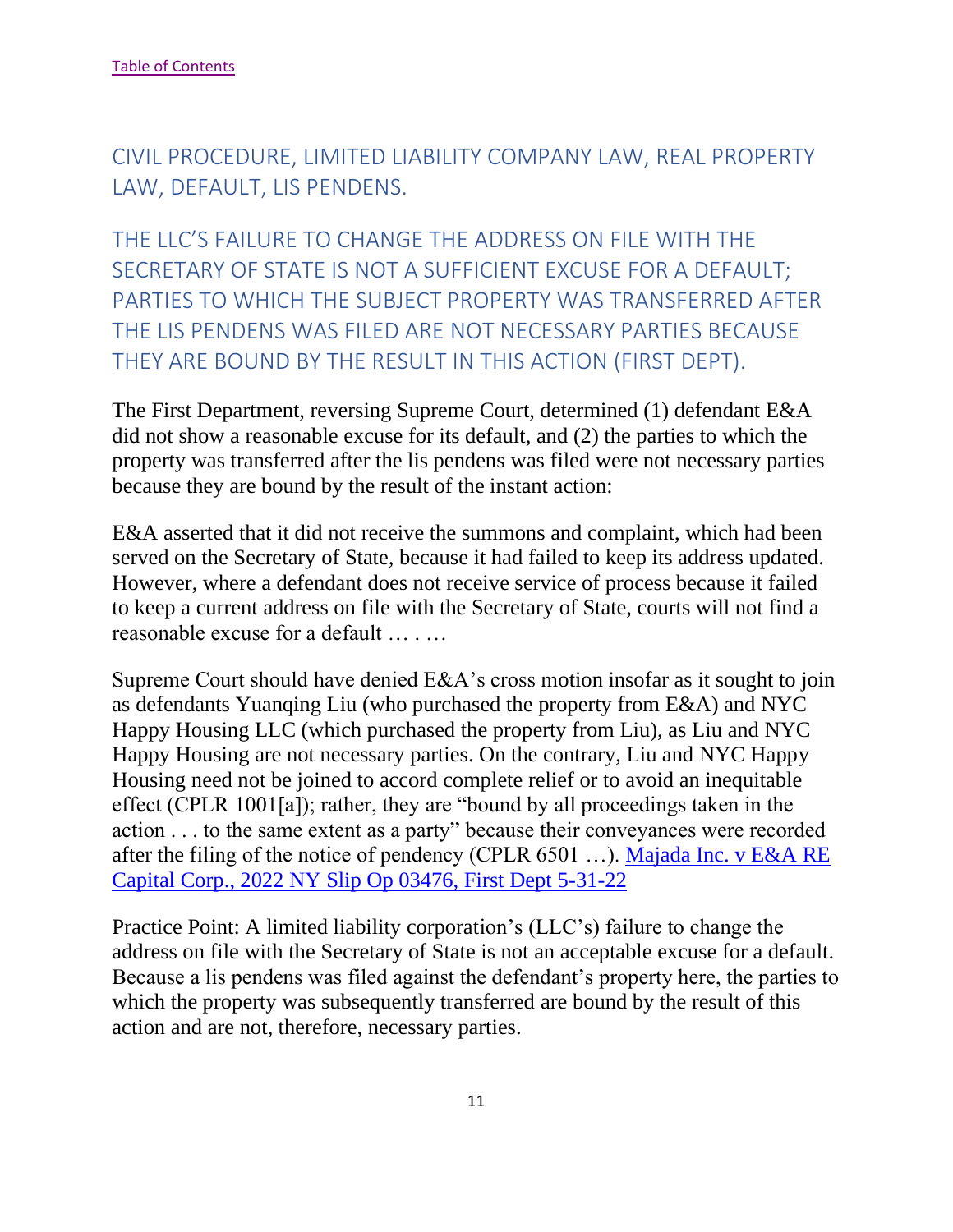#### <span id="page-12-0"></span>CIVIL PROCEDURE, REAL PROPERTY LAW, JOINT VENTURE, LIS PENDENS.

<span id="page-12-1"></span>PLAINTIFF WAS SEEKING THE PROCEEDS OF A JOINT VENTURE, WHICH, UNDER PARTNERSHIP LAW, INVOLVES PERSONAL PROPERTY, NOT REAL PROPERTY; PLAINTIFF HAD NO INTEREST IN THE REAL PROPERTY WHICH WAS TO BE USED AS AN INN OPERATED AS A JOINT VENTURE; THERFORE THE LIS PENDENS FILED BY PLAINTIFF SHOULD HAVE BEEN CANCELLED (FOURTH DEPT).

The Fourth Department, reversing Supreme Court, determined there was no relationship between plaintiff's action seeking the assets of a joint venture and the ownership of the real property associated with the joint venture (to be used as an inn). Therefore defendants' motion to cancel the lis pendens should have been granted:

"A notice of pendency may be filed in any action in a court of the state or of the United States in which the judgment demanded would affect the title to, or the possession, use or enjoyment of, real property" (CPLR 6501). Because the provisional remedy of a notice of pendency is an " 'extraordinary privilege' " … , the Court of Appeals has held that to be entitled to that remedy, there must be a "direct relationship" between the relief sought in the complaint and the title to or possession of the disputed property … . In making that determination, a court must use "a narrow interpretation," and its "analysis is to be limited to the pleading's face" … . …

Supreme Court erred in denying their motion insofar as it sought to cancel the notice of pendency because there was no direct relationship between title to or possession of the property and the relief sought by plaintiff. We therefore modify the order accordingly. Reviewing the complaint on its face, we conclude that plaintiff seeks merely to enforce her purported 50% share in the joint venture and does not assert an interest in the property itself. Indeed, the complaint alleges that title to the property was, at all relevant times, held by Properties LLC, of which plaintiff was not a member. It is well settled that " 'the legal consequences of a joint venture are equivalent to those of a partnership' " … , and thus a joint venturer's interest in a joint venture constitutes an interest in only personal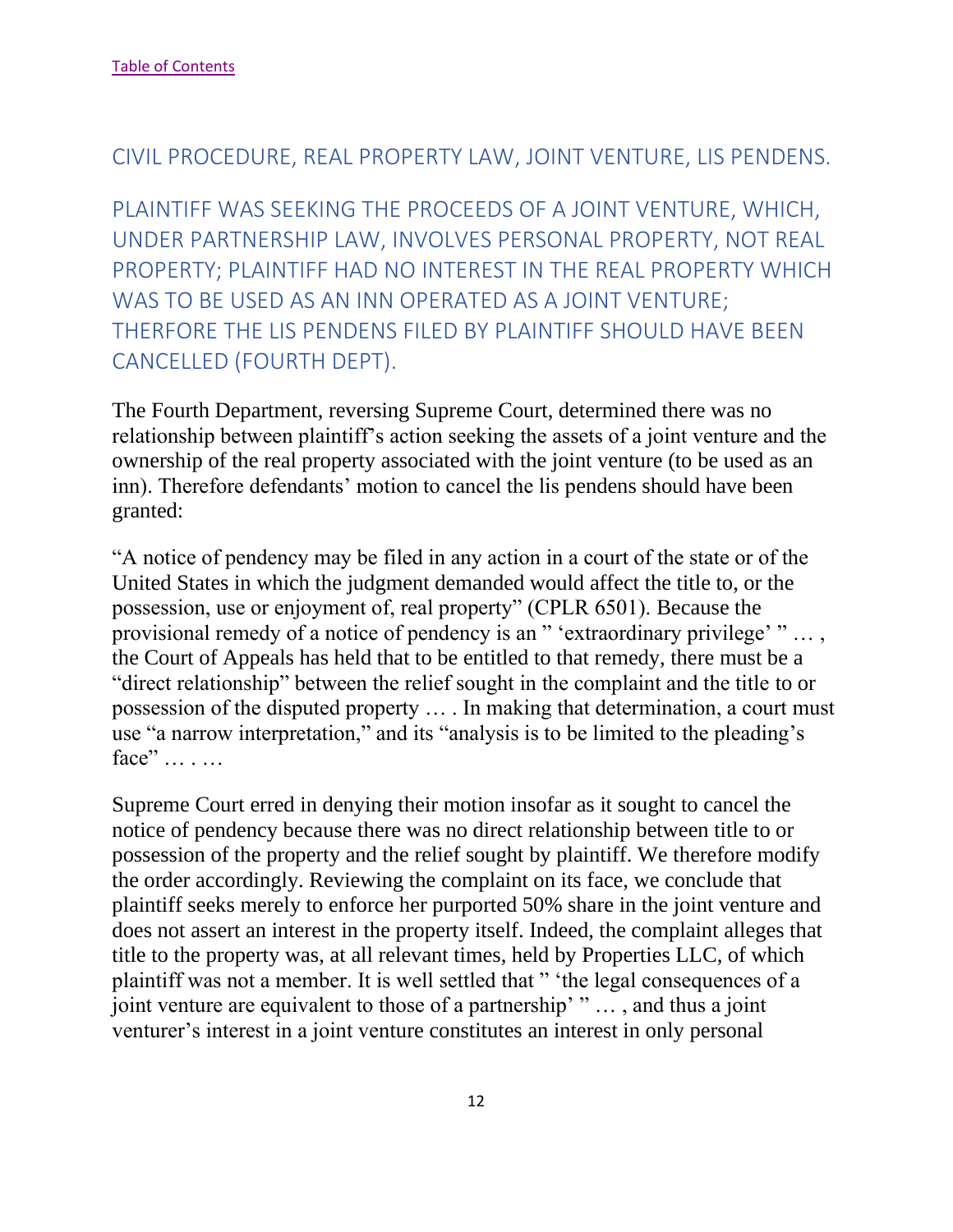property, not real property, thereby precluding recourse to a notice of pendency … . [Renfro v Herrald, 2022 NY Slip Op 03593, Fourth Dept 6-3-22](https://nycourts.gov/reporter/3dseries/2022/2022_03593.htm)

Practice Point: Partnership law applies to joint ventures. Here the joint venture was the operation of an inn. Plaintiff sought the assets of the joint venture, which involves only personal property, not real property. Plaintiff had no interest in the real property (the inn). Therefore the lis pendens filed by the plaintiff should have been cancelled.

<span id="page-13-0"></span>CONSTITUTIONAL LAW, LOBBYING ACT, GRASSROOTS LOBBYING, CHILD VICTIMS ACT.

<span id="page-13-1"></span>PLAINTIFFS' ACTION ALLEGING THE LOBBYING ACT IS UNCONSTITUTIONAL AS APPLIED TO THEM SHOULD HAVE BEEN ALLOWED TO PROCEED; PLAINTIFFS ENGAGED IN "GRASSROOTS LOBBYING" IN SUPPORT OF PASSAGE OF THE CHILD VICTIMS ACT (CVA) (THIRD DEPT).

The Third Department, reversing (modifying) Supreme Court, in a full-fledged opinion by Justice Pritzker, determined plaintiffs' action alleging the Lobbying Act was unconstitutional as applied to them (First Amendment) should have been allowed to proceed. The opinion is too comprehensive to fairly summarize here. Plaintiffs engaged in publicity aimed at passage of the Child Victims Act (CVA), which extends the statute of limitations for civil and criminal actions stemming from the sexual abuse of children. Although the NYS Joint Commission of Public Ethics (JCOPE) did not end up enforcing the registration and reporting requirements of the Lobbying Act with respect to the plaintiffs' past activities, it indicated future enforcement if plaintiffs continued with their "grassroots lobbying" efforts:

Plaintiff Katherine C. Sullivan, a resident of Florida, supported the CVA and expressed that support, among other ways, through a website that explained that Sullivan was a survivor of child sexual assault that she was subjected to while attending a school in the City of Troy, Rensselaer County, but that she was barred from seeking legal recourse by then-applicable statutes of limitations. A list of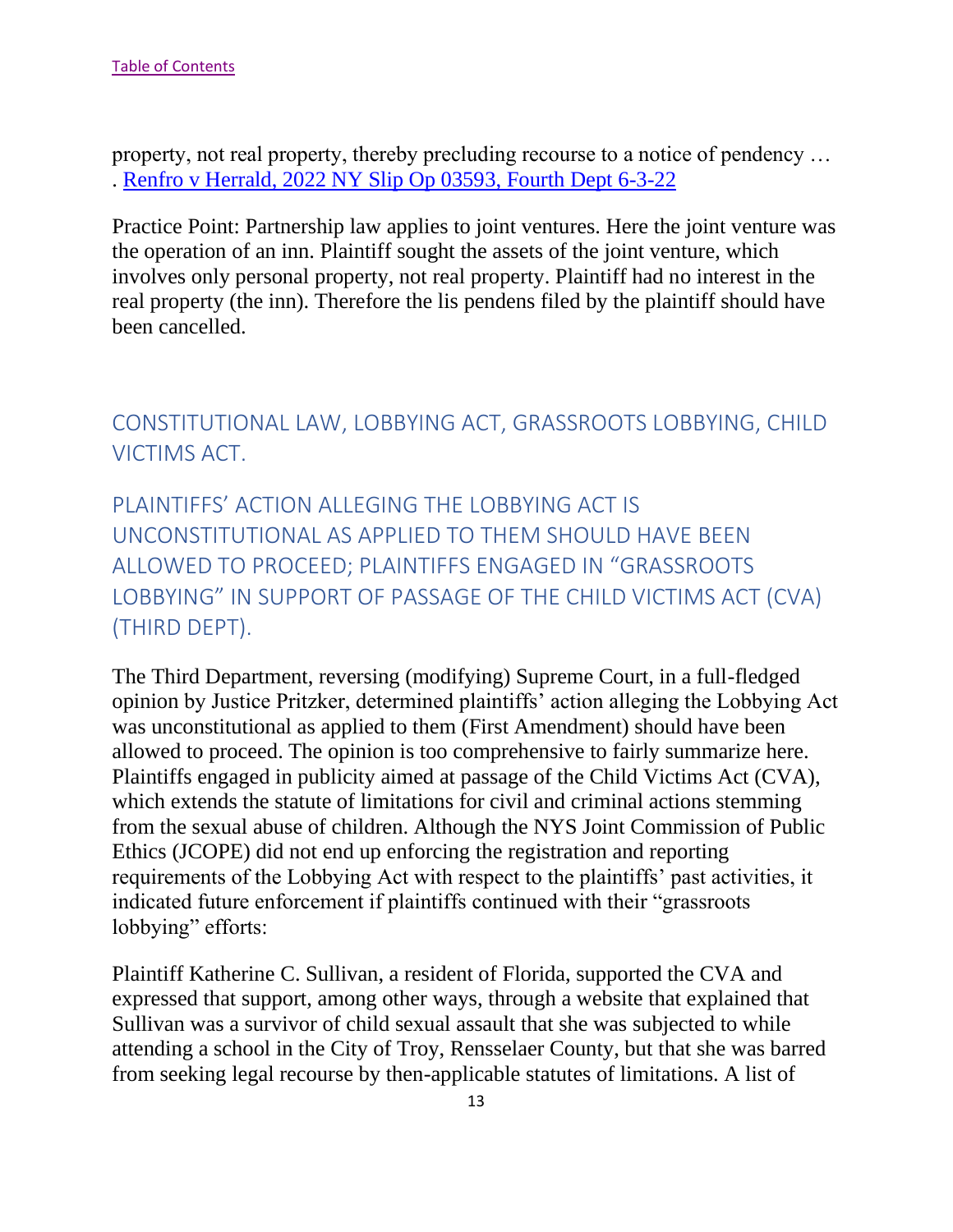state senators who opposed the CVA was provided, along with a script and postcard template for website visitors to contact state senators to voice support for the CVA. Sullivan also rented digital billboard space in this state that displayed a rotating set of screens, one of which purportedly read, "NY Pass the Child Victims Act," and another that displayed photographs of state senators next to text asking why they did not support the CVA. Some of the screens also purportedly displayed Sullivan's website address; all of the screens indicated that they were paid for by plaintiff Kat Sullivan LLC (hereinafter the LLC). Sullivan later arranged for an airplane to circle the Capitol and the school in Troy towing banners that displayed, among other things, the address of her aforementioned website and the hashtag #NYPASSCVA. [Sullivan v New York State Joint Commn. on Pub. Ethics, 2022](https://nycourts.gov/reporter/3dseries/2022/2022_03553.htm)  [NY Slip Op 03553, Third Dept 6-2-22](https://nycourts.gov/reporter/3dseries/2022/2022_03553.htm)

Practice Point: Here the plaintiffs challenged whether the Lobbying Act, which requires lobbyists to register and report, was constitutional as applied to their "grassroots" efforts to garner support for the passage of the Child Victims Act. Supreme Court had dismissed the action. The Third Department partially reinstated it.

## <span id="page-14-0"></span>CRIMINAL LAW, ACCOMPLICE LIABILITY.

# <span id="page-14-1"></span>THERE WAS NO EVIDENCE DEFENDANT SHARED THE ATTACKERS' INTENT TO ROB THE VICTIM; DEFENDANT'S ROBBERY CONVICTIONS UNDER AN ACCOMPLICE-LIABILITY THEORY REVERSED (THIRD DEPT).

The Third Department, reversing defendant's robbery convictions, determined the evidence defendant shared the attackers' intent to rob the victim was legally insufficient. Defendant had set up a drug purchase from the victim. When the victim arrived, he was attacked and robbed by four masked men. Although the victim testified defendant was one of the masked men, there was strong evidence to the contrary:

The People … did not have any direct evidence demonstrating that defendant knew of or shared an intent to forcibly steal property from the victim … . Indeed, there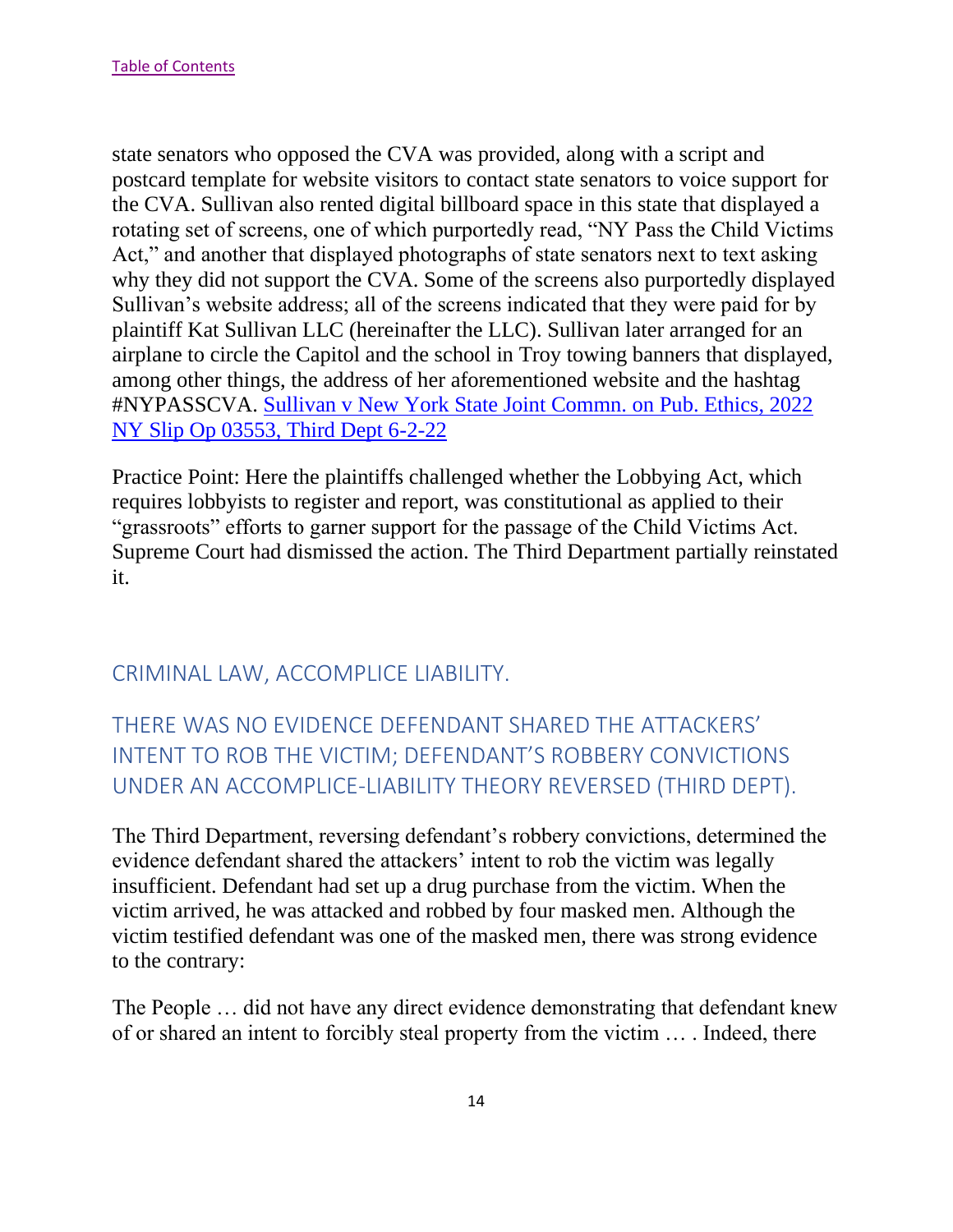was no evidence that defendant had prior knowledge of a plan to rob the victim ... . [People v Smith, 2022 NY Slip Op 03547, Third Dept 6-2-22](https://nycourts.gov/reporter/3dseries/2022/2022_03547.htm)

Practice Point: Although the defendant sent the victim to the address where the victim was to sell marijuana to a buyer, there was no evidence defendant was aware the buyer intended to attack and rob the victim. Therefore, there was no evidence defendant shared the robbers intent and his robbery convictions under an accomplice-liability theory were reversed.

## <span id="page-15-0"></span>CRIMINAL LAW, DEPRAVED INDIFFERENCE MURDER, PLEA COLLOQUY.

<span id="page-15-1"></span>THE PLEA COLLOQUY IN WHICH DEFENDANT STATED HE CARED FOR THE THREE-YEAR-OLD VICTIM NEGATED AN ESSENTIAL ELEMENT OF DEPRAVED INDIFFERENCE MURDER; PLEA VACATED (FOURTH DEPT).

The Fourth Department, vacating defendant's plea to depraved indifference murder, determined the plea colloquy negated an essential element of the offense:

… [W]e agree with defendant that, although his admissions during the plea allocution established the mens rea element of recklessness … , his recitation of the facts underlying the charge of murder in the second degree pursuant to Penal Law  $\S$  125.25 (2) "cast significant doubt upon his guilt insofar as it negated the [second mens rea] element of depraved indifference" … . In response to the court's question whether defendant did not care if harm happened to the victim or how the risk to the victim turned out, defendant stated through defense counsel that "[h]e did care for [the victim]." We conclude that defendant's statement negated the element of depraved indifference because the second mens rea element of the crime required that defendant "did not care whether [the] victim lived or died" … or, in other words, that he did "not care how the risk turn[ed] out" … . Defendant, however, conveyed during the factual recitation the exact opposite of the requisite mental state, i.e., that he did, in fact, care for the victim. [People v Bovio, 2022 NY](https://nycourts.gov/reporter/3dseries/2022/2022_03591.htm)  [Slip Op 03591, Fourth Dept 6-3-22](https://nycourts.gov/reporter/3dseries/2022/2022_03591.htm)

Practice Point: The defendant, during the plea colloquy for depraved indifference murder, stated that he cared for the three-year-old victim. That statement negated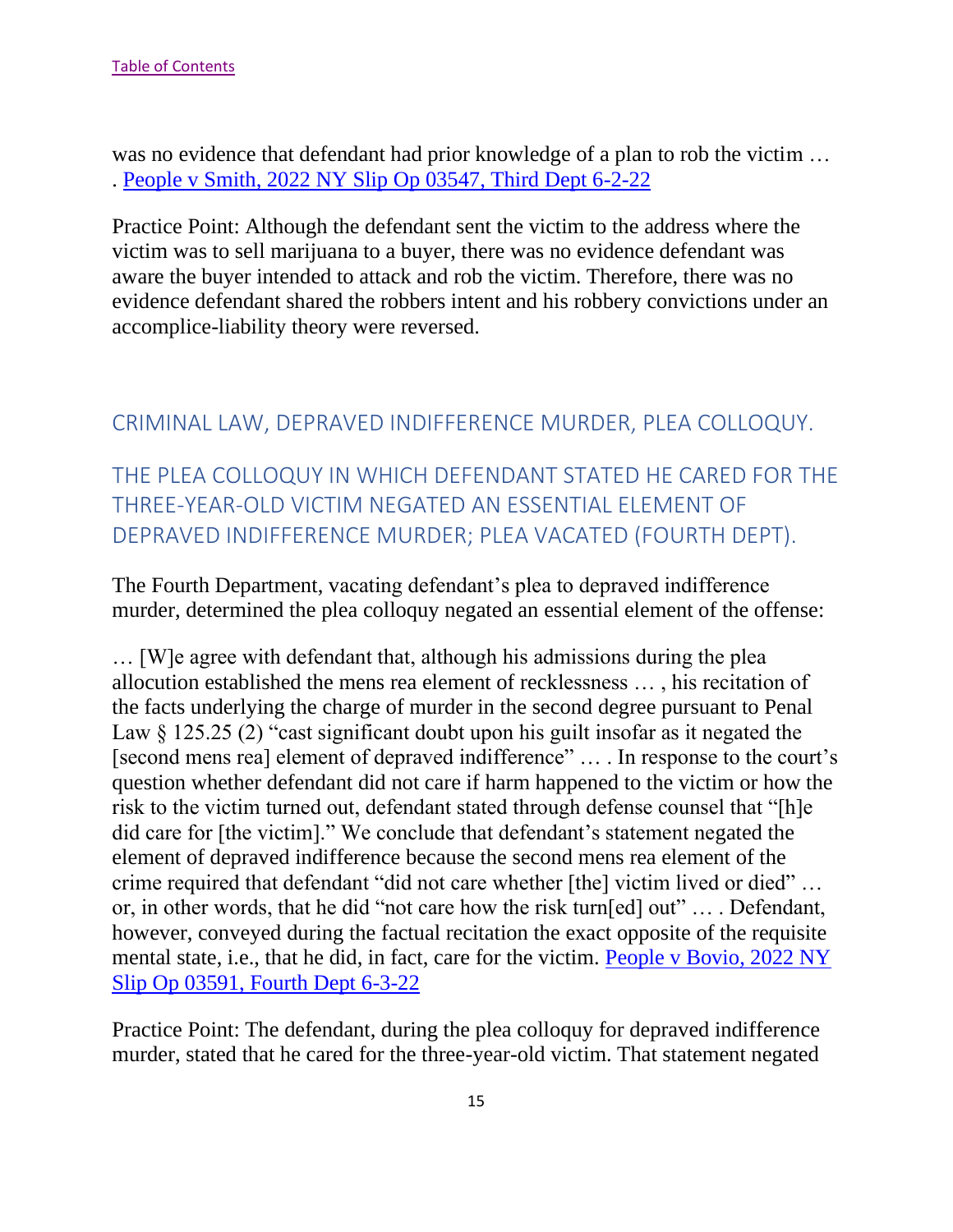the element of depraved indifference murder which requires that the defendant "not care if the victim lived or died." The plea was vacated.

#### <span id="page-16-0"></span>CRIMINAL LAW, INEFFECTIVE ASSISTANCE.

<span id="page-16-1"></span>DEFENDANT PLED GUILTY TO ATTEMPTED GANG ASSAULT, WHICH IS A LEGAL IMPOSSIBILITY AT TRIAL; DEFENDANT WAS ENTITLED TO A HEARING ON WHETHER HIS PLEA WAS RENDERED INVOLUNTARY BY COUNSEL'S INACCURATE ADVICE ABOUT THE POSSIBILITY OF CONVICTION; MATTER REMITTED (FOURTH DEPT).

The Fourth Department determined there should be a hearing on whether defendant's plea to attempted gang assault was involuntary. Defendant contended the plea was based on inaccurate advice from counsel. "Attempted gang assault" is a legal impossibility for trial purposes:

… [W]e agree with defendant that "attempted gang assault in the second degree is a legal impossibility for trial purposes. . . , as 'there can be no attempt to commit a crime which makes the causing of a certain result criminal even though wholly unintended' " … . Based on that law and our review of the record, we further agree with defendant that the advice of defense counsel regarding the possibility of a conviction at trial of attempted gang assault in the second degree was erroneous.

Nevertheless, "[i]t is well settled that permission to withdraw a guilty plea rests largely within the court's discretion" … . "Whether a plea was knowing, intelligent and voluntary is dependent upon a number of factors 'including the nature and terms of the agreement, the reasonableness of the bargain, and the age and experience of the accused' . . . That the defendant allegedly received inaccurate information regarding [the possibility of a conviction at trial and the resulting impact upon] his possible sentence exposure is another factor which must be considered by the court, but it is not, in and of itself, dispositive" … . "Where . . . the record raises a legitimate question as to the voluntariness of the plea, an evidentiary hearing is required" … . [People v Davis, 2022 NY Slip Op 03610,](https://nycourts.gov/reporter/3dseries/2022/2022_03610.htm) [Fourth Dept 6-3-22](https://nycourts.gov/reporter/3dseries/2022/2022_03610.htm)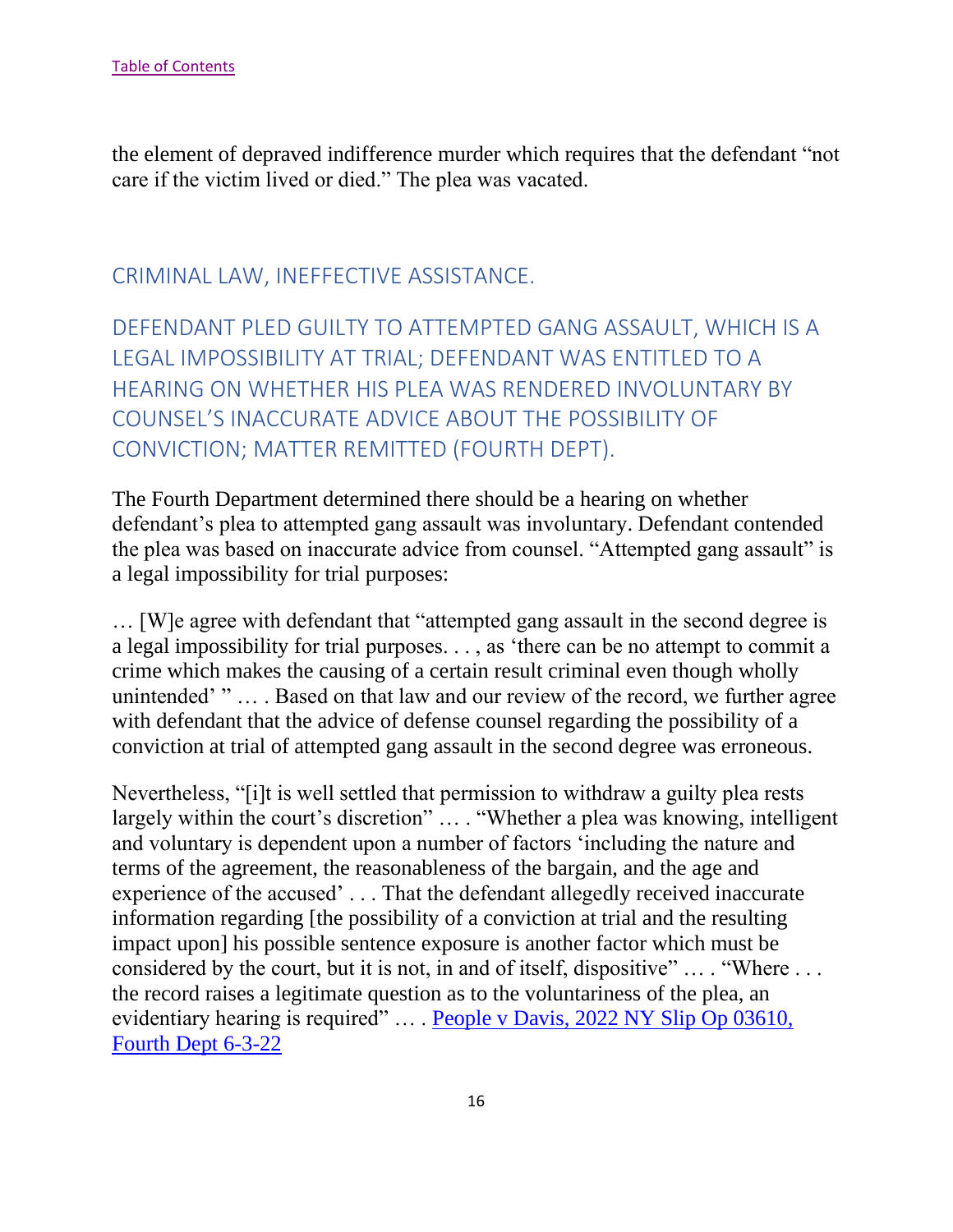Practice Point: "Attempted gang assault" is a legal impossibility at trial. Here defendant was entitled to a hearing on whether his plea to attempted gang assault was involuntary because of counsel's inaccurate advice about the possibility of conviction at trial.

#### <span id="page-17-0"></span>CRIMINAL LAW, INEFFECTIVE ASSISTANCE.

# <span id="page-17-1"></span>DEFENSE COUNSEL WAS INEFFECTIVE FOR FAILURE TO INTERVIEW A POTENTIALLY EXCULPATORY WITNESS; MOTION TO VACATE THE MURDER CONVICTION SHOULD HAVE BEEN GRANTED (FOURTH DEPT).

The Fourth Department, reversing County Court, determined defendant's motion to vacate his conviction on ineffective assistance grounds should have been granted. Defense counsel did not interview a witness who, based on the witness's testimony at the hearing on the motion to vacate, would have testified defendant was not at the scene of the shooting:

… [W]e conclude that defendant met his burden of establishing that defense counsel's failure to interview the potentially exculpatory witness constituted ineffective assistance of counsel, inasmuch as the record before us reflects "the absence of strategic or other legitimate explanations for defense counsel's allegedly deficient conduct" … . The failure by defendant's trial counsel to interview the witness cannot be characterized as a legitimate strategic decision because, "without collecting that information, [defense] counsel could not make an informed decision as to whether the witness['s] evidence might be helpful at trial" … . To the extent that the defense team deemed the witness not credible due to his criminal record or history, that alone "does not excuse trial counsel's failure to investigate since a witness's unsavory background [ ] does not render his or her testimony incredible as a matter of law" … . Further, we conclude that, "even if the witness['s] criminal record[] provided a strategic basis for choosing not to present [his] testimony, it does not provide an excuse for [defense] counsel's failure to investigate [him] as [a] possible witness[ ]" … . Moreover, the witness's testimony at the CPL article 440 hearing was wholly consistent with the theory pursued by trial counsel, namely that defendant was not present at the shooting and that the crime was instead committed by an individual seeking to rob the victims'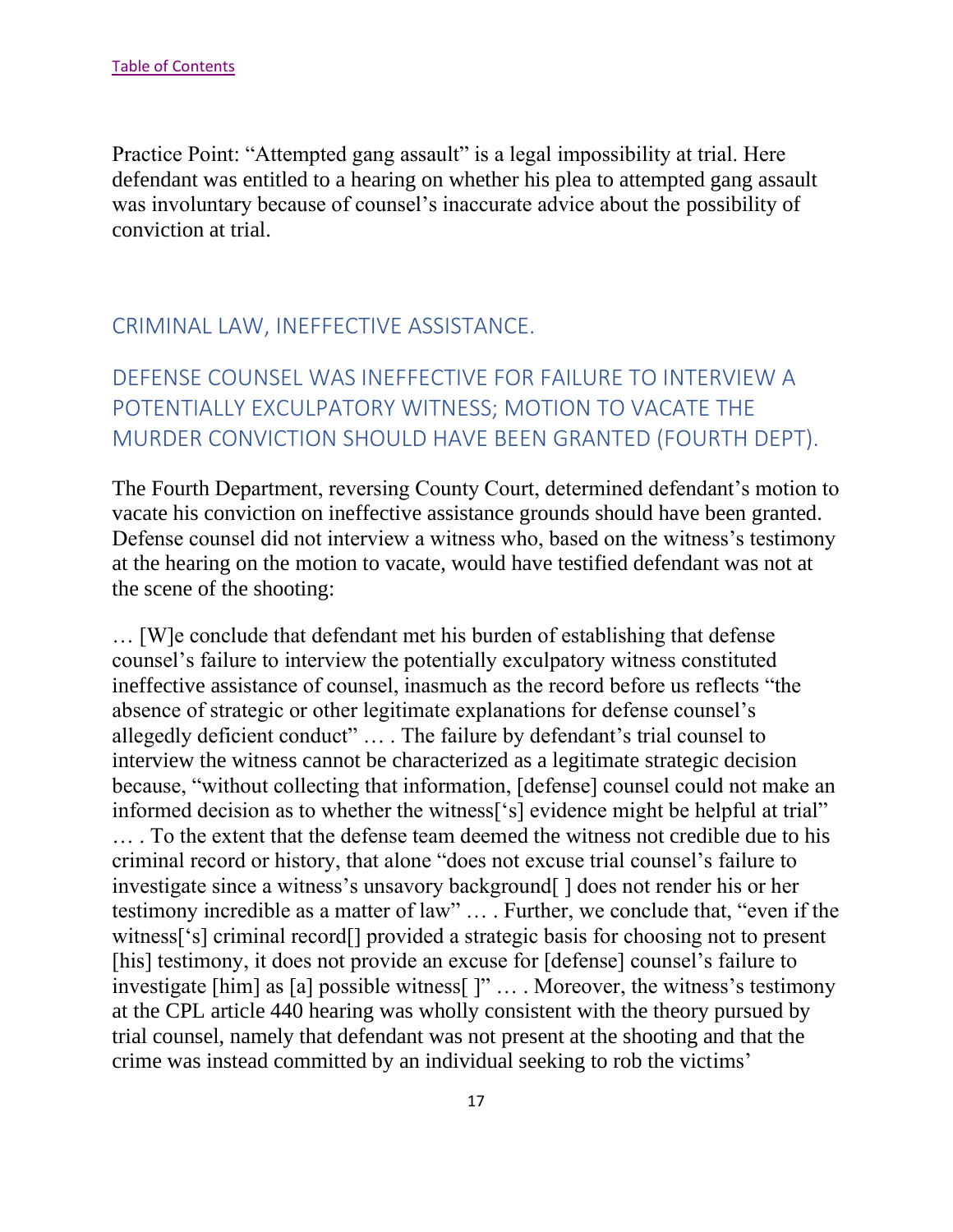residence, and the proposed witness would have provided the only eyewitness testimony at trial as to the shooting. [People v Williams, 2022 NY Slip Op 03625,](https://nycourts.gov/reporter/3dseries/2022/2022_03625.htm)  [Fourth Dept 6-3-22](https://nycourts.gov/reporter/3dseries/2022/2022_03625.htm)

Practice Point: Here defense counsel was made aware of a potentially exculpatory witness and did not interview him. The fact that defense counsel felt the witness was not credible did not excuse the failure to investigate. Defendant's motion to vacate his conviction on ineffective assistance grounds was granted by the appellate court.

## <span id="page-18-0"></span>CRIMINAL LAW, BURGLARY, PARTIAL FINGERPRINT, APPEALS.

<span id="page-18-1"></span>THERE WAS NO EVIDENCE LINKING DEFENDANT TO A BURGLARY EXCEPT A PARTIAL FINGERPRINT FOUND AT THE SCENE WHICH ONLY MATCHED 15 TO 22.5% OF THE CHARACTERISTICS OF DEFENDANT'S INKED PRINT; THE BURGLARY CONVICTION WAS AGAINST THE WEIGHT OF THE EVIDENCE (FOURTH DEPT).

The Fourth Department, reversing defendant's burglary conviction, determined the evidence that a partial fingerprint from the burglary scene matched the defendant was too weak to support the conviction. The conviction was therefore against the weight of the evidence:

On cross-examination, the fingerprint examiner agreed that her opinion is subjective, that two examiners may reach different opinions when examining the same set of prints, and that verification by a second examiner, particularly blind verification, significantly increases the accuracy of fingerprint analysis. She further testified that every individual fingerprint has approximately 80 to 120 classifiable characteristics, and that every characteristic between two prints must be identical for them to be considered a match. Here, because of the limited nature of the partial print, she was only able to match 18 characteristics, meaning that it matched 15% to 22.5% of the characteristics of defendant's inked print. Further, there was no evidence presented at trial that a second examiner had made a positive verification that the partial print was made by defendant. No other evidence was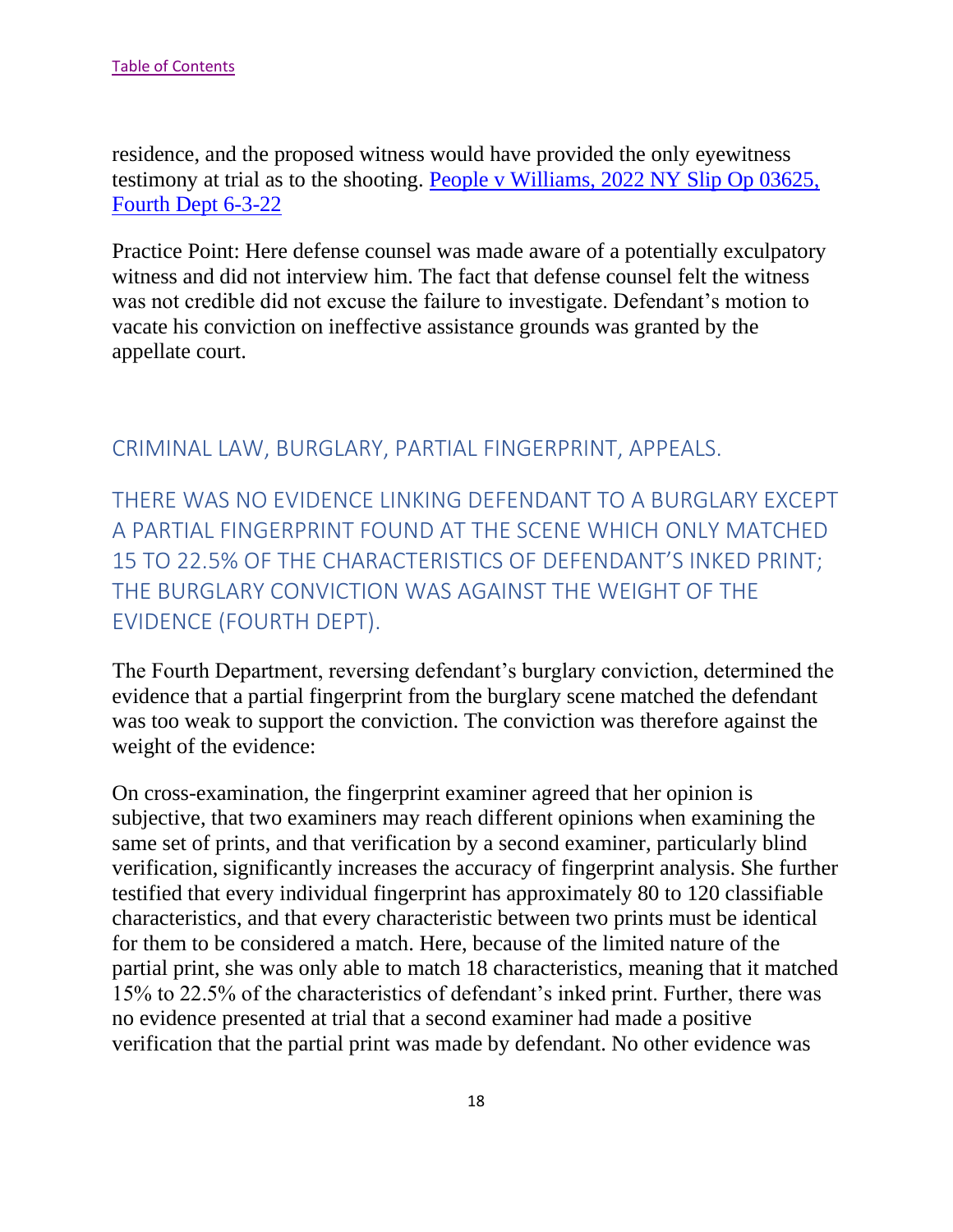introduced at trial linking defendant to the crime. [People v Jones, 2022 NY Slip Op](https://nycourts.gov/reporter/3dseries/2022/2022_03590.htm)  [03590, Fourth Dept 6-3-22](https://nycourts.gov/reporter/3dseries/2022/2022_03590.htm)

Practice Point: Here a partial fingerprint matched only 15 to 22.5% of the characteristics of defendant's inked print and the "match" was not verified by a second examiner conducting a blind verification. There was no other evidence linking defendant to the burglary. The conviction was deemed against the weight of the evidence.

<span id="page-19-0"></span>CRIMINAL LAW, CONSTRUCTIVE POSSESSION.

<span id="page-19-1"></span>THE PROOF DEFENDANT CONSTRUCTIVELY POSSESSED A FIREARM FOUND IN THE CEILING OF A HOUSE WHERE DEFENDANT WAS A GUEST WAS LEGALLY INSUFFICIENT; DNA EVIDENCE MAY HAVE DEMONSTRATED DEFENDANT POSSESSED THE FIREARM AT SOME POINT IN TIME, BUT IT DID NOT DEMONSTRATE CONSTRUCTIVE POSSESSION AT THE TIME THE FIREARM WAS SEIZED (FOURTH DEPT).

The Fourth Department, reversing defendant's conviction, over a dissent, determined the proof defendant constructively possessed a firearm was legally insufficient. The firearm was in the drop ceiling of a living room in which defendant was present as a guest. DNA evidence may have demonstrated defendant possessed the firearm at a point in time, but did not demonstrate constructive possession at the time the firearm was seized:

A defendant's mere presence in the house where the weapon is found is insufficient to establish constructive possession, and it is undisputed here that defendant had no connection to the apartment other than being there for a brief period of time for the purpose of gambling … . Further, the People failed to establish that defendant "exercised dominion or control over the [handgun] by a sufficient level of control over the area in which [it was] found" ... .

… [D]efendant's contemporaneous text messages did not evince defendant's consciousness of guilt and, in any event, "mere knowledge of the presence of the handgun would not establish constructive possession" … . Further, although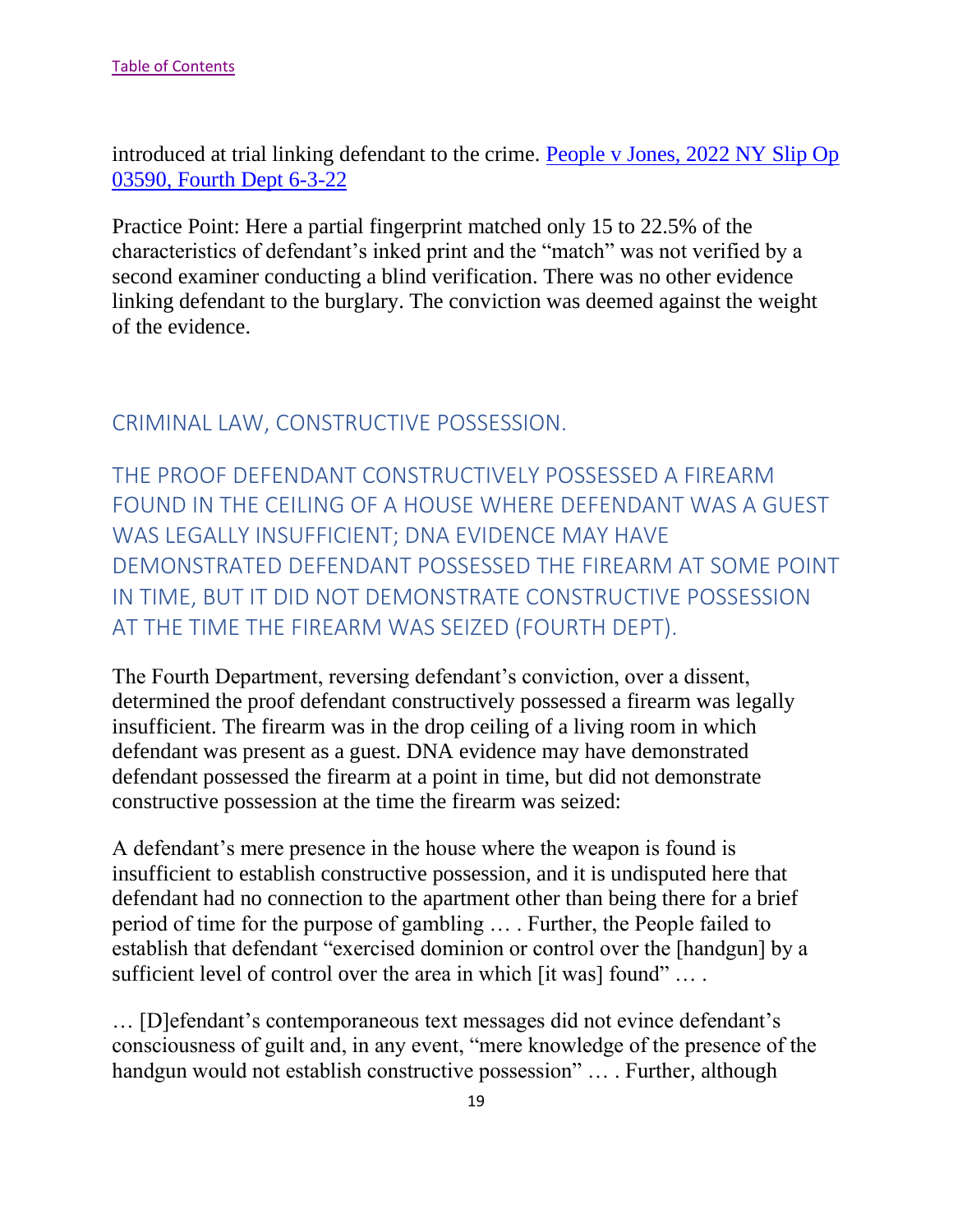evidence that defendant's DNA profile matched that of the major contributor to DNA found on the handgun and that other individuals in the apartment were excluded as contributors thereto would support an inference that defendant physically possessed the gun at some point in time … , we conclude that it was not sufficient to support an inference that defendant had constructive possession of the weapon at the time that it was discovered ... . People v King, 2022 NY Slip Op [03606, Fourth Dept 6-3-22](https://nycourts.gov/reporter/3dseries/2022/2022_03606.htm)

Practice Point: Here DNA evidence suggested the defendant possessed the firearm at some point. But defendant's presence as a guest in the room where the firearm was found was not sufficient evidence of constructive possession of the firearm. Conviction reversed.

# <span id="page-20-0"></span>CRIMINAL LAW, HARVEY WEINSTEIN.

# <span id="page-20-1"></span>HARVEY WEINSTEIN'S CRIMINAL SEXUAL ACT AND RAPE CONVICTIONS AFFIRMED (FIRST DEPT).

The Frist Department, affirming Harvey Weinstein's criminal sexual act and rape convictions, in a full-fledged opinion by Justice Mazzarelli, determined the expert testimony about rape trauma was admissible, the Molineux evidence was properly admitted on the issue of intent, and the Sandoval ruling was proper. The opinion is fact-specific and much too detailed to fully summarize here:

… [W]e find that the trial court properly permitted Dr. Ziv to testify. … [D]efendant has presented us with no authority suggesting that rape trauma syndrome has been discredited as a scientific phenomenon … . And because the syndrome is shrouded by certain rape "myths," we can think of no more appropriate area where a jury requires the elucidation that can be facilitated by an expert witness. In other words, where there was a risk that the jury would be "puzzled" by some of the behaviors of the complainants during and after their sexual encounters with defendant, it was appropriate to admit "evidence of psychological syndromes" that would eliminate that confusion … . After all, defendant made clear that his defense would be based on those behaviors, which he would argue to the jury were inconsistent with how a victim of sexual assault would behave. \* \* \*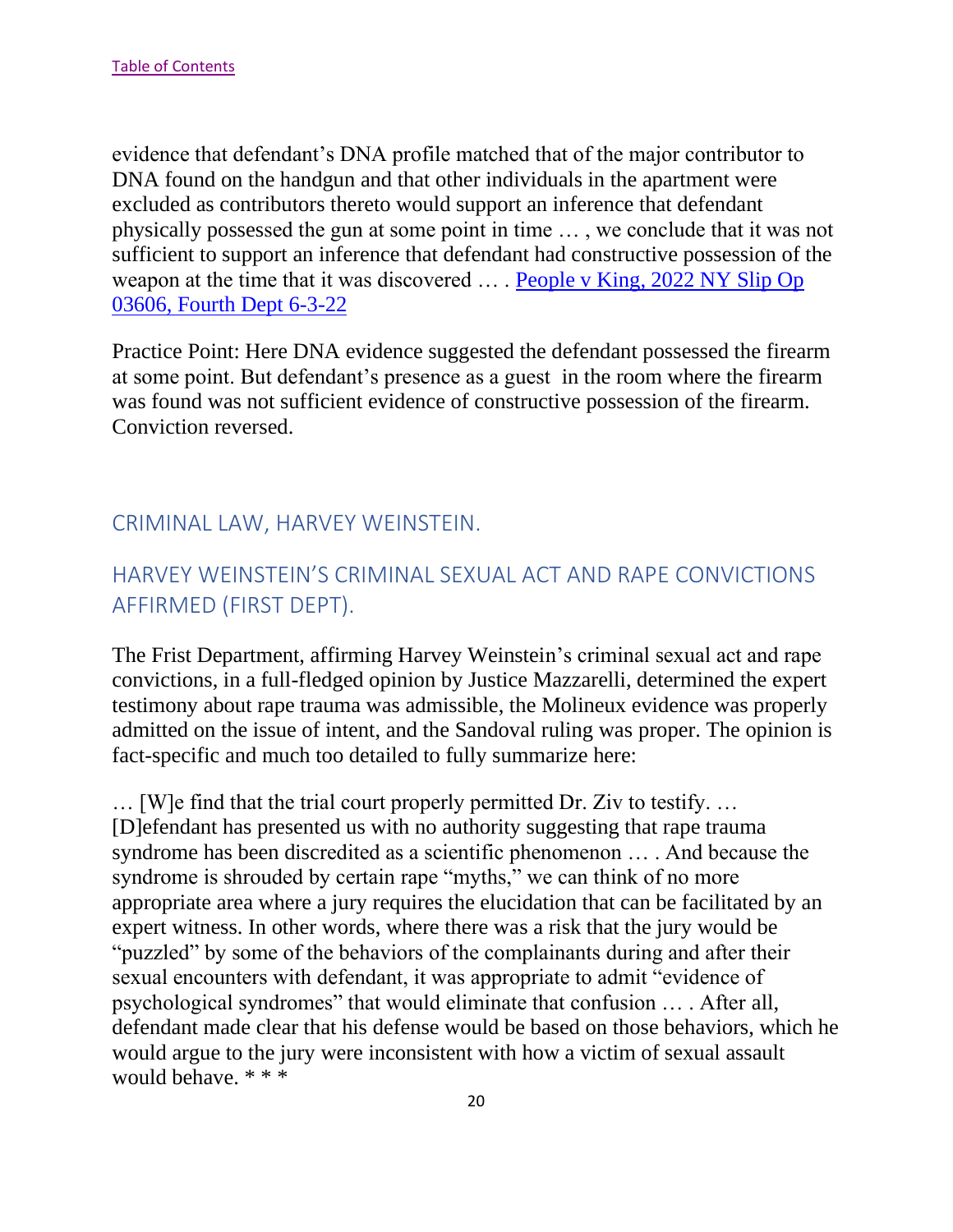From the People's perspective, there was a significant risk that the jury would have concluded that defendant did not intend to compel the women to have sex with him. By introducing the Molineux evidence, the People were able to counter defendant's narrative, by showing that the offenses against Haley and Mann were simply more elaborate manifestations of his practice of baiting women with opportunities for career advancement, and then taking advantage, all the while being completely uninterested in whether the women welcomed his advances, and being determined to go forward whether or not they did. Of course, the People could have attempted to prove defendant's guilt merely by relying on the testimony of Haley, Mann and Sciorra, but that is an insufficient reason to preclude Molineux evidence … . \* \* \*

The amount of Sandoval material is unquestionably large, and, at first blush, perhaps appears to be troublingly so. Nevertheless, in considering the propriety of whether to admit Sandoval material, and how much, the Court of Appeals has plainly stated that "the determination rests largely within the reviewable discretion of the trial court, to be exercised in light of the facts and circumstances of the particular case before it" (People v Hayes, 97 NY2d 203, 208 [2002]). While we acknowledge the sheer size of the impeachment material that the court allowed, we have analyzed that decision within the larger context of all of the circumstances presented by this case, and have concluded that the court providently exercised its discretion…. . [People v Weinstein, 2022 NY Slip Op 03576, First Dept 6-2-22](https://nycourts.gov/reporter/3dseries/2022/2022_03576.htm)

Practice Point: The First Department found that the expert testimony about rape trauma syndrome, the extensive Molineux evidence, and the extensive Sandoval evidence were properly admitted in the Harvey Weinstein trial.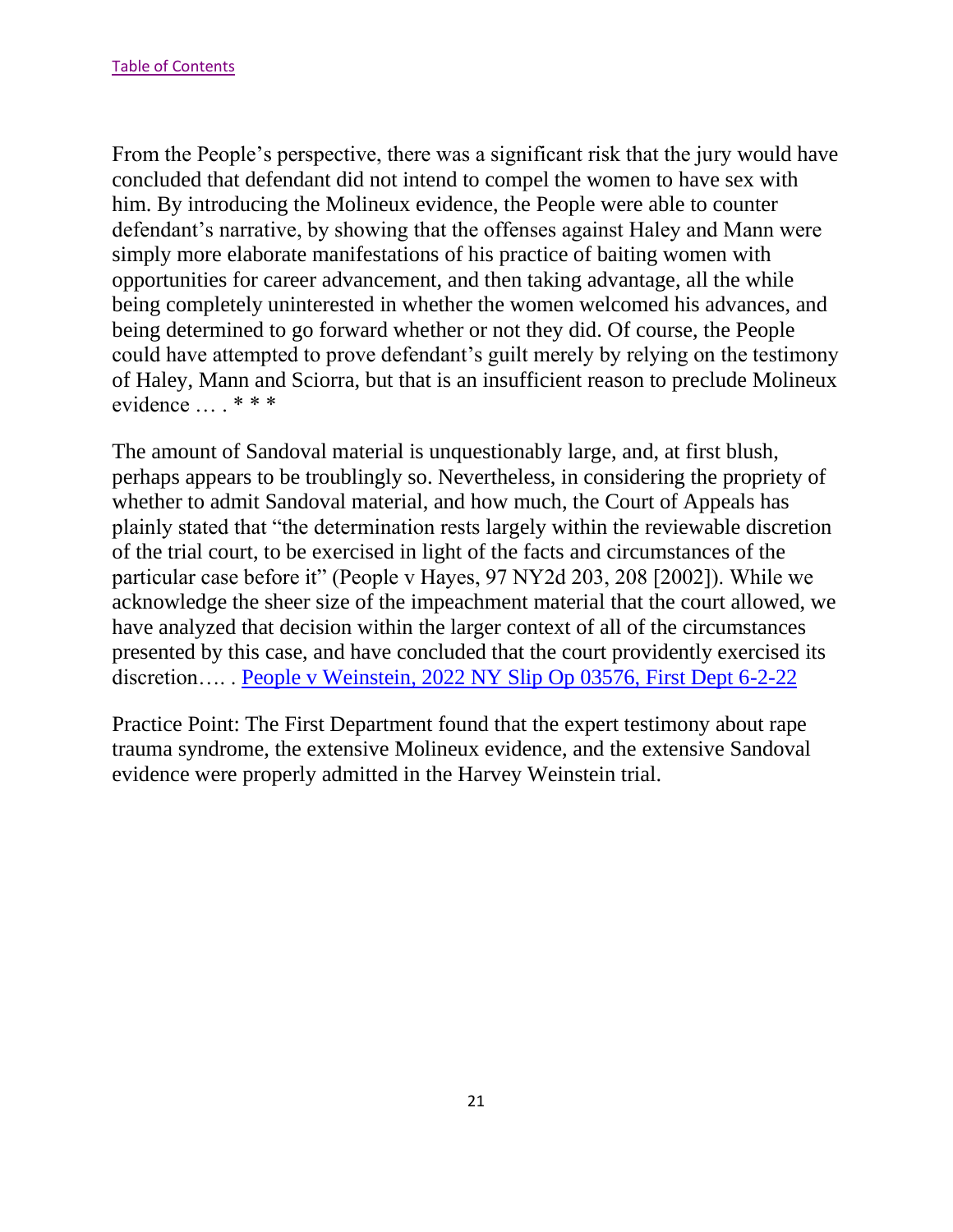## <span id="page-22-0"></span>CRIMINAL LAW, JUDGES, ATTORNEYS, CONFLICT OF INTEREST.

# <span id="page-22-1"></span>THE JUDGE'S LAW CLERK WAS THE DISTRICT ATTORNEY WHO PROSECUTED DEFENDANT; THE JUDGE SHOULD NOT HAVE DECIDED DEFENDANT'S MOTION TO VACATE HIS CONVICTION (THIRD DEPT).

The Third Department, reversing County Court, determined defendant's motion to vacate his conviction should not have been considered by the judge whose law clerk was the District Attorney at the time of defendant's conviction:

As one of the grounds raised in his CPL article 440 motion, defendant argued that he was deprived of his right to appear before the grand jury due to the actions of the District Attorney. The parties do not dispute that, at the time that defendant's CPL article 440 motion was decided, the judge's law clerk was the former District Attorney who had prosecuted defendant. That said, defendant contends that the judge should have recused himself from deciding defendant's motion. We agree. "Not only must judges actually be neutral, they must appear so as well" … . In view of the law clerk's direct involvement in defendant's case during her tenure as the District Attorney and the allegations made in the CPL article 440 motion about her conduct while she was prosecuting him, as well as taking into account the need to maintain the appearance of impartiality, it was an improvident exercise of discretion for the judge to decide defendant's motion … . [People v Roshia, 2022](https://nycourts.gov/reporter/3dseries/2022/2022_03546.htm)  [NY Slip Op 03546, Third Dept 6-2-22](https://nycourts.gov/reporter/3dseries/2022/2022_03546.htm)

Practice Point: The judge should not have decided defendant's motion to vacate his conviction because the judge's law clerk was the DA who prosecuted defendant.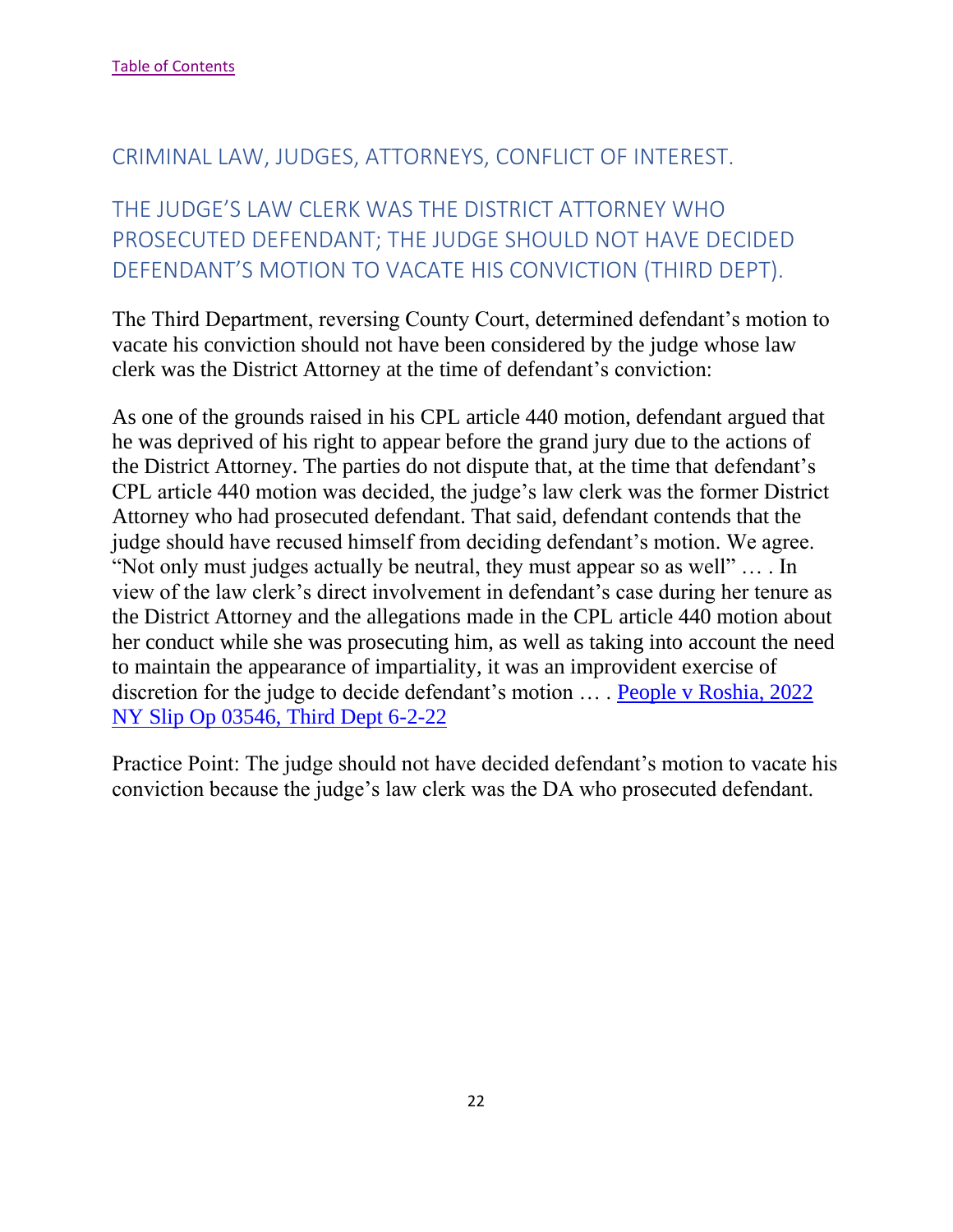<span id="page-23-0"></span>CRIMINAL LAW, JUDGES, JURY INSTRUCTIONS, JUSTIFICATION DEFENSE, APPEALS.

<span id="page-23-1"></span>THE JURY WAS NOT INSTRUCTED TO STOP DELIBERATIONS IF IT FOUND THE JUSTIFICATION DEFENSE APPLIED TO THE TOP COUNT (MURDER); DEFENDANT'S MANSLAUGHTER CONVICTION REVERSED IN THE INTEREST OF JUSTICE (THE ISSUE WAS NOT PRESERVED) (THIRD DEPT).

The Third Department, reversing defendant's manslaughter conviction in the interest of justice, determined the jury instruction on the justification defense was flawed. The instruction did not explain that if the justification defense was the basis for acquittal on the top count (murder here) the jury must not consider the lesser counts:

… Supreme Court inadequately charged the jury regarding his justification defense. Although this issue is unpreserved inasmuch as defendant failed to raise it during the charge conference and did not object to the final charge … , we nevertheless find it appropriate to exercise our interest of justice jurisdiction to take corrective action and reverse defendant's conviction … .

Where ... a defendant raises a claim of self-defense, the trial court commits reversible error if it fails to "instruct the jury that, if it finds the defendant not guilty of a greater charge on the basis of justification, it is not to consider any lesser counts" … . This error was compounded by the verdict sheet, which directed the jury to consider manslaughter in the first degree if the jury found defendant not guilty of murder in the second degree; the verdict sheet did not contain a qualifier if the acquittal of murder was based on the defense of justification … . Even though … "the jury may have acquitted on the top charge[] without relying on defendant's justification defense, it is nevertheless impossible to discern whether acquittal of the top count[] was based on the jury's finding of justification so as to mandate acquittal on the lesser count<sup>[]</sup> to which justification also applied" ... [.People v Harris, 2022 NY Slip Op 03548, Third Dept 6-2-22](https://nycourts.gov/reporter/3dseries/2022/2022_03548.htm)

Practice Point: If the justification defense is to be considered by the jury, the jury must be instructed to stop any further deliberations (re: the lesser counts) if the justification defense is deemed to apply to to the top count. Here the issue was not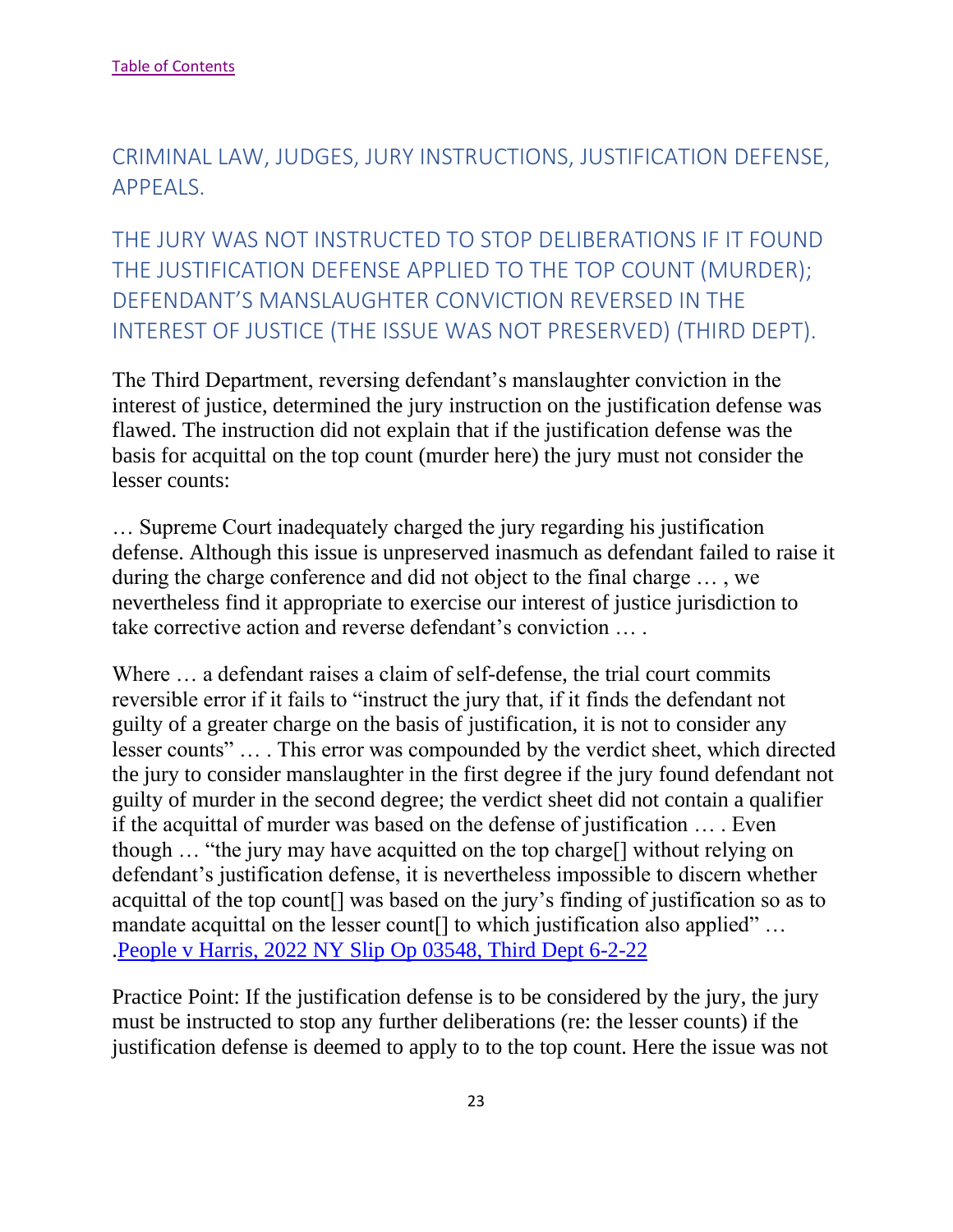preserved by an objection to the jury instruction, but the Third Department reversed in the interest of justice.

## <span id="page-24-0"></span>CRIMINAL LAW, JUDGES, PLEA COLLOQUY.

# <span id="page-24-1"></span>DEFENDANT'S PLEA COLLOQUY NEGATED AN ESSENTIAL ELEMENT (JURAT) OF HIS PERJURY CONVICTIONS; PLEA VACATED (THIRD DEPT).

The Third Department, vacating the plea to perjury, determined defendant's plea colloquy negated an essential element of the crime:

… [W]e conclude that defendant is entitled to challenge the plea because he made statements during the colloquy that negated an essential element of the crime … . "A person is guilty of perjury in the third degree when he [or she] swears falsely" … . "A person 'swears falsely' when he [or she] intentionally makes a false statement which he [or she] does not believe to be true . . . under oath in a subscribed written instrument" … . An "'[o]ath' includes an affirmation and every other mode authorized by law of attesting to the truth of that which is stated" … . The document in question was captioned as an "Affidavit of Financial Information." The preamble begins with the representation that defendant, "being duly sworn, deposes and says the following under penalty of perjury." The following statement is included above defendant's signature: "I have carefully read the foregoing statements contained in this Affidavit of Financial Information. They are true and correct." The document includes defendant's signature and a jurat completed by defendant's attorney in July 2017 … . The same is true for the amended affidavit signed in August 2017.

During the plea allocution, defendant explained that he received the affidavit from his attorney by e-mail "and then [he] filled it out on e-mail as well and sent it right back to him." No statement was made that the attorney actually administered an oath to defendant before he signed the affidavits. Given defendant's limited explanation of the affidavit sequence, County Court was obligated to further inquire as to the oath element before accepting the plea … . [People v Marone, 2022](https://nycourts.gov/reporter/3dseries/2022/2022_03543.htm)  [NY Slip Op 03543, Third Dept 6-2-22](https://nycourts.gov/reporter/3dseries/2022/2022_03543.htm)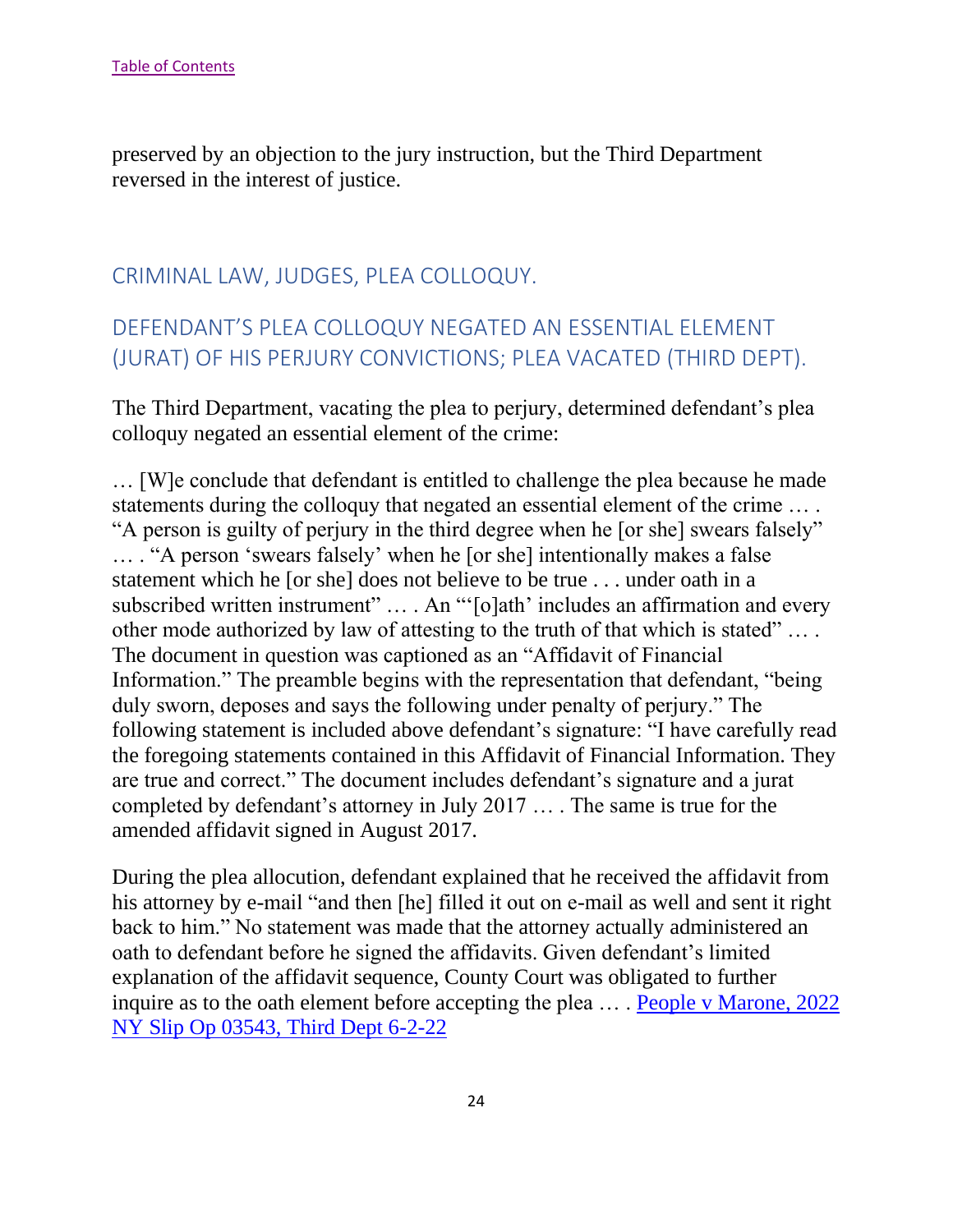Practice Point: Here the defendant's plea colloquy negated an essential element of the crime.. The judge should have inquired further before accepting the plea. Plea vacated.

## <span id="page-25-0"></span>CRIMINAL LAW, JUDGES, PRONOUNCE SENTENCE.

# <span id="page-25-1"></span>THE SENTENCING JUDGE DID NOT SEPARATELY PRONOUNCE A SENTENCE FOR EACH CONVICTION; MATTER REMITTED (THIRD DEPT).

The Third Department, remitting the matter for resentencing, noted sentencing judge did not pronounce sentence separately for the two counts:

… [W]e are … obliged to remit for resentencing. The sentencing transcript reflects that County Court imposed a single sentence upon defendant and "failed to pronounce sentence separately on each of the two counts [of] which [she was convicted], as required by CPL 380.20" … . As a result, the matter must be remitted so that County Court can pronounce sentence on each count … . [People v](https://nycourts.gov/reporter/3dseries/2022/2022_03549.htm)  [Robbins, 2022 NY Slip Op 03549, Third Dept 6-2-22](https://nycourts.gov/reporter/3dseries/2022/2022_03549.htm)

Practice Point: A sentencing judge must pronounce a sentence separately for each conviction.

#### <span id="page-25-2"></span>CRIMINAL LAW, MOLINEUX EVIDENCE NOT NEEDED TO PROVE INTENT.

<span id="page-25-3"></span>MOLINEUX EVIDENCE OF A PRIOR BURGLARY OF THE ROBBERY-VICTIM'S HOME TO SHOW THE INTENT TO COMMIT ROBBERY AND GRAND LARCENY SHOULD NOT HAVE BEEN ADMITTED; THE INTENT TO COMMIT ROBBERY AND GRAND LARCENY WAS DEMONSTRATED BY THE VICTIM'S TESTIMONY RENDERING EVIDENCE OF THE PRIOR BURGLARY TOO PREJUDICIAL (FOURTH DEPT).

The Fourth Department, reversing defendant's robbery and grand larceny convictions, determined Molineux evidence of a burglary of the robbery-victim's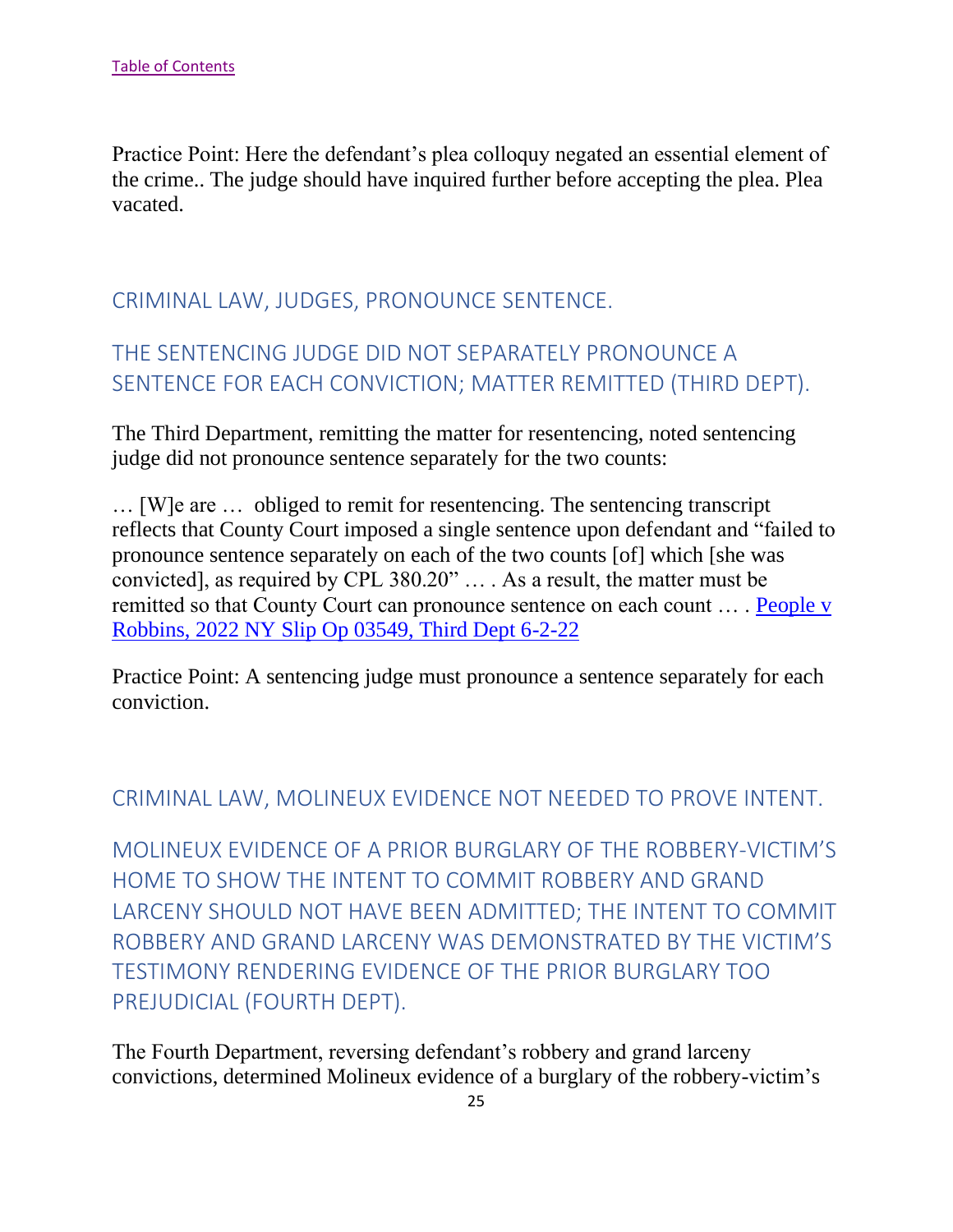home three days before the robbery should not have been admitted to show intent. The intent to rob was demonstrated by the victim's testimony, rendering proof of the prior burglary more prejudicial than probative:

… [E]vidence that defendant may have been involved in an earlier burglary of the victim's home was not necessary for the jury to infer that, three days later, defendant had the intent to rob the victim. Rather, defendant's intent to forcibly steal property can be inferred from the victim's testimony that defendant, while wielding a baseball bat, directed him to comply with the demands of an unidentified masked gunman to turn over money and property. Under those circumstances, any probative value of the evidence of the prior burglary "is outweighed by its potential for prejudice" … . For the same reason, defendant's "intent to deprive another of property" ... as required for a conviction of grand larceny in the fourth degree (§ 155.30 [1], [5]), or intent "to place another person in reasonable fear of physical injury, serious physical injury or death" as required for a conviction of menacing in the second degree (§ 120.14 [1]) could likewise be easily inferred from the victim's testimony describing defendant's conduct during the alleged crimes. [People v Dejesus, 2022 NY Slip Op 03584, Fourth Dept 6-3-22](https://nycourts.gov/reporter/3dseries/2022/2022_03584.htm)

Practice Point: Evidence of defendant's commission of an uncharged crime (Molineux evidence) to show defendant's intent to commit the charged offenses will be deemed too prejudicial if the intent element of the charged offenses is demonstrated by the victim's testimony.

## <span id="page-26-0"></span>CRIMINAL LAW, TRAFFIC STOPS.

<span id="page-26-1"></span>THE POLICE DID NOT HAVE PROBABLE CAUSE TO BELIEVE DEFENDANT HAD COMMITTED OR WAS COMMITTING A CRIME WHEN THEY BLOCKED DEFENDANT'S VEHICLE WITH THE POLICE VEHICLE, WHICH CONSTITUTES A SEIZURE; PLEA VACATED AND SUPPRESSION MOTION GRANTED (FOURTH DEPT).

The Fourth Department, vacating defendant's plea and granting defendant's suppression motion, determined the police did not have probable cause to seize defendant's vehicle by blocking its exit with the police vehicle: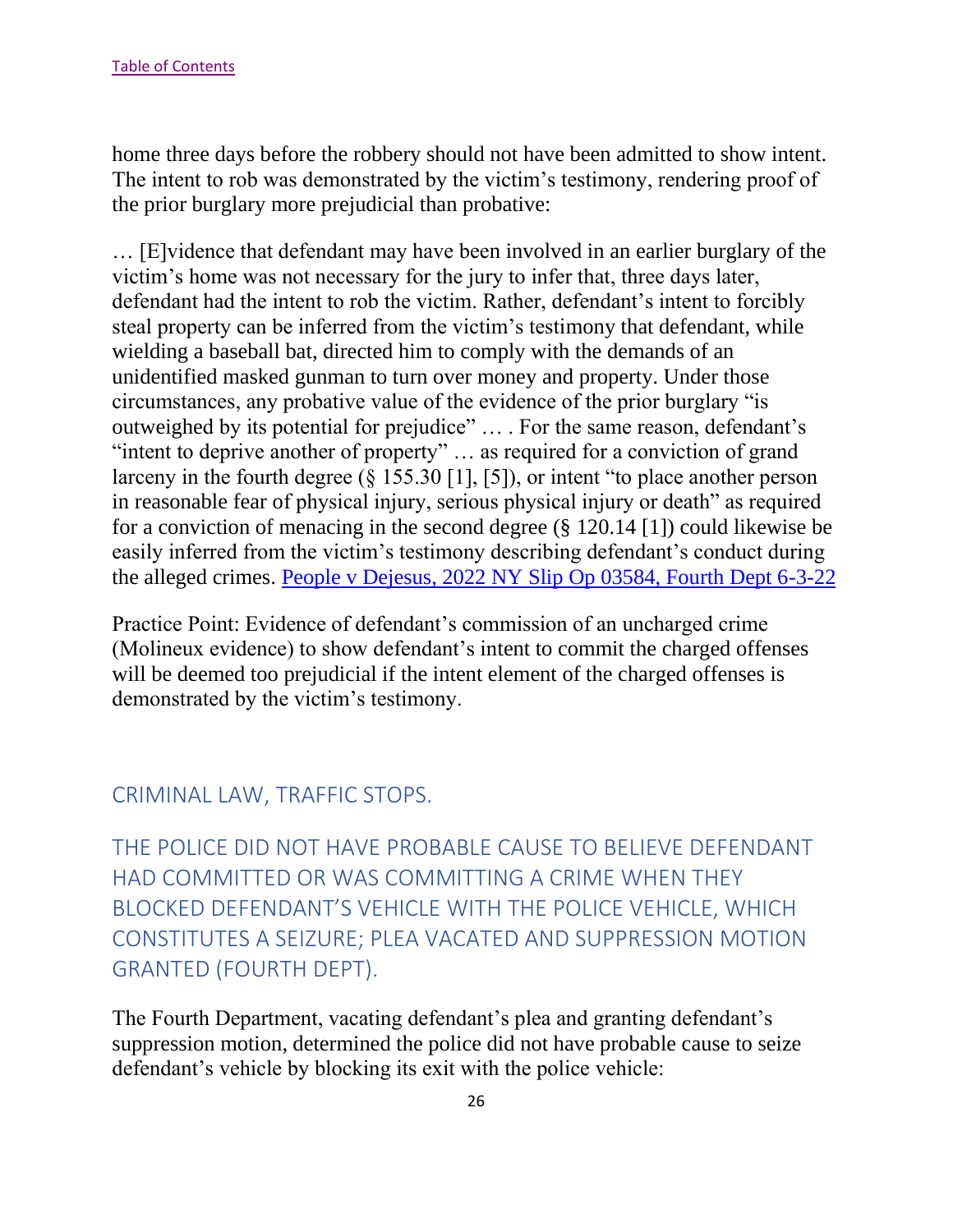Police officer testimony at the suppression hearing established that, at the time the officers stopped their vehicle in front of defendant's vehicle, they had observed defendant's presence in a vehicle at 1:00 p.m. in the parking lot of an apartment complex known for drug activity and where officers believed defendant did not reside, and they were aware that defendant had a history of drug-related convictions. Such evidence does not provide a reasonable suspicion that defendant had committed, was committing, or was about to commit a crime ... . People v [King, 2022 NY Slip Op 03595, Fourth Dept 6-3-22](https://nycourts.gov/reporter/3dseries/2022/2022_03606.htm)

Practice Point: Blocking defendant's vehicle with a police vehicle is a seizure which requires probable cause to believe defendant has committed or is committing a crime.

<span id="page-27-0"></span>EDUCATION-SCHOOL LAW, TRANSPORTATION TO PRIVATE SCHOOLS.

<span id="page-27-1"></span>THE EDUCATION LAW PERMITS, BUT DOES NOT REQUIRE, SCHOOL DISTRICTS TO PROVIDE TRANSPORTATION TO STUDENTS ATTENDING NONPUBLIC SCHOOLS WHEN THE PUBLIC SCHOOLS ARE NOT IN SESSION (THIRD DEPT).

The Third Department, reversing Supreme Court, in a full-fledged opinion by Justice Ceresia, determined that Education Law 3635 should not be interpreted to require school districts to provide transportation to nonpublic schools when public schools are not in session:

As is relevant here, Education Law  $\S 3635(1)$  (a) states that "[s]ufficient transportation facilities . . . shall be provided by the school district for all the children residing within the school district to and from the school they legally attend, who are in need of such transportation because of the remoteness of the school to the child or for the promotion of the best interest of such children." \*\*\*

We reject Supreme Court's broad view of the statute not only because it runs afoul of the legislative history, but also because it would lead to unreasonable results … . To be sure, the Legislature could not have intended to require school districts to transport nonpublic school students in the summer, on weekends, on state or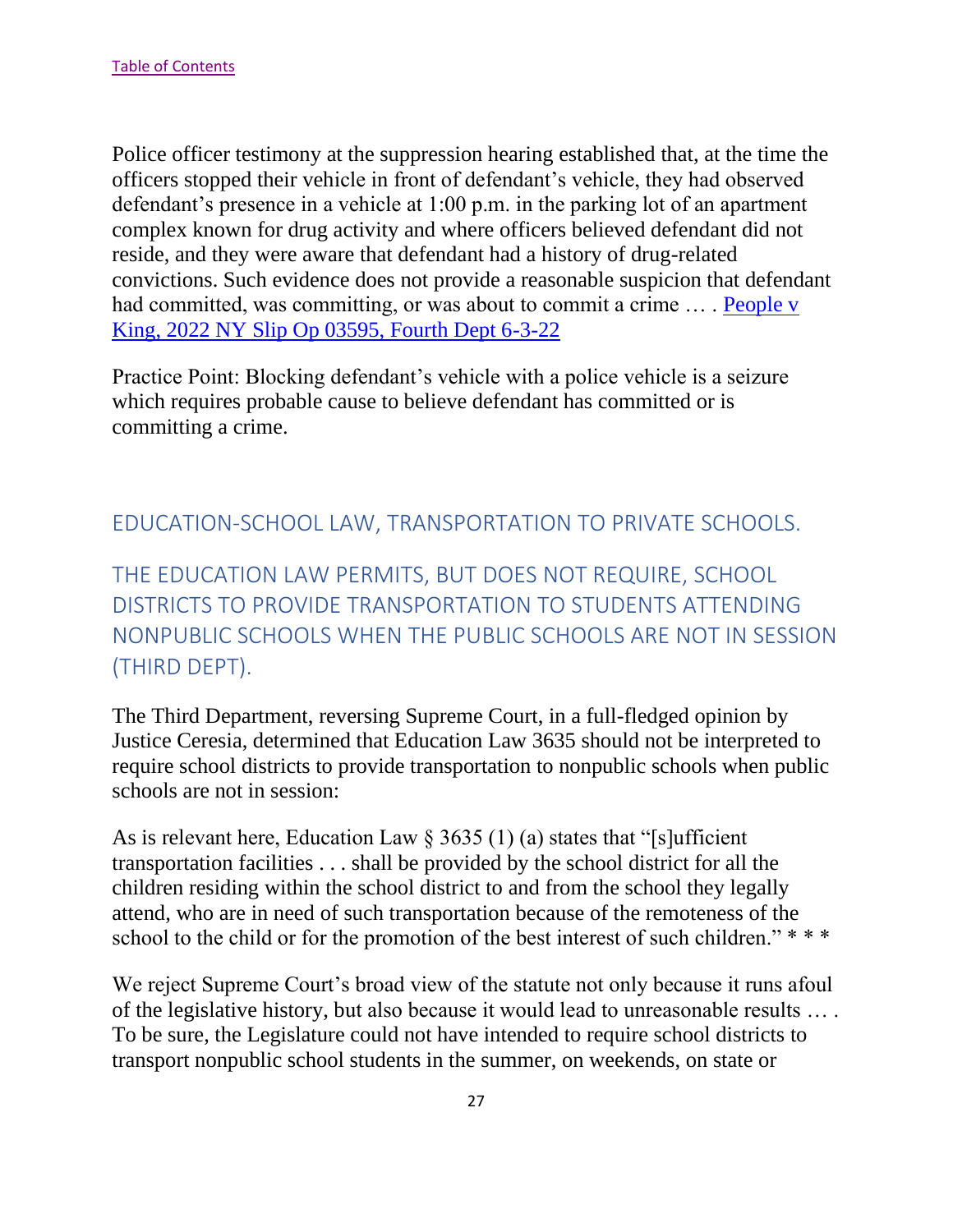federal holidays, or on days when public schools are closed for weather-related or other emergency reasons, none of which would be foreclosed by Supreme Court's interpretation. ... [W]e hold that Education Law  $\S 3635 (1)$  (a) permits, but does not require, school districts outside New York City to transport nonpublic school students to and from school on days when the public schools are closed. [Matter of](https://nycourts.gov/reporter/3dseries/2022/2022_03566.htm)  [United Jewish Community of Blooming Grove, Inc. v Washingtonville Cent. Sch.](https://nycourts.gov/reporter/3dseries/2022/2022_03566.htm)  [Dist., 2022 NY Slip Op 03566, Third Dept 6-2-22](https://nycourts.gov/reporter/3dseries/2022/2022_03566.htm)

Practice Point: Here the legislative history of Education Law 3635 was consulted to determine that school districts are permitted, but not required, to provide transportation to nonpublic-school students went the public schools are not in session.

# <span id="page-28-0"></span>EMPLOYMENT LAW, HUMAN RIGHTS LAW.

<span id="page-28-1"></span>PLAINTIFF'S CAUSES OF ACTION FOR CONSTRUCTIVE DISCHARGE AND HOSTILE WORK ENVIRONMENT SHOULD HAVE BEEN DISMISSED, CRITERIA EXPLAINED (SECOND DEPT).

The Second Department, reversing (modifying) Supreme Court determined plaintiff's causes of action for constructive discharge and hostile work environment should have been dismissed. The court laid out the criteria for those causes of action:

"An employee is constructively discharged when her or his employer, rather than discharging the plaintiff directly, deliberately created working conditions so intolerable that a reasonable person in the plaintiff's position would have felt compelled to resign" … . Here, the defendants established, prima facie, that the plaintiff's complaints were insufficient to show an intolerable work environment that would lead a reasonable person in that position to feel compelled to resign … . …

A hostile environment claim "involves repeated conduct," not "[d]iscrete acts such as termination, failure to promote, denial of transfer, or refusal to hire" … . Here, the two discrete acts alleged by the plaintiff were insufficient to create a hostile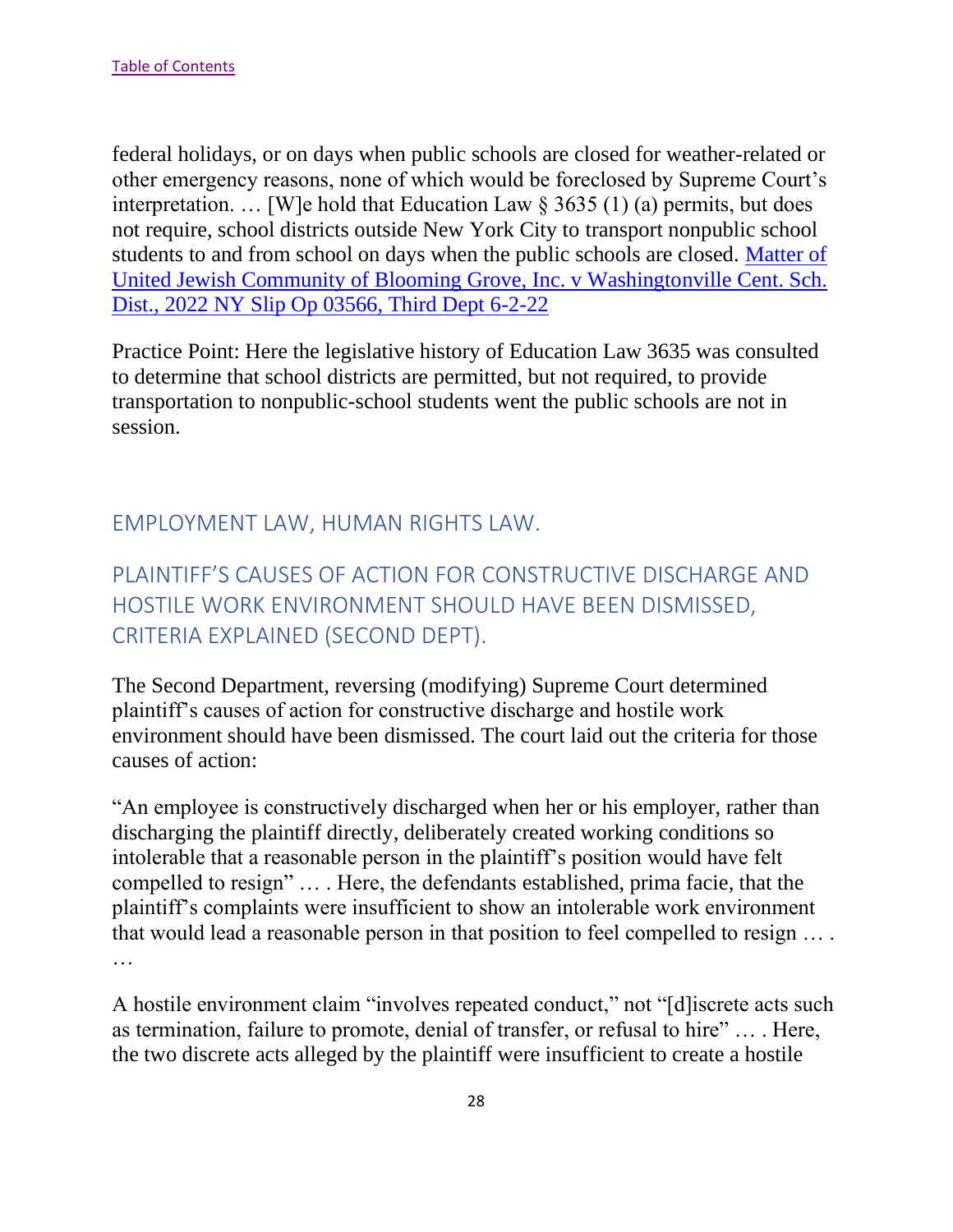work environment … . [Blackman v Metropolitan Tr. Auth., 2022 NY Slip Op](https://nycourts.gov/reporter/3dseries/2022/2022_03490.htm)  [03490, Second Dept 6-1-22](https://nycourts.gov/reporter/3dseries/2022/2022_03490.htm)

Practice Point: A "constructive discharge" employment-discrimination cause of action requires the deliberate creation of intolerable working conditions designed to force the plaintiff to quit (not demonstrated here). A "hostile work environment" employment-discrimination cause of action requires "repeated conduct" which is not demonstrated discrete acts such as termination, failure to promote, denial of transfer or refusal to hire.

## <span id="page-29-0"></span>FAMILY LAW, ATTORNEYS, APPEALS.

<span id="page-29-1"></span>ALTHOUGH FATHER FAILED TO APPEAR, HIS COUNSEL APPEARED AND FATHER WAS THEREFORE NOT IN DEFAULT; BECAUSE FATHER WAS NOT IN DEFAULT, APPEAL IS NOT PRECLUDED (FOURTH DEPT).

The Fourth Department, vacating the portions of the order entered on default, determined father's failure to appear was not a default because his counsel appeared. Because father was not in default, appeal is not precluded:

We agree with the father that Family Court erred in entering the order upon his default based on his failure to appear in court. The record establishes that the father "was represented by counsel, and we have previously determined that, [w]here a party fails to appear [in court on a scheduled date] but is represented by counsel, the order is not one entered upon the default of the aggrieved party and appeal is not precluded" … . Matter of [Akol v Afet, 2022 NY Slip Op 03641, Fourth Dept 6-](https://nycourts.gov/reporter/3dseries/2022/2022_03641.htm) [3-22](https://nycourts.gov/reporter/3dseries/2022/2022_03641.htm)

Practice Point: When counsel appears in Family Court, the party represented by counsel is not in default. An appeal is available to a party not in default.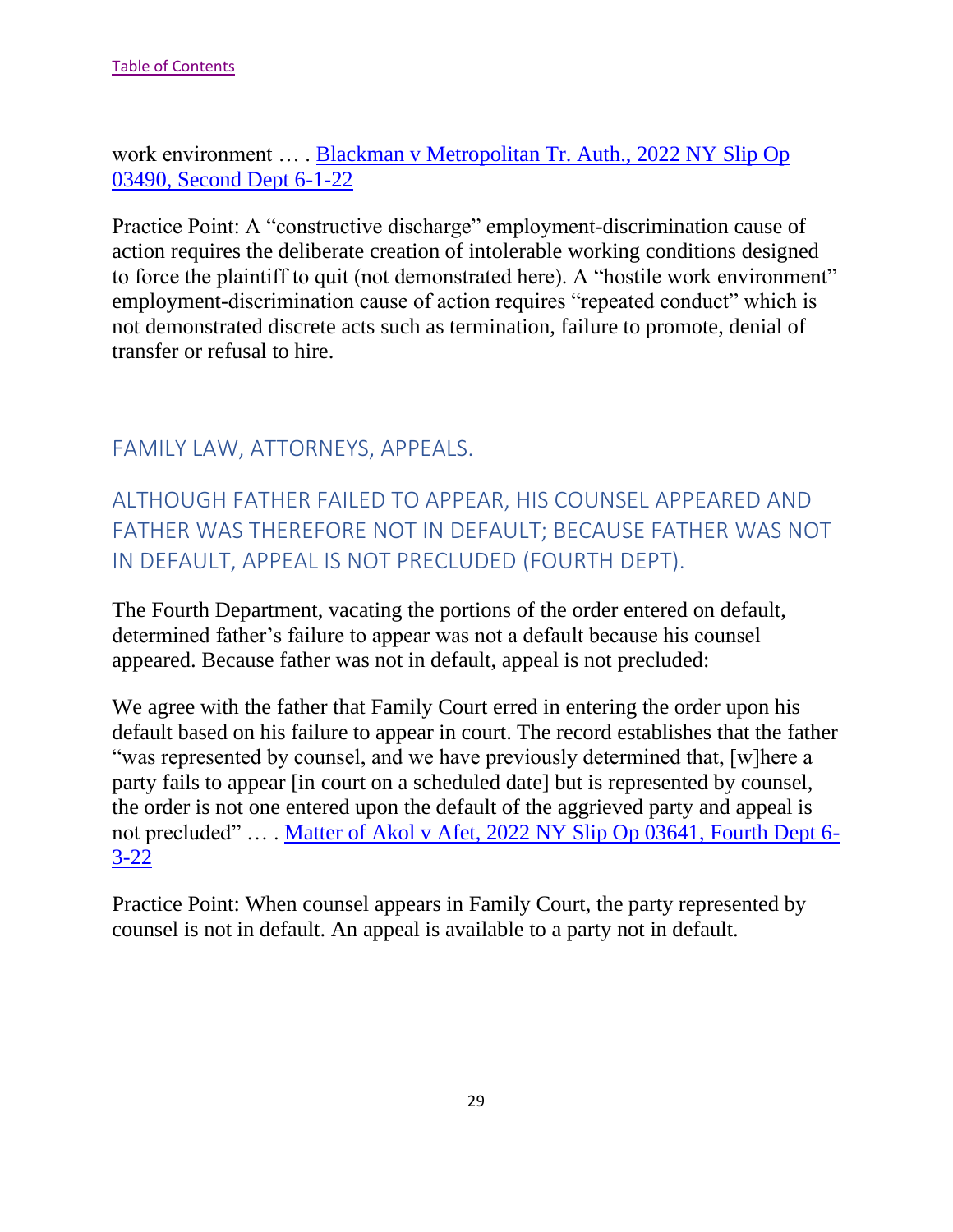#### <span id="page-30-0"></span>FAMILY LAW, JUVENILE DELINQUENCY.

<span id="page-30-1"></span>THIS JUVENILE DELINQUENCY PROCEEDING STEMMED FROM ALLEGATIONS RESPONDENT COMMITTED VIOLENT ACTS AGAINST THE MOTHER OF HIS CHILD; THE PROCEEDING SHOULD NOT HAVE BEEN DISMISSED "IN FURTHERANCE OF JUSTICE;" CRITERIA EXPLAINED (THIRD DEPT).

The Third Department, reversing Family Court, determined this juvenile delinquency proceeding should not have been dismissed "in furtherance of justice." The respondent was charged with acts of violence against the mother of his child:

Dismissal in the furtherance of justice is an extraordinary remedy that must be employed "sparingly, that is, only in those rare cases where there is a compelling factor which clearly demonstrates that prosecution . . . would be an injustice" ... . In determining such a motion, the statutory factors which must be considered, individually and collectively, are as follows: "(a) the seriousness and circumstances of the crime; (b) the extent of harm caused by the crime; (c) any exceptionally serious misconduct of law enforcement personnel in the investigation and arrest of the respondent or in the presentment of the petition; (d) the history, character and condition of the respondent; (e) the needs and best interest of the respondent; (f) the need for protection of the community; and (g) any other relevant fact indicating that a finding would serve no useful purpose" … . "At least one of these factors must be readily identifiable and sufficiently compelling to support the dismissal" …

According to the sworn statement of the victim — the mother of respondent's child — respondent became verbally abusive toward her when she got pregnant, and physically abusive after their child was born, including pinching, punching and slapping her, once when she was holding the child. On the date in question, respondent threw a full, eight-ounce baby bottle at the victim, which hit her in the face, when she asked him to feed the child, who was crying. The victim stated that, although she was bleeding heavily, respondent and his father discouraged her from seeking medical attention. When she eventually did go to the hospital the next day, a cut on her face was glued shut by a doctor and she was told to return for X rays after the swelling had abated. The victim indicated that she felt unsafe living with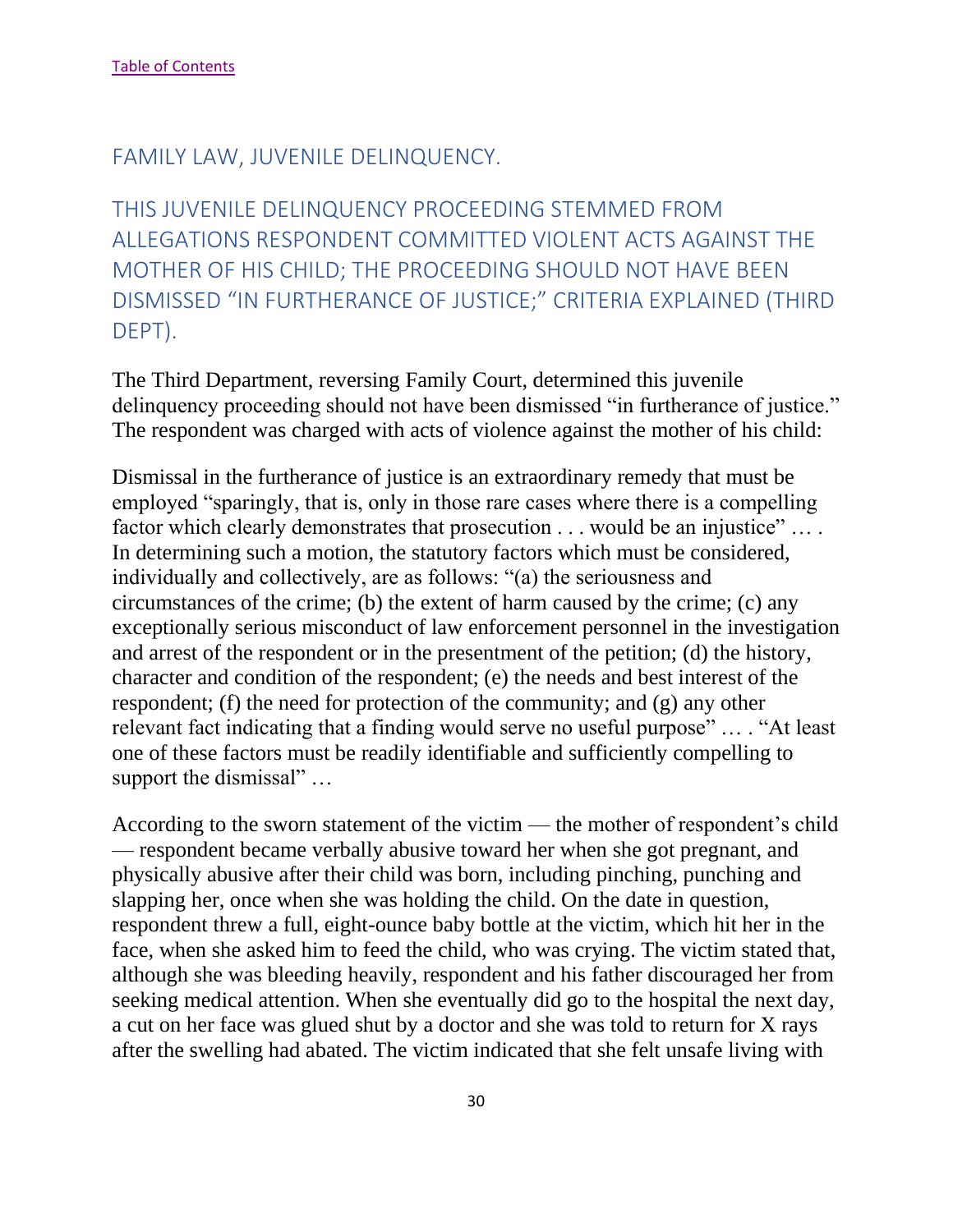the child in the home of respondent and his father. [Matter of James JJ., 2022 NY](https://nycourts.gov/reporter/3dseries/2022/2022_03555.htm)  [Slip Op 03555, Third Dept 6-2-22](https://nycourts.gov/reporter/3dseries/2022/2022_03555.htm)

Practice Point: The allegations of violence in this juvenile delinquency proceeding were deemed too serious to warrant dismissal of the juvenile delinquency proceeding "in furtherance of justice." This remedy should be used sparingly and at least one of the statutory factors for dismissal in furtherance of justice must be readily identifiable.

# <span id="page-31-0"></span>FAMILY LAW, JUDGES, CUSTODY MODIFICATION.

# <span id="page-31-1"></span>FATHER'S PETITION FOR A MODIFICATION OF CUSTODY SHOULD NOT HAVE BEEN DENIED WITHOUT A HEARING (THIRD DEPT).

The Third Department, reversing Family Court, determined the court should have held a hearing on father's petition for a modification of custody:

… [T]he father alleged … that, since the prior order, he has relocated to a small, quiet apartment but now has a lengthy commute each way to exercise his parenting time, the child wishes to spend more time with him and the prior order provides him with a limited amount of a parenting time when considering the progress he has made to care for the child. Family Court sua sponte dismissed the father's petition without prejudice, finding that the father failed to allege a sufficient change in circumstances. The father appeals.

Family Court erred in dismissing the petition without holding a hearing. "A parent seeking to modify a prior order of custody and visitation is required to demonstrate that a change in circumstances has occurred since entry thereof that then warrants the court engaging in an analysis as to the best interests of the child" … . "While not every petition in a Family Ct Act article 6 proceeding is automatically entitled to a hearing" … , "[g]enerally, where a facially sufficient petition has been filed, modification of a Family Ct Act article 6 custody order requires a full and comprehensive hearing at which a parent is to be afforded a full and fair opportunity to be heard" … . [Matter of Neil VV. v Joanne WW., 2022 NY Slip Op](https://nycourts.gov/reporter/3dseries/2022/2022_03557.htm)  [03557, Third Dept 6-2-22](https://nycourts.gov/reporter/3dseries/2022/2022_03557.htm)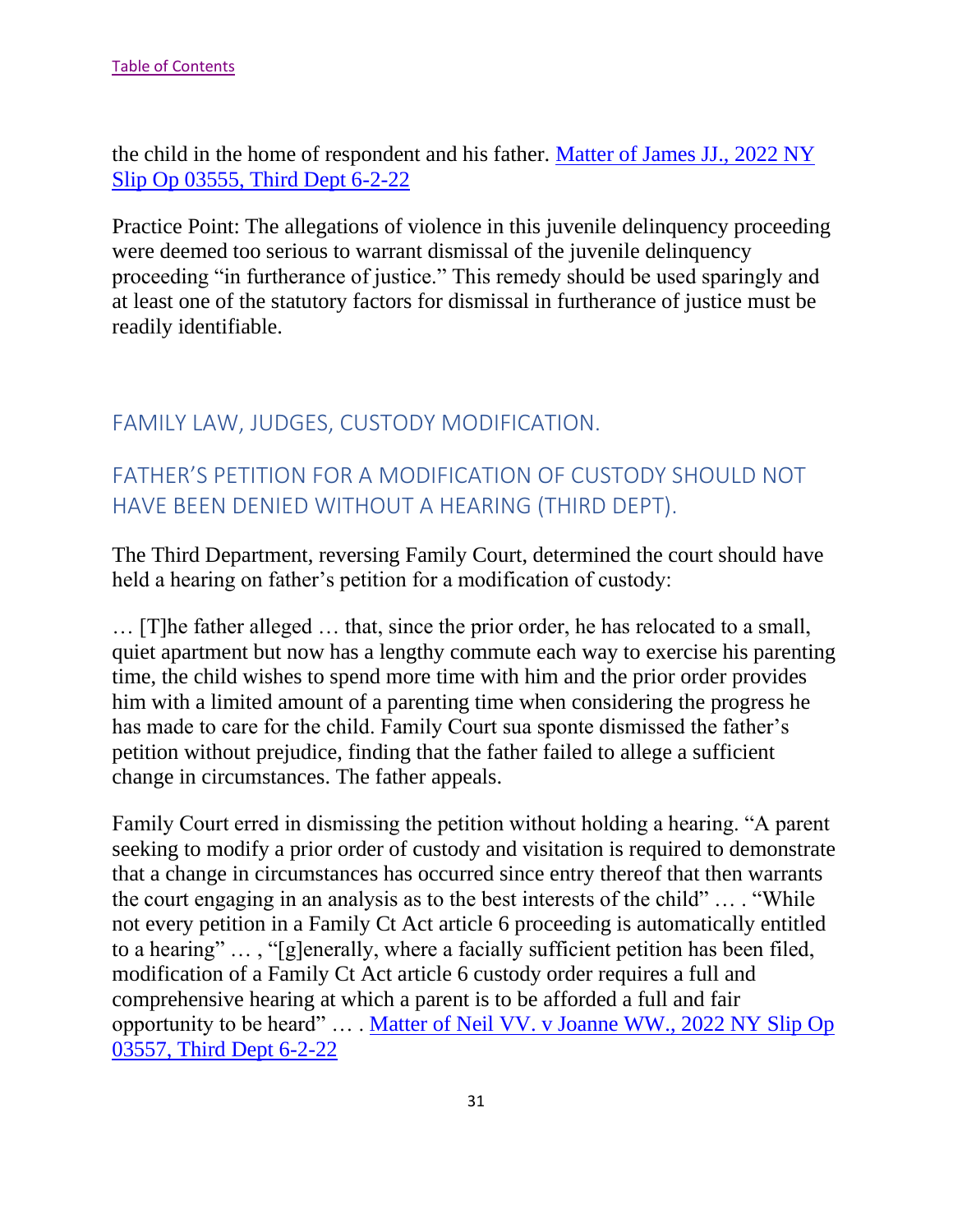Practice Point: Where, as here, a facially sufficient petition for a modification of custody had been filed, petitioner is entitled to a hearing.

## <span id="page-32-0"></span>INSURANCE LAW, ABORTION, CONSTITUTIONAL LAW, RELIGION.

<span id="page-32-1"></span>A RECENT US SUPREME COURT RULING DOES NOT AFFECT THE NYS COURT OF APPEALS RULING THAT REGULATIONS REQUIRING HEALTH INSURANCE POLICIES TO COVER "MEDICALLY NECESSARY ABORTIONS" BUT WHICH EXEMPT POLICIES PROVIDED BY "RELIGIOUS EMPLOYERS" DO NOT IMPAIR THE FREE EXERCISE OF RELIGION (THIRD DEPT).

The Third Department, on remand from the US Supreme Court, determined the Supreme Court's recent ruling in Fulton v Philadelphia [141 S Ct 1868] did not overturn the NYS Court of Appeals ruling in Catholic Charities of Diocese of Albany [7 NY3d 510]. In Catholic Charities the Court of Appeals held the requirement that health insurance policies cover "medically necessary abortions" but which exempts policies provided by "religious employers" did not impair the free exercise of religion:

… Catholic Charities "is not directly inconsistent with the rationale employed by the United States Supreme Court in any subsequent case, and is thus binding on us as an intermediate appellate court" … [.Roman Catholic Diocese of Albany v](https://nycourts.gov/reporter/3dseries/2022/2022_03550.htm)  [Vullo, 2022 NY Slip Op 03550, Third Dept 6-2-22](https://nycourts.gov/reporter/3dseries/2022/2022_03550.htm)

Practice Point: The NYS Court of Appeals ruling In Catholic Charitie [7 NY3d 510] approving the requirement that health insurance policies cover "medically necessary abortions" (with an exemption for "religious employers") was not affected by the recent ruling by the US Supreme Court in Fulton v Philadelphia [141 S Ct 1868].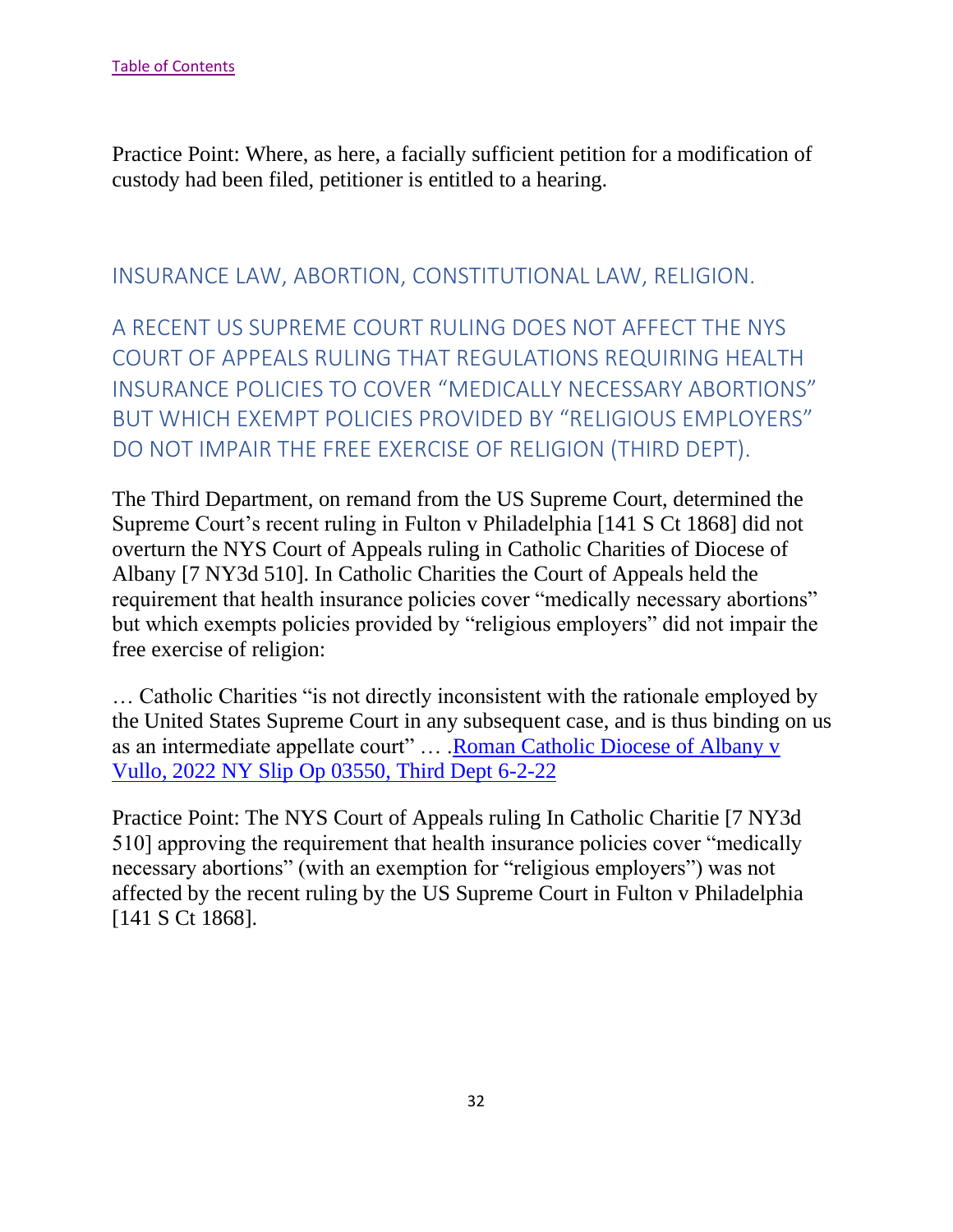<span id="page-33-0"></span>LABOR LAW-CONSTRUCTION LAW, INJURY LIFTING A HEAVY OBJECT FOUR OR FIVE INCHES.

<span id="page-33-1"></span>PLAINTIFF FELT HIS ARM SNAP WHEN ATTEMPTING TO LIFT A 400 POUND ELEVATOR PLATFORM FOUR OR FIVE INCHES TO PLACE A PALLET JACK UNDER IT; PLAINTIFF'S MOTION FOR SUMMARY JUDGMENT ON HIS LABOR LAW 240(1) CAUSE OF ACTION SHOULD HAVE BEEN GRANTED (FIRST DEPT).

The First Department, reversing Supreme Court, determined plaintiff's motion for summary judgment in this Labor Law 240(1) action should have been granted. The pallet jack, which was deemed a safety device, wasn't long enough to fully lift the 400 pound elevator platform. Plaintiff was lifting the end of the platform which was not supported by the pallet jack (in order to place another pallet jack under it) when he felt his arm snap:

Plaintiff … was injured as he was attempting to move a 400-pound elevator platform from the front of a flatbed truck to the tailgate. The platform, which was about seven feet long, rested on a pallet jack that was too small to allow the platform to rest properly on it, causing the platform to dip and touch the flatbed. As plaintiff lifted the platform about four or five inches off the pallet jack in order to place a second pallet underneath to facilitate moving the platform, he felt a snap in his left arm.

The pallet jack was a safety device that was insufficient to allow plaintiff to move the platform from the front of the flatbed truck to the tailgate. In view of the weight of the platform and the amount of force it was able to generate, even in falling a relatively short distance, plaintiff's injury resulted from a failure to provide adequate protection, required by Labor Law § 240(1), against a risk arising from a significant elevation differential … . [Schoendorf v 589 Fifth TIC I LLC, 2022 NY](https://nycourts.gov/reporter/3dseries/2022/2022_03580.htm)  [Slip Op 03580, First Dept 6-2-22](https://nycourts.gov/reporter/3dseries/2022/2022_03580.htm)

Practice Point: Even a height-differential of four or five inches can support a Labor Law 240(1) cause of action. Here plaintiff was attempting to lift a 400 pound elevator platform a few inches in order to place a pallet jack under it when he injured his arm.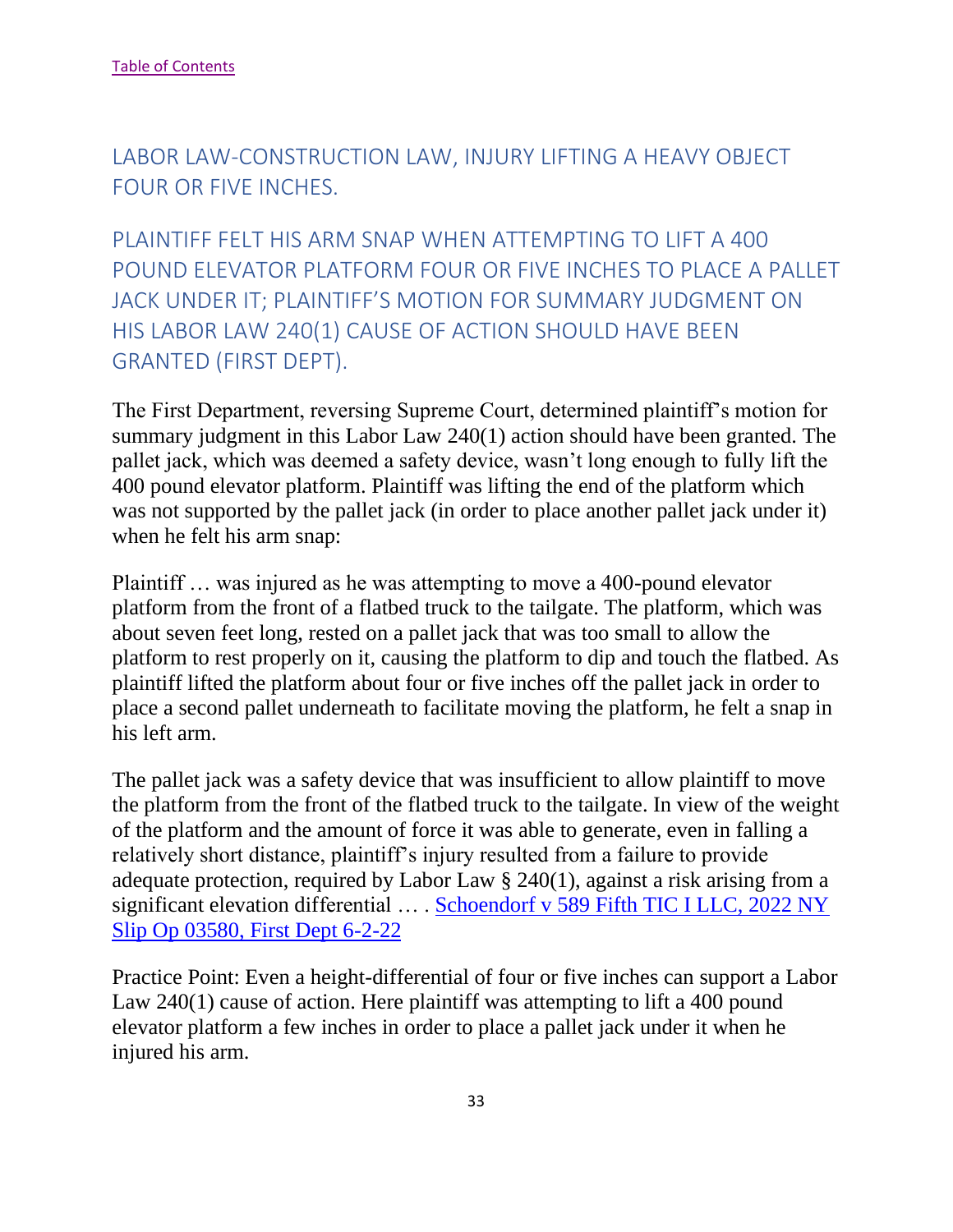<span id="page-34-0"></span>NEGLIGENCE, SLIP AND FALL, EMPLOYMENT LAW, INDEMNITY, CONTRIBUTION.

<span id="page-34-1"></span>PLAINTIFF'S EMPLOYER'S MOTIONS FOR SUMMARY JUDGMENT ON DEFENDANT'S CONTRACTUAL INDEMNITY, COMMON-LAW INDEMNITY AND CONTRIBUTION CAUSES OF ACTION SHOULD HAVE BEEN GRANTED; CRITERIA EXPLAINED (THIRD DEPT).

The Third Department, reversing Supreme Court, determined defendant propertyowner's indemnity claims against plaintiff's employer (Sodexo) in this slip and fall case should have been dismissed. Defendant, as the property-owner, was responsible for the structural maintenance of the stairwell where plaintiff fell. The fall was not caused by debris on the stairwell, which was Sodexo's only responsibility under its contract with defendant:

While defendant argued … that Sodexo's responsibility to "provide basic housekeeping to all areas of operation during the course of the operating day" included the subject stairs, it is clear from the incident report and post incident/accident root cause analysis form that the staircase was clear of obstructions, objects, substances and debris of any sort. Accordingly, defendant failed to raise a triable issue of fact regarding whether [the] accident was caused by Sodexo's sole negligence, so Sodexo was entitled to summary judgment dismissing defendant's cause of action for contractual indemnity. \* \* \*

Defendant has not alleged any scenario under which it could be held vicariously or statutorily liable for any negligence of Sodexo. Accordingly, Sodexo was entitled to summary judgment dismissing defendant's cause of action for common-law indemnification … .

… Inasmuch as defendant failed to raise an issue of fact as to Sodexo's negligence, defendant is not entitled to contribution from Sodexo, and Sodexo's motion for summary judgment dismissing defendant's contribution cause of action should have been granted. [O'Toole v Marist Coll., 2022 NY Slip Op 03560, Third Dept 6-](https://nycourts.gov/reporter/3dseries/2022/2022_03560.htm)  $2 - 22$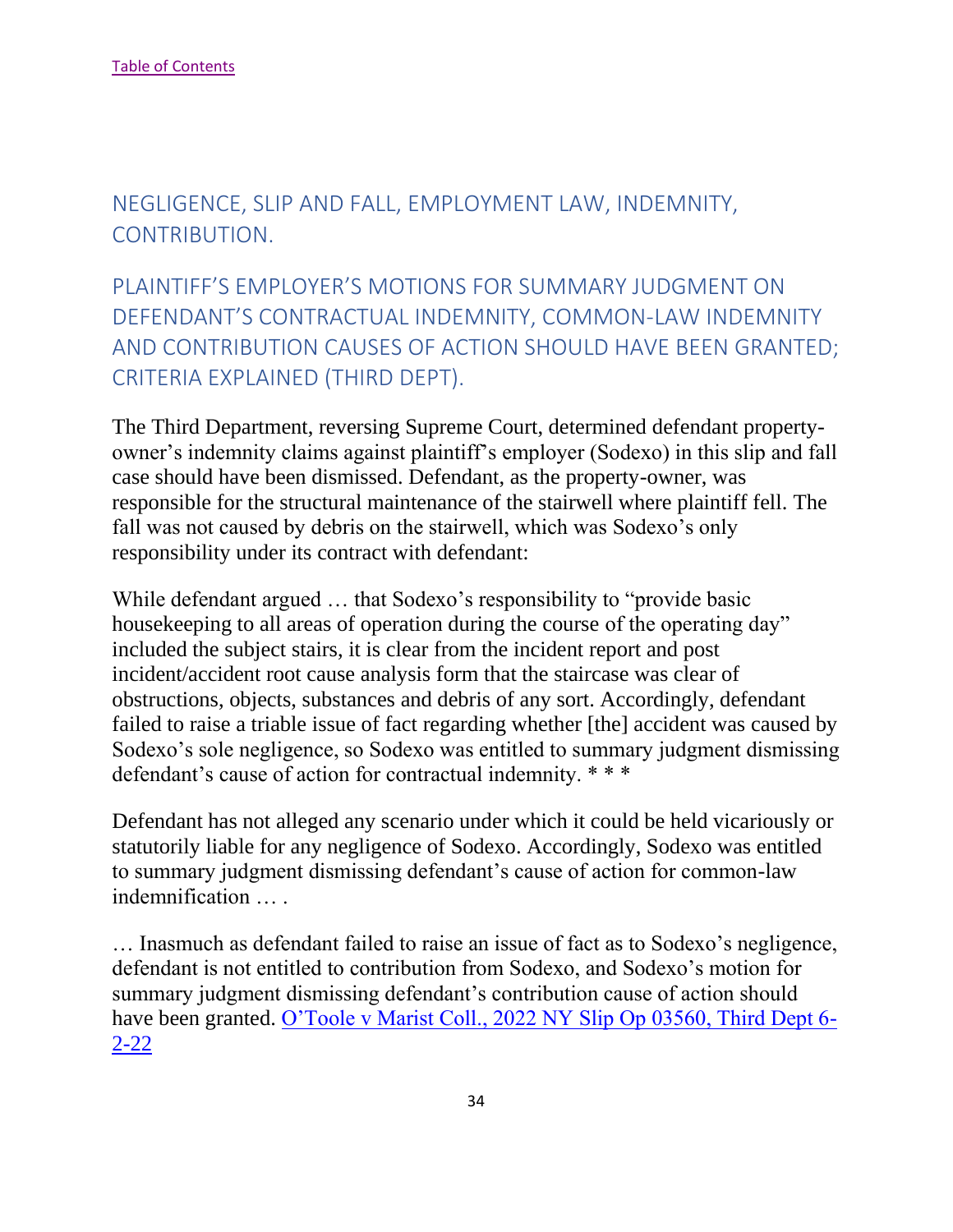Practice Point: Defendant property owner's actions against plaintiff's employer for contractual and common law indemnity and contribution should have been dismissed because plaintiff's slip and fall was not the result of any act or omission on plaintiff's employer's part. The criteria for indemnity and contribution causes of action are explained.

## <span id="page-35-0"></span>NEGLIGENCE, SLIP AND FALL, PROOF OF CAUSE.

<span id="page-35-1"></span>DESPITE THE FACT THAT PLAINTIFF COULD NOT SAY WHICH OF TWO CRACKS IN THE PAVEMENT CAUSED HIS FALL, THE CAUSE OF THE FALL WAS SUFFICIENTLY IDENTIFIED TO WITHSTAND SUMMARY JUDGMENT (THIRD DEPT).

The Third Department, reversing Supreme Court, determined defendant's motion for summary judgment in this slip and fall case should not have been granted on the ground plaintiff could not identify the cause of his fall. Plaintiff alleged that one of two cracks in the pavement caused the fall:

Plaintiff testified that, on the day of the incident, the weather was clear and there was no snow or debris on the surface of the parking lot. He had parked his car in the parking lot and was approaching the front door of the store when his foot suddenly "hit something along the pavement and . . . stopped," causing him to fall to the ground. An individual who was walking behind plaintiff came to his aid, helping plaintiff up off the ground and assisting him back to his vehicle. At the time of his fall, plaintiff did not look at the ground to determine the cause. However, he recalled that, after being helped back to his vehicle, he looked back and noticed a cracked area of the pavement where he had fallen. Plaintiff was shown photographs of the parking lot and identified the location of his fall by circling in one of the photographs an uneven area of the pavement with two cracks in close proximity to one another. Upon further questioning, plaintiff was unable to identify which of the two cracks caused the fall, but repeatedly testified that he knew it was one of those two cracks based upon where he landed when he fell.

… Although plaintiff's statements were not without some inconsistencies, he was steadfast in his testimony that he tripped on one of the two identified cracks in the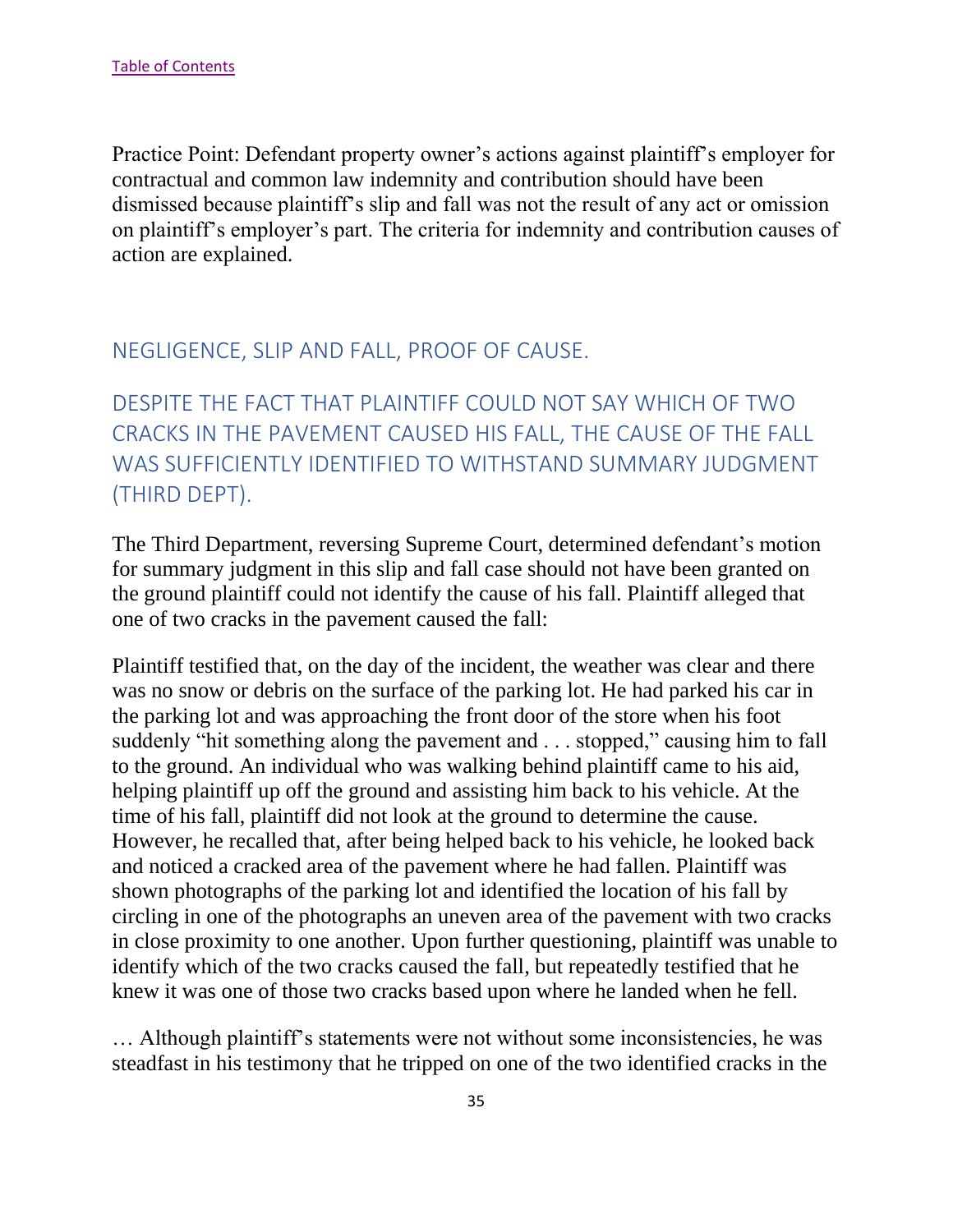pavement of the parking lot. Despite Supreme Court's suggestion to the contrary, plaintiff was not required to state for certain which particular crack caused him to fall in order to withstand summary judgment … . [Bovee v Posniewski Enters., Inc.,](https://nycourts.gov/reporter/3dseries/2022/2022_03561.htm)  [2022 NY Slip Op 03561, Third Dept 6-2-22](https://nycourts.gov/reporter/3dseries/2022/2022_03561.htm)

Practice Point: Plaintiff was able to testify that one of two cracks in the pavement was the cause of his fall. The cause was sufficiently identified to withstand summary judgment.

<span id="page-36-0"></span>NEGLIGENCE, TRAFFIC ACCIDENTS, MUNICIPAL LAW.

<span id="page-36-1"></span>IN THIS Y-INTERSECTION TRAFFIC ACCIDENT CASE, (1) THE TOWN DEMONSTRATED IT DID NOT HAVE THE REQUIRED WRITTEN NOTICE THAT OVERGROWN FOLIAGE BLOCKED LINES OF SIGHT; (2) QUESTIONS OF FACT PRECLUDED SUMMARY JUDGMENT ON THE CAUSES OF ACTION ALLEGING INADQUATE SIGNAGE AND NEGLIGENT ROADWAY DESIGN (THIRD DEPT).

The Third Department, reversing (modifying) Supreme Court Y-intersection traffic accident case, determined:(1) the cause of action against the town alleging overgrown foliage blocked drivers' line of sight should have been dismissed because the town demonstrated it did not have written notice of the condition; (2) the written-notice requirement does not apply to the causes of action alleging inadequate signage and negligent design, which properly survived summary judgment:

By its submission of the affidavits of its Town Clerk and Superintendent of Highways who both averred that, after review of the pertinent records, no written notice was received pertaining to any alleged defective or dangerous condition caused by or from overgrown trees … , the Town successfully shifted the burden to plaintiffs to establish an issue of fact as to prior written notice, which plaintiffs failed to do …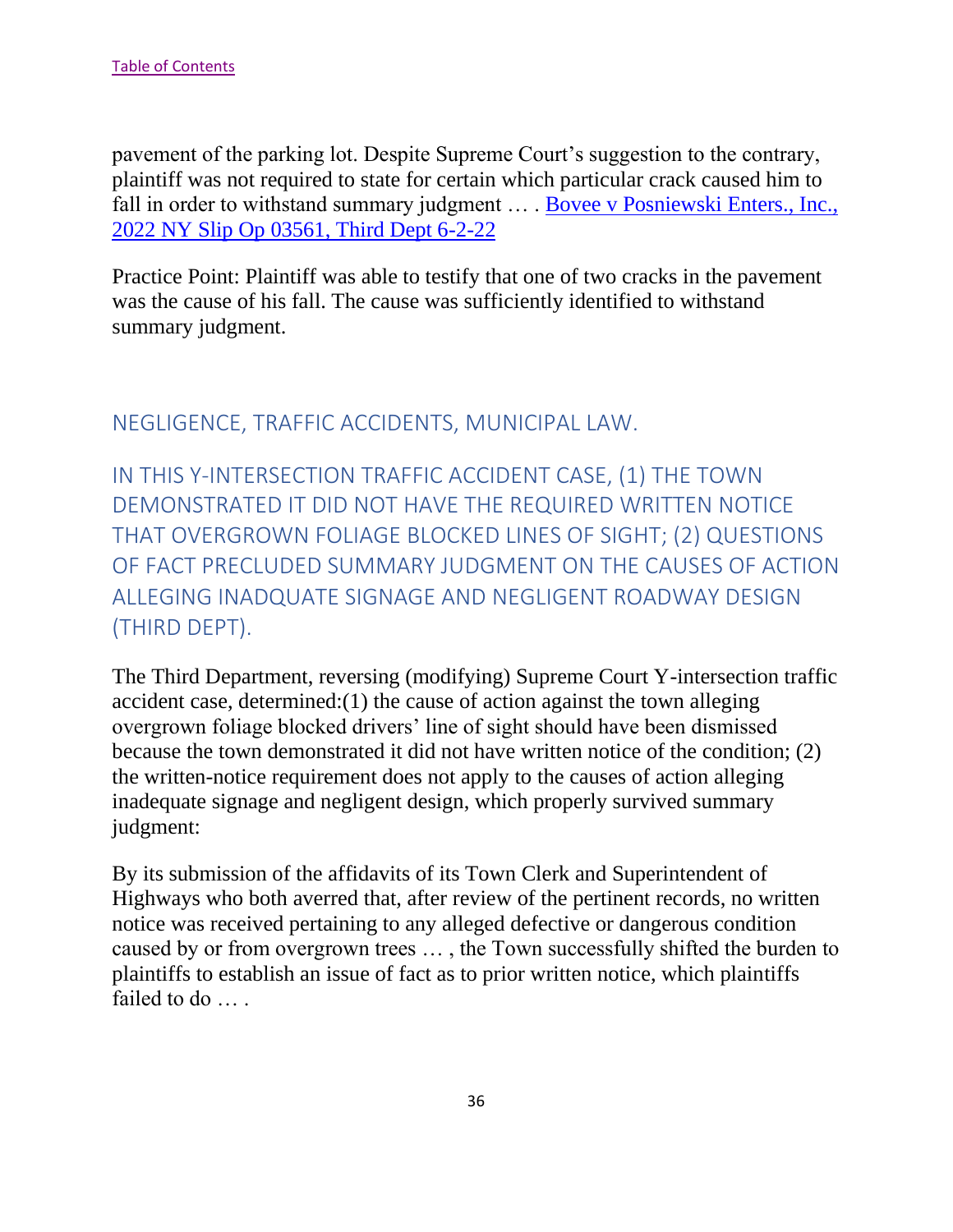As to plaintiffs' claims pertaining to inadequate signage and negligent design of the intersection, we agree that prior written notice requirements do not apply to these alleged defects … . \* \* \*

… [T]he record demonstrates that, at the very least, at some point in the modern era the roads were paved and signage was installed. The Town has provided no proof as to when or how often these activities have been undertaken or that they were completed in compliance with the standards in place at the time … .

We further agree that Supreme Court properly rejected the Town's contention that plaintiffs' allegations of negligence by the Town were negated by [the drivers'] familiarity with the intersection. … … [I]t cannot be said that this Y intersection was reasonably safe as a matter of law, nor did the Town conclusively demonstrate that placing the stop sign in a different location would have resulted in the same conduct by [the drivers]. … [T]riable issues of fact exist as to whether the signage at the intersection was a proximate cause of the accident … . [Read v Bell, 2022](https://nycourts.gov/reporter/3dseries/2022/2022_03563.htm)  [NY Slip Op 03563, Third Dept 6-2-22](https://nycourts.gov/reporter/3dseries/2022/2022_03563.htm)

Practice Point: In a traffic accident case, a municipality will not be liable for overgrown foliage which blocks lines of sight if the town has not been provided with written notice of the condition. The written-notice requirement does not apply to causes of action alleging the accident was caused by inadequate signage or negligent roadway design.

# <span id="page-37-0"></span>NEGLIGENCE, SLIP AND FALL, EMPLOYMENT LAW, WORKERS' COMPENSATION.

<span id="page-37-1"></span>DEFENDANT PROPERTY OWNER FAILED TO DEMONSTRATE IT WAS THE ALTER EGO OF PLAINTIFF'S EMPLOYER OR THAT PLAINTIFF WAS DEFENDANT'S SPECIAL EMPLOYEE; THEREFORE PLAINTIFF'S PERSONAL INJURY ACTION WAS NOT PRECLUDED BY THE EXCLUSIVE REMEDY ASPECT OF THE WORKERS' COMPENSATION LAW (SECOND DEPT).

The Second Department, reversing Supreme Court, determined defendant Zorn Realties, the owner of the property, did not demonstrate it was the alter ego of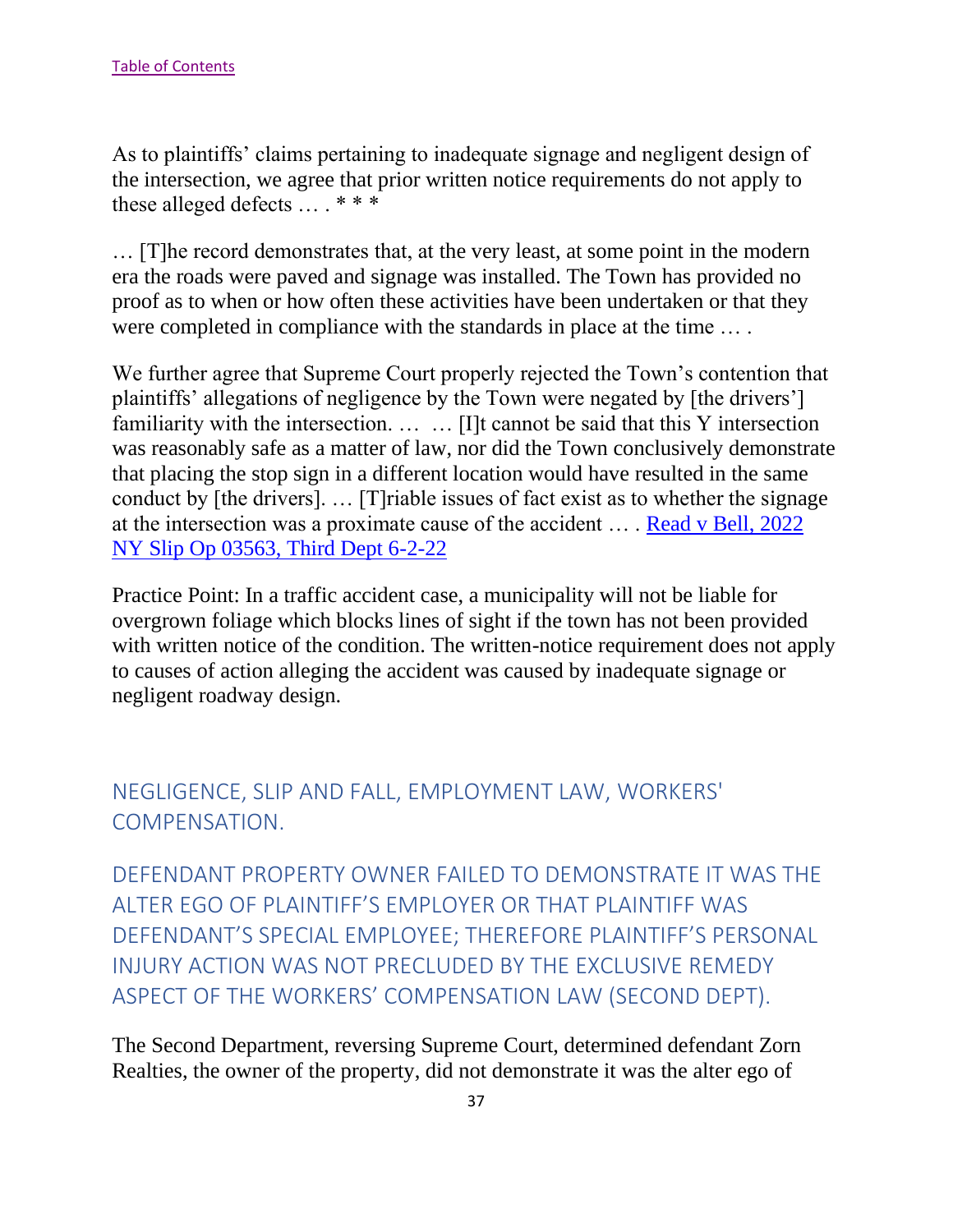plaintiff's employer, Zorn Poultry Farm, and did not demonstrate plaintiff was a special employee of Zorn Realties. Therefore, the negligence action stemming from plaintiff's fall through a chute or a hole on defendant's property was not precluded by the exclusive-remedy aspect of the Workers' Compensation Law:

"'A defendant moving for summary judgment based on the exclusivity defense of the Workers' Compensation Law under this theory must show, prima facie, that it was the alter ego of the plaintiff's employer" ... . "A defendant may establish itself as the alter ego of a plaintiff's employer by demonstrating that one of the entities controls the other or that the two operate as a single integrated entity" … . However, "a mere showing that the entities are related is insufficient where a defendant cannot demonstrate that one of the entities controls the day-to-day operations of the other" … .

… Although the defendant presented evidence that the two entities were related inasmuch as they shared an address and a liability insurance policy, the defendant failed to establish that the entities shared officers or had identical owners. Additionally, the evidence showed that the entities served different purposes, had separate bank accounts, filed separate tax returns, and did not have a shared workers' compensation policy … . …

"Many factors are weighed in deciding whether a special employment relationship exists, and generally no single one is decisive . . . Principal factors include who has the right to control the employee's work, who is responsible for the payment of wages and the furnishing of equipment, who has the right to discharge the employee, and whether the work being performed was in furtherance of the special employer's or the general employer's business . . . The most significant factor is who controls and directs the manner, details, and ultimate result of the employee's work"' ... .

… [T]he defendant failed to establish … that the plaintiff was its special employee at the time of the accident because it did not submit sufficient evidence to establish, inter alia, that it controlled and directed the manner, details, and ultimate result of the plaintiff's work, nor did it establish that the plaintiff had knowledge of and consented to a special employment relationship … . [Mauro v Zorn Realties,](https://nycourts.gov/reporter/3dseries/2022/2022_03509.htm)  [Inc., 2022 NY Slip Op 03509, Second Dept 6-1-22](https://nycourts.gov/reporter/3dseries/2022/2022_03509.htm)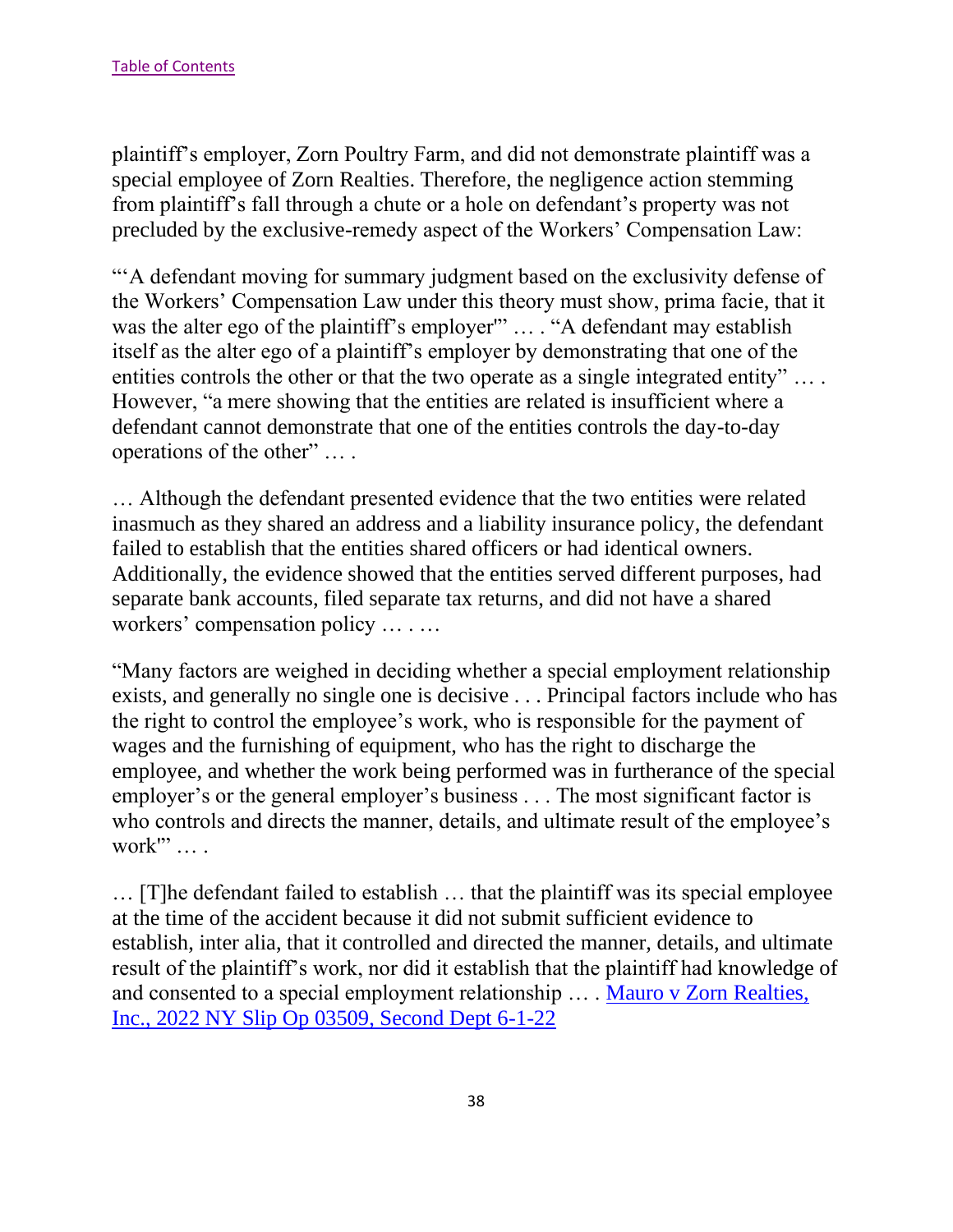Practice Point: Here the defendant property owner was not able to take advantage of the exclusive-remedy aspect of the Workers' Compensation Law in this personal injury action. Plaintiff's employer was not the alter ego of defendant and plaintiff was not defendant's special employee.

## <span id="page-39-0"></span>PRODUCTS LIABILITY, ROUTER, SEVERED THUMB.

<span id="page-39-1"></span>IN THIS PRODUCTS LIABILITY ACTION WHERE A ROUTER SEVERED PLAINTIFF'S THUMB, THE FAILURE-TO-WARN CAUSE OF ACTION BASED ON THE MANUAL SHOULD HAVE BEEN DISMISSED BECAUSE PLANTIFF NEVER READ IT; THE GENERALIZED FAILURE-TO-WARN CAUSE OF ACTION PROPERLY SURVIVED SUMMARY JUDGMENT; DISAGREEING WITH THE SECOND DEPARTMENT, THE DESIGN-DEFECT CAUSE OF ACTION BASED ON THE LACK OF AN INTERLOCK DEVICE PROPERLY SURVIVED SUMMARY JUDGMENT (FIRST DEPT).

The First Department, modifying Supreme Court in this products liability case where plaintiff severed his thumb using a router, determined: (1) the failure-towarn cause of action based upon the product manual should have been dismissed because plaintiff testified he never read it; (2) the generalized failure-to-warn cause of cause properly survived summary judgment; and (3) the design defect cause of action alleging the router should have had an interlock device which would shut it down properly survived summary judgment. Whether plaintiff was familiar with the risk of amputation such that the defendant was relieved of the duty to warn is a question of fact. And whether the lack of an interlock device is a design defect is a question of fact (disagreeing with decisions from the Second Department):

… [T]he record contains evidence that plaintiff had knowledge of power tools other than the router and the general hazards associated with cutting devices. Plaintiff also had used the router on one prior occasion at the premises before the accident. However, it is for a jury, not the court, to determine whether, based on the evidence and testimony presented, plaintiff had sufficient knowledge of the specific hazards from the use of the router to relieve defendants of their duty to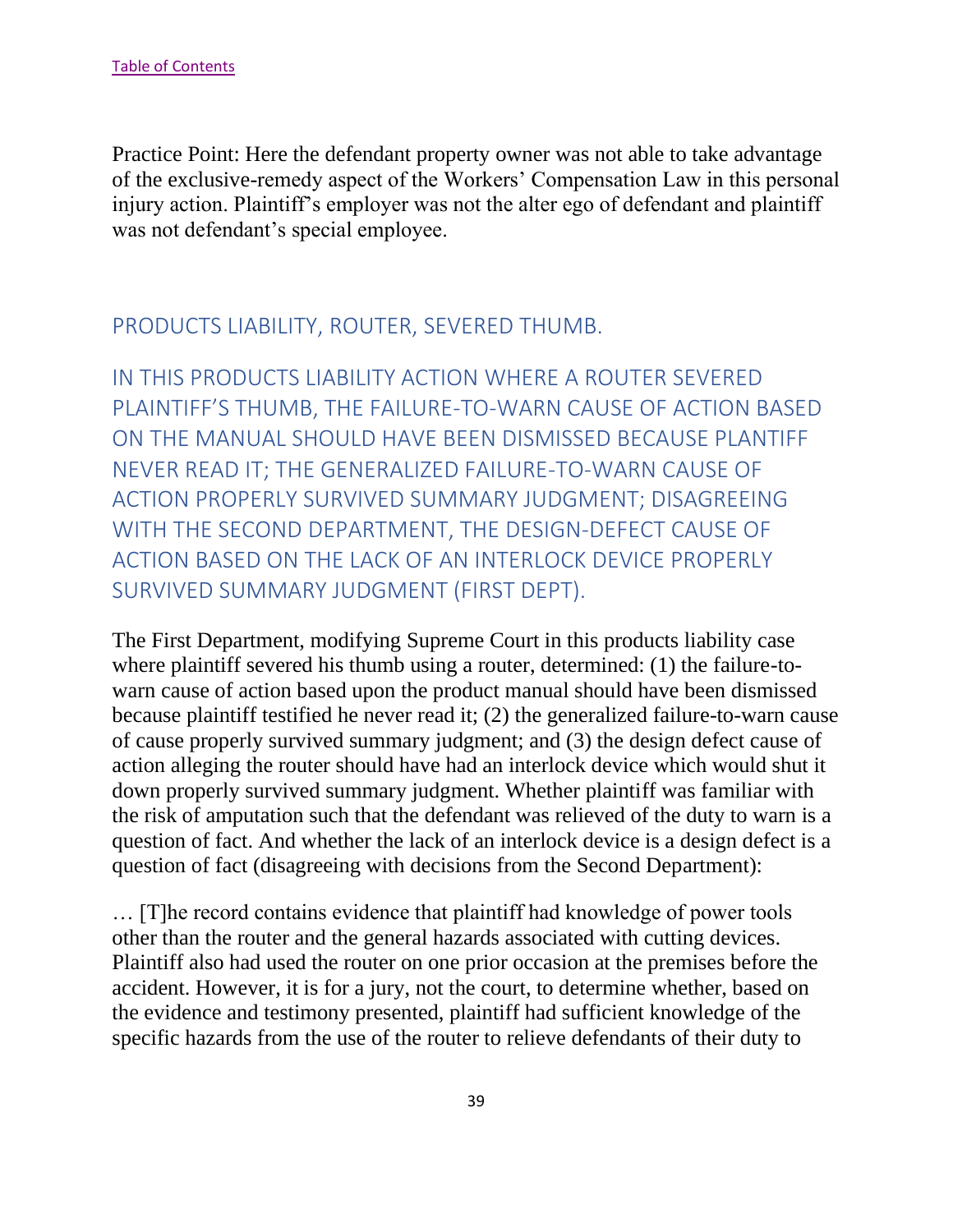warn of them. Further, whether the router presented an open and obvious danger is also a jury issue. \* \* \*

The branch of defendants' motion for summary judgment dismissing the design defect claim based on the lack of an interlock was also properly denied. We recognize that the Second Department has held that such a claim is per se unviable in [Chavez v Delta Intl. Mach. Corp. \(130 AD3d 667](https://nycourts.gov/reporter/3dseries/2015/2015_05903.htm) [2d Dept 2015]), Patino v Lockformer Co. (303 AD2d 731 [2d Dept 2003]), and Giunta v Delta Intl. Mach. (300 AD2d 350 [2d Dept 2002]). Chavez (at 669), the most recent of these cases, cited Patino and Giunta for this proposition, and in Giunta (at 351), the Second Department held that a theory of liability that a "table saw should have been designed with an interlock which would have prevented the motor from starting if the blade guard was off. . . . was explicitly rejected as a matter of law in David v Makita U.S.A. (233 AD2d 145 [1st Dept 1996]), and implicitly rejected in Banks v Makita, U.S.A. (226 AD2d 659 [2d Dept 1996], lv denied 89 NY2d 805 [1996])."

However, we read neither David nor Banks as supporting Giunta's conclusion. [Vasquez v Ridge Tool Pattern Co., 2022 NY Slip Op 03488, First Dept](https://nycourts.gov/reporter/3dseries/2022/2022_03488.htm)  [5-31-22](https://nycourts.gov/reporter/3dseries/2022/2022_03488.htm)

Practice Point: In this products liability case where plaintiff lost a thumb using a router, there was a question of fact whether plaintiff was familiar enough with the danger of amputation that the defendant should be relieved of liability for the failure to warn. Here the First Department, disagreeing with the Second Department, determined the absence of an interlock device which would shut the router down raised a question of fact on the design-defect cause of action.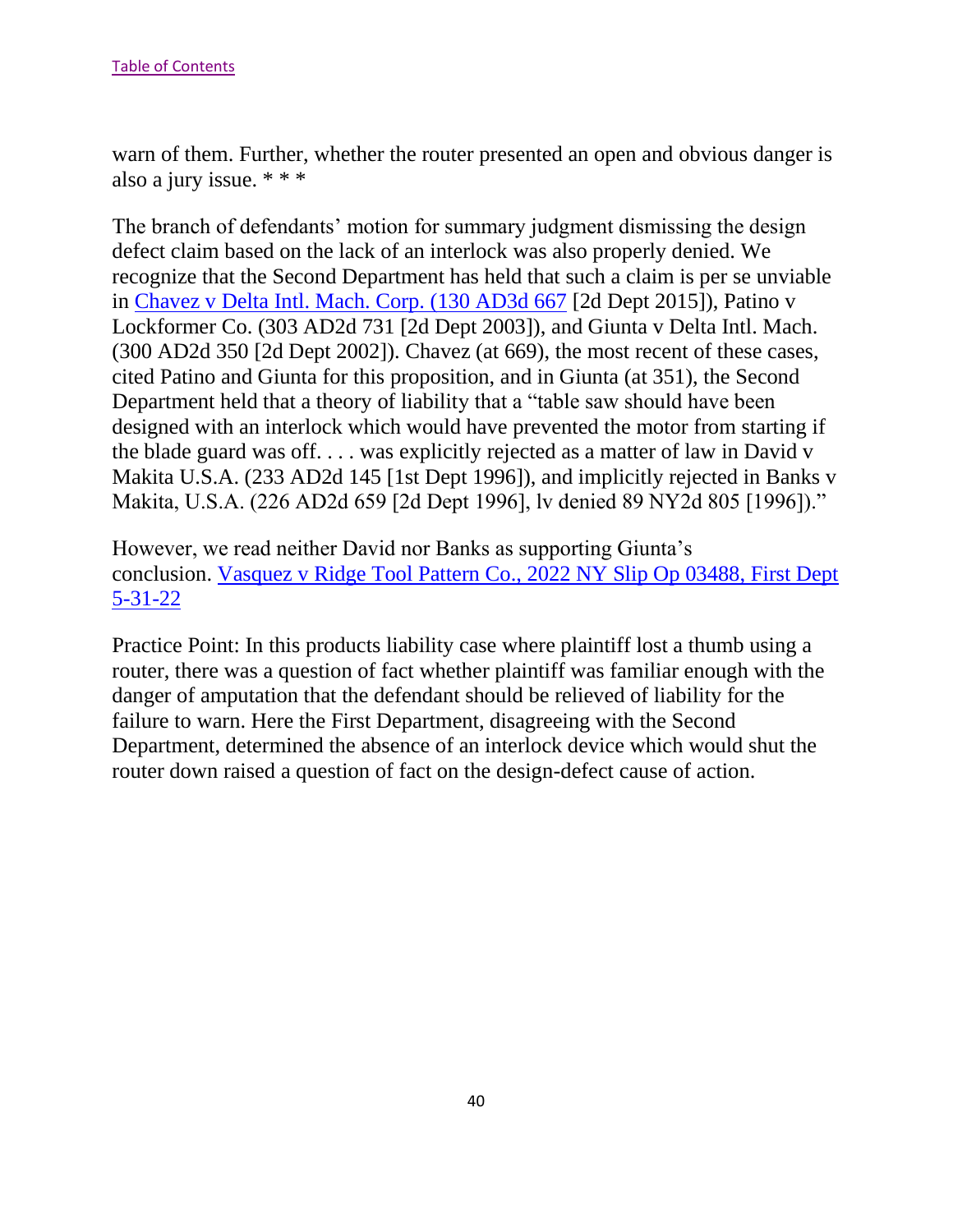## <span id="page-41-0"></span>SECURITIES, CIVIL PROCEDURE.

# <span id="page-41-1"></span>PLAINTIFFS STATED CAUSES OF ACTION FOR VIOLATIONS OF THE SECURITIES ACT BASED UPON ALLEGEDLY MISLEADING INFORMATION IN THE SECONDARY PUBLIC OFFERING (SPO) (FIRST DEPT).

The First Department determined plaintiffs, who purchased securities based upon allegedly inaccurate information in defendants' secondary public offering (SPO), stated causes of action for violations of the Securities Act. The court noted that the heightened pleading requirements of CPLR 3015(b) do not apply to the Securities Act violations alleged in the complaint:

… [C]laims for violations of sections 11, 12(a)(2), and 15 of the Securities Act of 1933 (15 USC §§ 77k, 77l[a][2], and 77o) are not subject to the heightened pleading requirements of CPLR 3016(b) … .

… [T]he alleged misstatements in the SPO cannot be deemed forward-looking or mere puffery as a matter of law because the complaint alleges that defendants knew at the time of the SPO that present facts rendered statements in the SPO misleading or false. The generic, boilerplate risk warnings in the offering documents do not shield defendants from liability … .

… [P]laintiff adequately]alleges that, once [defendant] spoke about its "significant exposure to emerging markets in Asia," it was obligated to disclose the "whole truth," namely that its mobile solutions business in China was actually experiencing a sharp decline at the time of the SPO … . [Erie County Empls.'](https://nycourts.gov/reporter/3dseries/2022/2022_03473.htm)  [Retirement Sys. v NN, Inc., 2022 NY Slip Op 03473, First Dept 5-31-22](https://nycourts.gov/reporter/3dseries/2022/2022_03473.htm)

Practice Point: The heightened pleading requirements for fraud (CPLR 3016) do not apply to the causes of action here alleging violations of the Securities Act allegedly misleading information in a secondary public offering (SPO).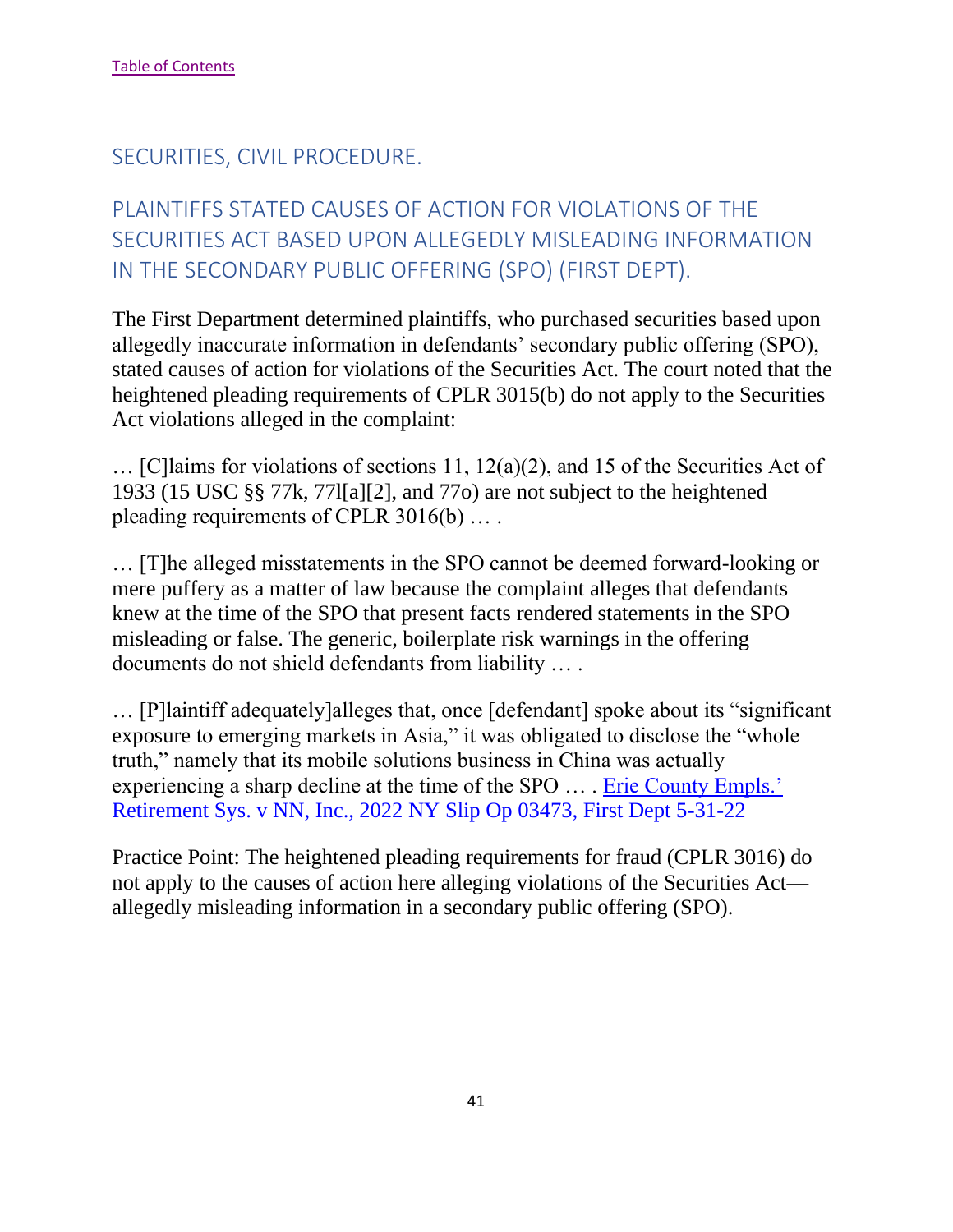## <span id="page-42-0"></span>TRUSTS AND ESTATES, FOREIGN WILLS, DOMICILE.

<span id="page-42-1"></span>IF GERMANY WAS DECEDENT'S DOMICILE, NEW YORK MAY RECOGNIZE THE GERMAN HOLOGRAPHIC WILL; MATTER SENT BACK TO SURROGATE'S COURT TO DEVELOP A RECORD ON THE DOMICILE ISSUE (THIRD DEPT).

The Third Department, reversing Surrogate's Court, determined a hearing should be held to determine decedent's domicile. Decedent was a world traveler who owned property in Germany and executed a holographic will in Germany. If Germany was his domicile, New York may recognize the holographic will:

… [D]ecedent was initially domiciled in New Jersey before he left the United States in 2014 … . Since decedent's domicile had been established, "unlike mere physical residency, [domicile] is presumed to continue until a new one is acquired and is controlled by the subjective intent of the party claiming domicile" … . This determination generally involves questions of both fact and law "and is based upon 'conduct manifesting an intent to establish a permanent home with permanent associations in a given location'" … . Where there are particularly unique facts, like here with decedent being a perpetual world traveler, domicile is often "a question of fact rather than law, and it frequently depends upon a variety of circumstances, which differ as widely as the peculiarities of individuals" … .

Domicile is particularly important where, like here, there is a petition to probate a holographic will. Although there are limited circumstances where a holographic will may be validly executed in New York (see EPTL 3-2.2), New York courts may nevertheless accept holographic wills that are "executed and attested in accordance with the local law of . . . [t]he jurisdiction in which the testator was domiciled, either at the time of execution or of death" (EPTL 3-5.1 [c] [3] …). In doing so, New York courts may take judicial notice of the laws of other countries and, as a matter of comity, may accept the findings of foreign courts (see CPLR 4511 [b] ...).

… [T]he record was incomplete and must be further developed as it relates to the proceedings in Germany. Specifically, we are concerned over the omission of the certificate of inheritance — which petitioner argues established decedent's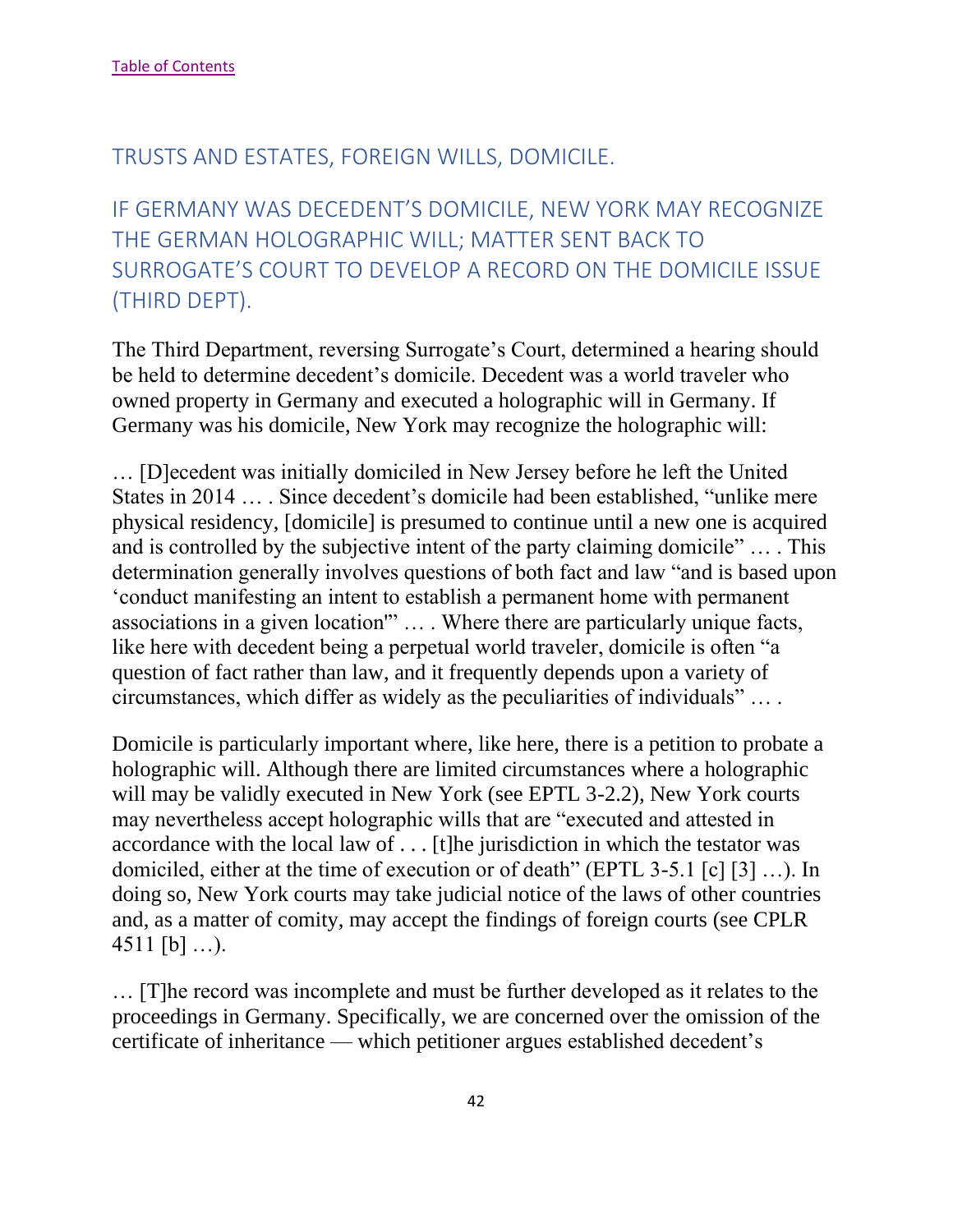domicile in Germany — as such document may, if afforded comity, be dispositive … . Matter of Noichl, 2022 NY Slip Op 03558, Third Dept 6-2-22

Practice Point: Determination of a person's domicile is a question of law and fact, depending in part on the person's intent. Here, if Germany was decedent's domicile at the time the holographic German will was executed, or at the time of death, New York may recognize the German holographic will. Matter sent back to develop a factual record on the domicile issue.

# <span id="page-43-0"></span>TRUSTS AND ESTATES, TRANSFER OF HOME TO DECEDENT'S CAREGIVERS.

<span id="page-43-1"></span>THE TRANSFER OF DECEDENT'S HOME TO THE TWO CHILDREN WHO WERE CARING FOR HIM WAS COMPENSATION FOR THE CAREGIVERS PURSUANT TO AN AGREEMENT, NOT A GIFT (WHICH WOULD NOT HAVE BEEN AUTHORIZED BY THE POWER OF ATTORNEY) (FOURTH DEPT).

The Fourth Department, over a two-justice dissent, determined the transfer of decedent's home to the two children who were caring for decedent was demonstrated to be compensation for the caregivers pursuant to an agreement, not a gift (the power of attorney did not authorize agents to make major gifts):

The court concluded that the transfer was an improper gift, relying on the presumption that "where parties are related, . . . services were rendered in consideration of love and affection, without expectation of payment" … . Even assuming, arguendo, that the presumption applies to the inter vivos transfer at issue here  $\dots$ , we conclude that respondents supported their motion with "clear, convincing and satisfactory evidence[] that there was an agreement . . that the services would be compensated" … . Matter of Maik, 2022 NY Slip Op 03589, Fourth Dept 6-3-22

Practice Point: Here there was an agreement that the children who cared for the disabled decedent would be compensated. The transfer of decedent's home to the caregivers was compensation for their services, not a gift (which would not have been authorized by the power of attorney).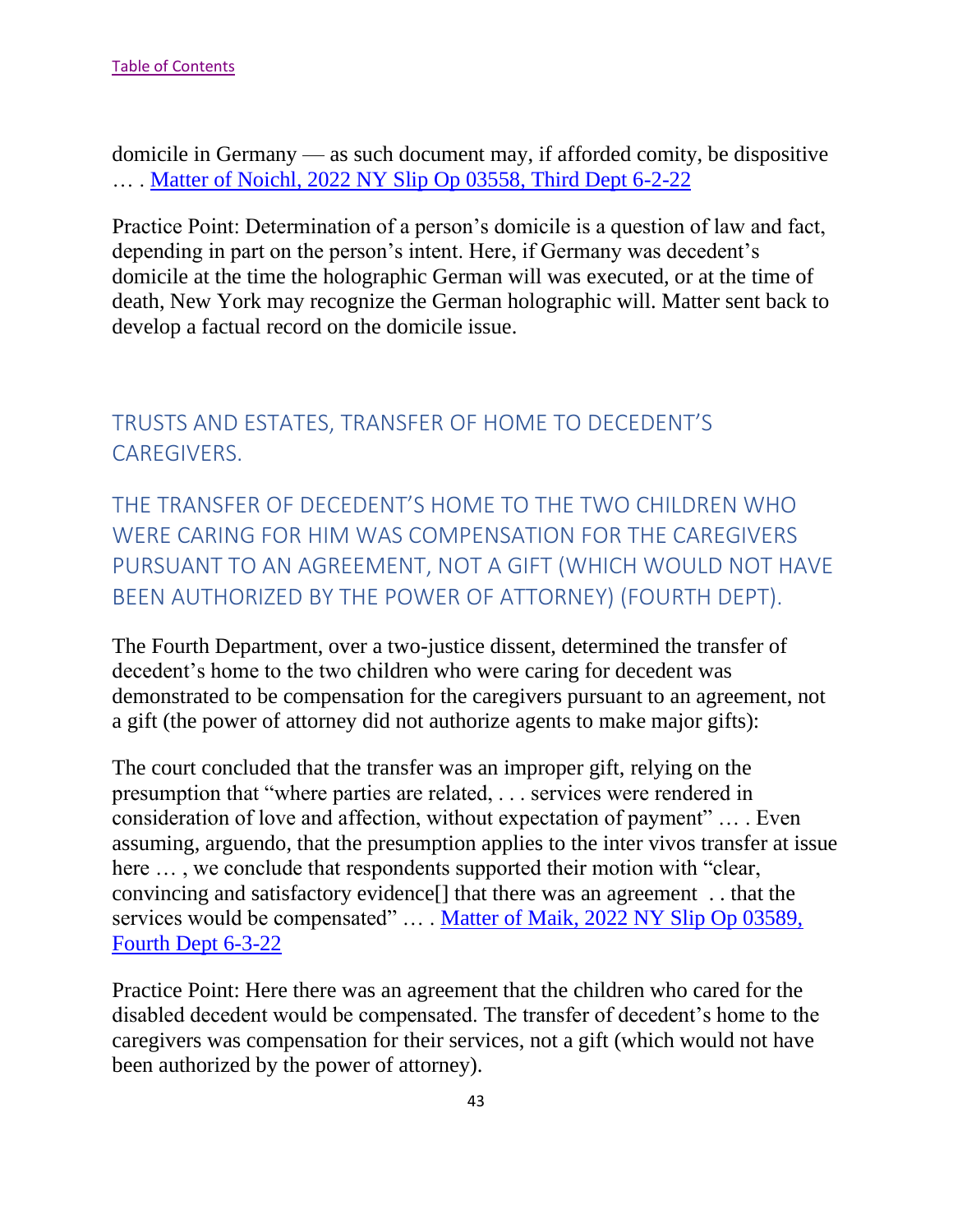## <span id="page-44-0"></span>WORKERS' COMPENSATION, SCHEDULE LOSS OF USE (SLU).

# <span id="page-44-1"></span>THE WORKERS' COMPENSATION BOARD MISINTERPRETED SPECIAL CONSIDERATION 4 TO LIMIT SCHEDULE LOSS OF USE (SLU) OF PLAINTIFF'S LEG TO 10% (THIRD DEPT).

The Third Department, reversing the Workers' Compensation Board, determined "special consideration 4" of the Workers' Compensation Guidelines for Determining Impairment was not properly interpreted, resulting in a schedule lose of use (SLU) for claimant's leg that is inappropriately low (10%):

Claimant argues that the Board's interpretation of special consideration 4 and the instructions regarding its application is irrational and runs afoul of the purpose of Workers' Compensation Law § 15 (3). We agree. "SLU awards are not given for particular injuries, but they are made to compensate an injured worker for his or her loss of earning power or capacity that is presumed to result, as a matter of law, from the residual permanent physical and functional impairments to statutorilyenumerated body members" … . \* \* \*

Relying on the plain language of the 2018 guidelines, the Board reads special consideration 4 as making no provision for additional values due to flexion or extension deficits, reasoning that the enumerated SLU range already takes into account range of motion deficits…. . …

Although special consideration 4 may arguably be said to rationally limit an SLU value when it is based upon only a finding of chondromalacia patella, the Board's interpretation of the foregoing instructions results in the obvious inequity identified by claimant and cannot be upheld. To accept the Board's interpretation would be to sanction an application of the 2018 guidelines that results in claimants with only meniscus tears routinely receiving SLU awards far greater than 7½ to 10% based upon their range of motion deficits … . Matter of Blue v New York State Off. Of Children & Family Servs., 2022 NY Slip Op 03565, Third Dept 6-2-22